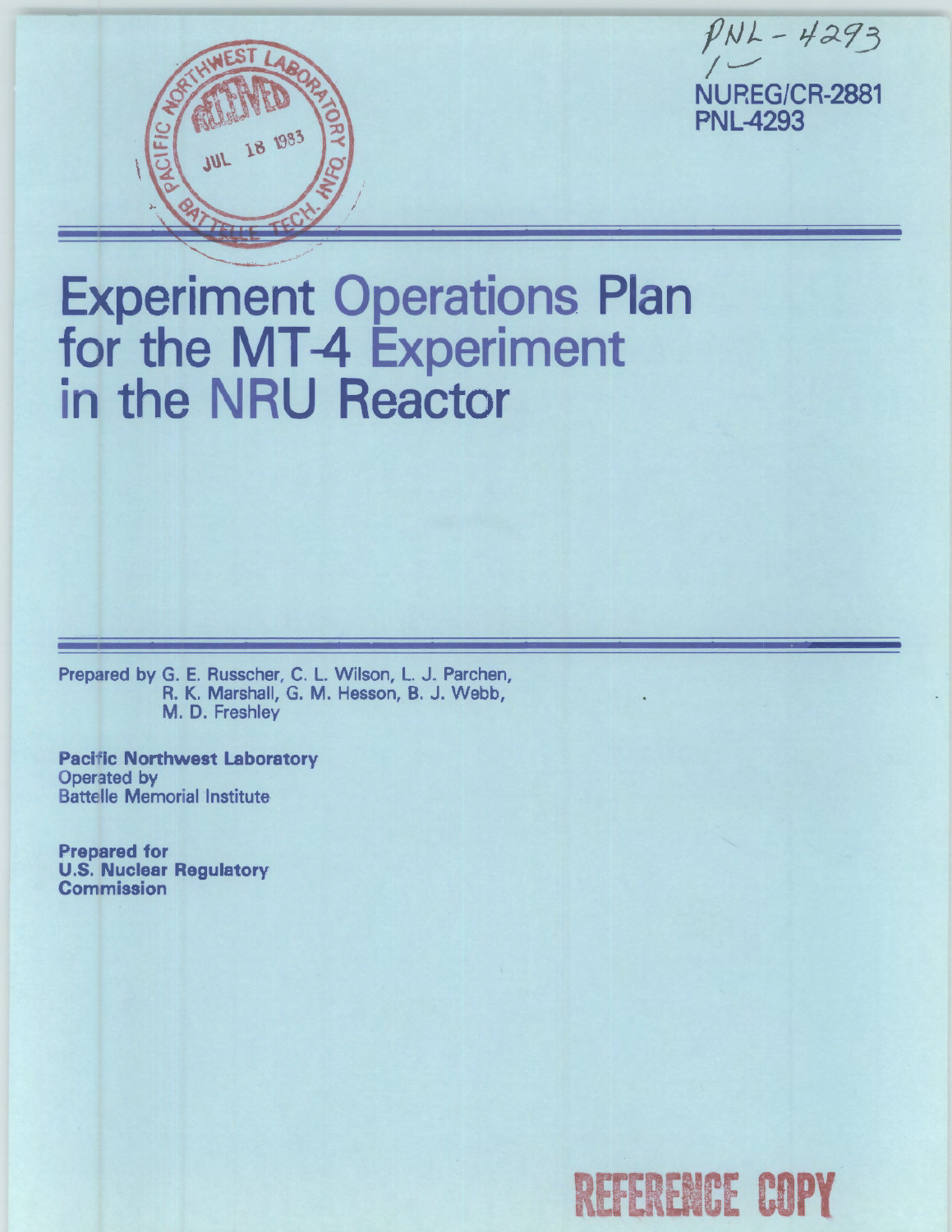#### **NOTICE**

This report was prepared as an account of work sponsored by an agency of the United States Government. Neither the United States Government nor any agency thereof, or any of their employees, makes any warranty, expressed or implied, or assumes any legal liability of responsibility for any third party's use, or the results of such use, of any information, apparatus, product or process disclosed in this report, or represents that its use by such third party would not infringe privately owned rights.

#### Availability of Reference Materials Cited in NRC Publications

Most documents cited in NRC publications will be available from-one of the following sources:

- 1. The NRC Public Document Room, 1717 H Street, N.W. Washington, DC 20555
- 2. The NRC/GPO Sales Program, U.S. Nuclear Regulatory Commission, Washington, DC 20555
- 3. The National Technical Information Service, Springfield, VA 22161

Although the listing that follows represents the majority of documents cited in NRC publications, it is not intended to be exhaustive.

Referenced documents available for inspection and copying for a fee from the NRC Public Document Room include NRC correspondence and ir.ternal NRC memoranda; NRC Office of Inspection and Enforcement bulletins, circulars, information notices, inspection and investigation notices; Licensee Event Reports; vendor reports and correspondence; Commission papers; and applicant and licensee documents and correspondence.

The following documents in the NUREG series are available for purchase from the NRC/GPO Sales Program: formal NRC staff and contractor reports, NRC-sponsored conference proceedings, and NRC booklets and brochures. Also available are Regulatory Guides, NRC regulations in the Code of Federal Regulations, and Nuclear Regulatory Commission Issuances.

Documents available from the National Technical Information Service include NUREG series reports and technical reports prepared by other federal agencies and reports prepared by the Atomic Energy Commission, forerunner agency to the Nuclear Regulatory Commission.

Documents available from public and special technical libraries include all open literature items, such as books, journal and periodical articles, and transactions. Federal Register notices, federal and state legislation, and congressional reports can usually be obtained from these libraries.

Documents such as theses, dissertations, foreign reports and translations, and non-NRC conference proceedings are available for purchase trom the organization sponsoring the publication cited.

Single copies of NRC draft reports are available free upon written request to the Division of Tech· nical Information and Document Control, U.S. Nuclear Regulatory Commission, Washington, DC 20555.

Copies of industry codes and standards used in a substantive manner in theN RC regulatory process are maintained at the NRC Library, 7920 Norfolk Avenue, Bethesda, Maryland, and are available there for reference use by the public. Codes and standards are usually copyrighted and may be purchased from the originating organization or, if they are American National Standards, from the American National Standards Institute. 1430 Broadway, New York, NY 10018.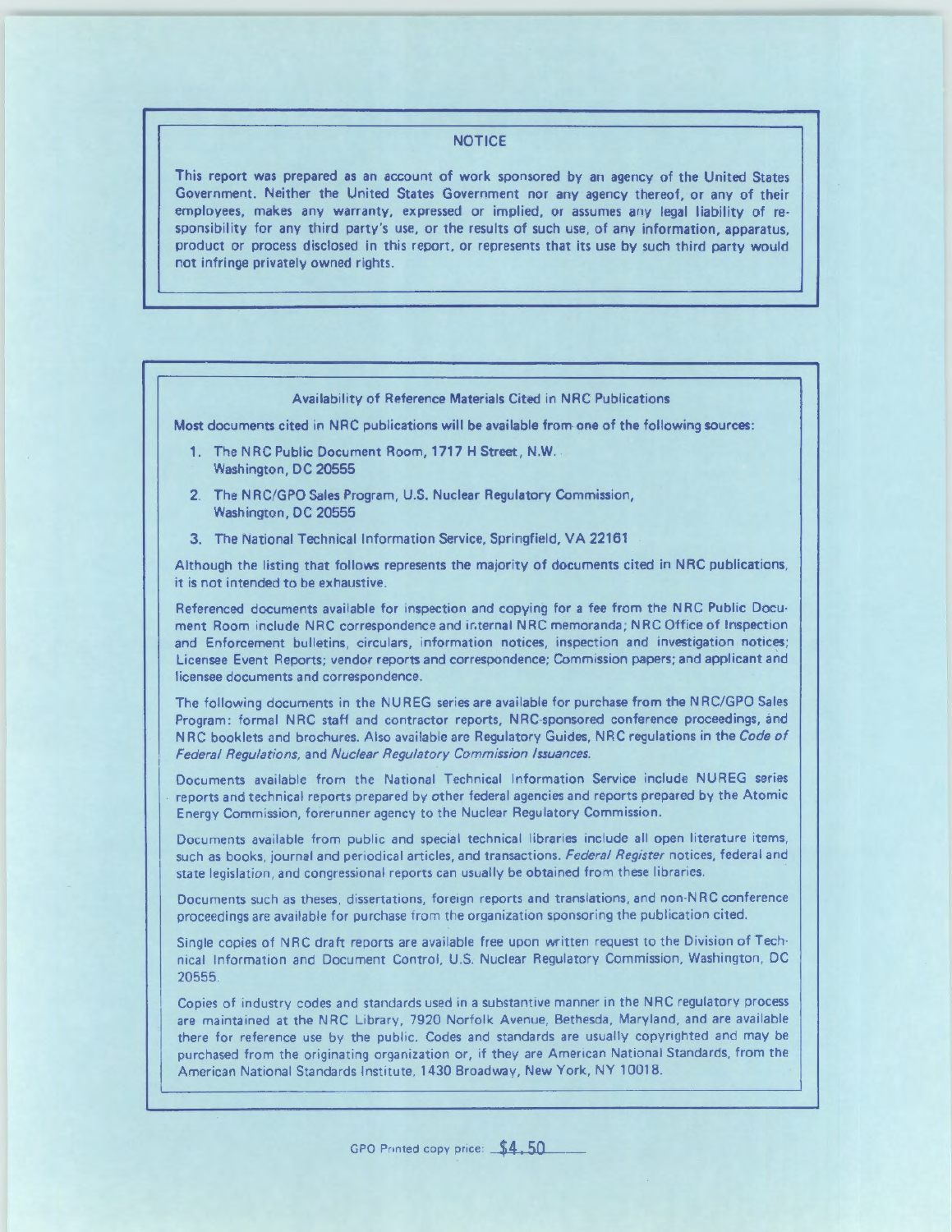NUREG/CR-2881 PNL-4293 R3

# **Experiment Operations Plan for the MT -4 Experiment in the NRU Reactor**

Manuscript Completed: May 1983 Date Published: June 1983

Prepared by G. E. Russcher, C. L. Wilson, L. J. Parchen, A. K. Marshall, G. M. Hesson, B. J. Webb, **M.** D. Freshley

Pacific Northwest Laboratory Richland, WA 99352

Prepared for Division of Accidant Evaluation Office of Nuclear Regulatory Research U.S. Nuclear Regulatory Commission Washington. D.C. 20555 NRC FIÑ B2277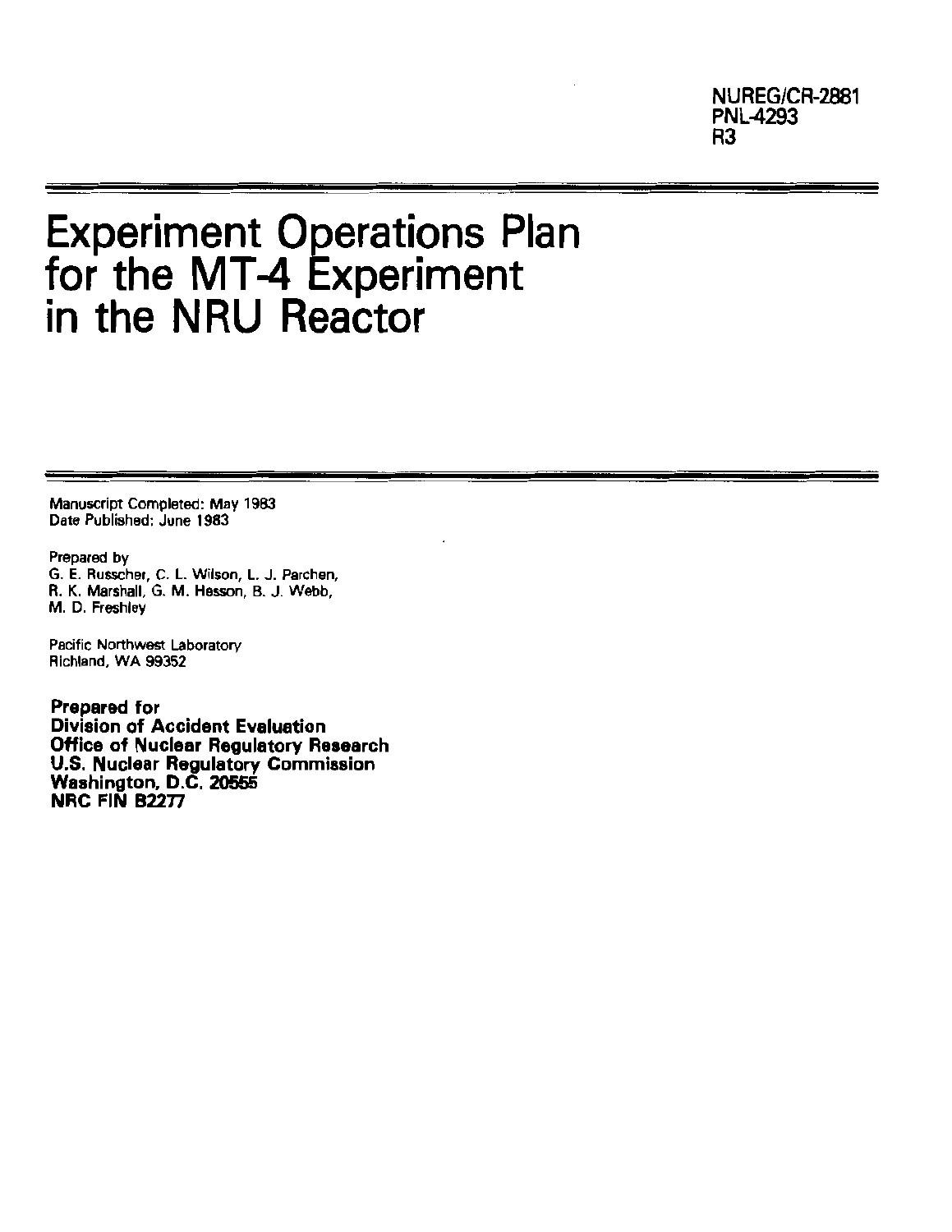$\mathcal{L}^{\text{max}}_{\text{max}}$  , where  $\mathcal{L}^{\text{max}}_{\text{max}}$  $\label{eq:2.1} \frac{1}{\sqrt{2}}\int_{\mathbb{R}^3}\frac{1}{\sqrt{2}}\left(\frac{1}{\sqrt{2}}\right)^2\frac{1}{\sqrt{2}}\left(\frac{1}{\sqrt{2}}\right)^2\frac{1}{\sqrt{2}}\left(\frac{1}{\sqrt{2}}\right)^2\frac{1}{\sqrt{2}}\left(\frac{1}{\sqrt{2}}\right)^2\frac{1}{\sqrt{2}}\left(\frac{1}{\sqrt{2}}\right)^2\frac{1}{\sqrt{2}}\frac{1}{\sqrt{2}}\frac{1}{\sqrt{2}}\frac{1}{\sqrt{2}}\frac{1}{\sqrt{2}}\frac{1}{\sqrt{2}}$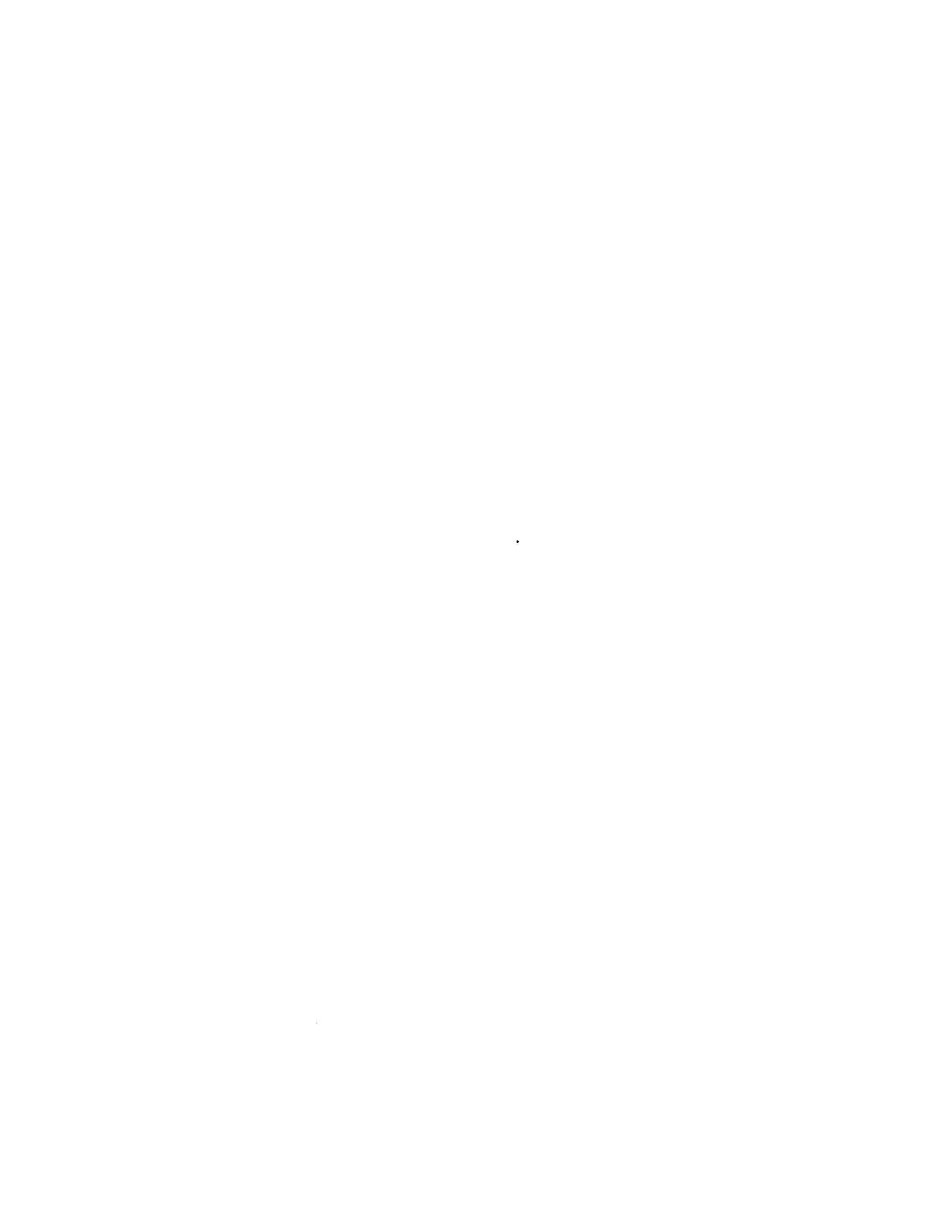#### ABSTRACT

A series of thermal-hydraulic and cladding materials deformation experiments were conducted using light-water reactor fuel bundles as part of the Pacific Northwest Laboratory loss-of-Coolant Accident (LOCA) Simulation Program. This report is the formal operations plan for MT-4--the fourth materials deformation experiment conducted in the National Research Universal (NRU} reactor, Chalk River, Ontario, Canada. A major objective of MT-4 was to simulate a pressurized water reactor LOCA that could induce fuel rod cladding deformation and rupture due to a short-term adiabatic transient and a peak fuel cladding temperature of 1200K (1700°F).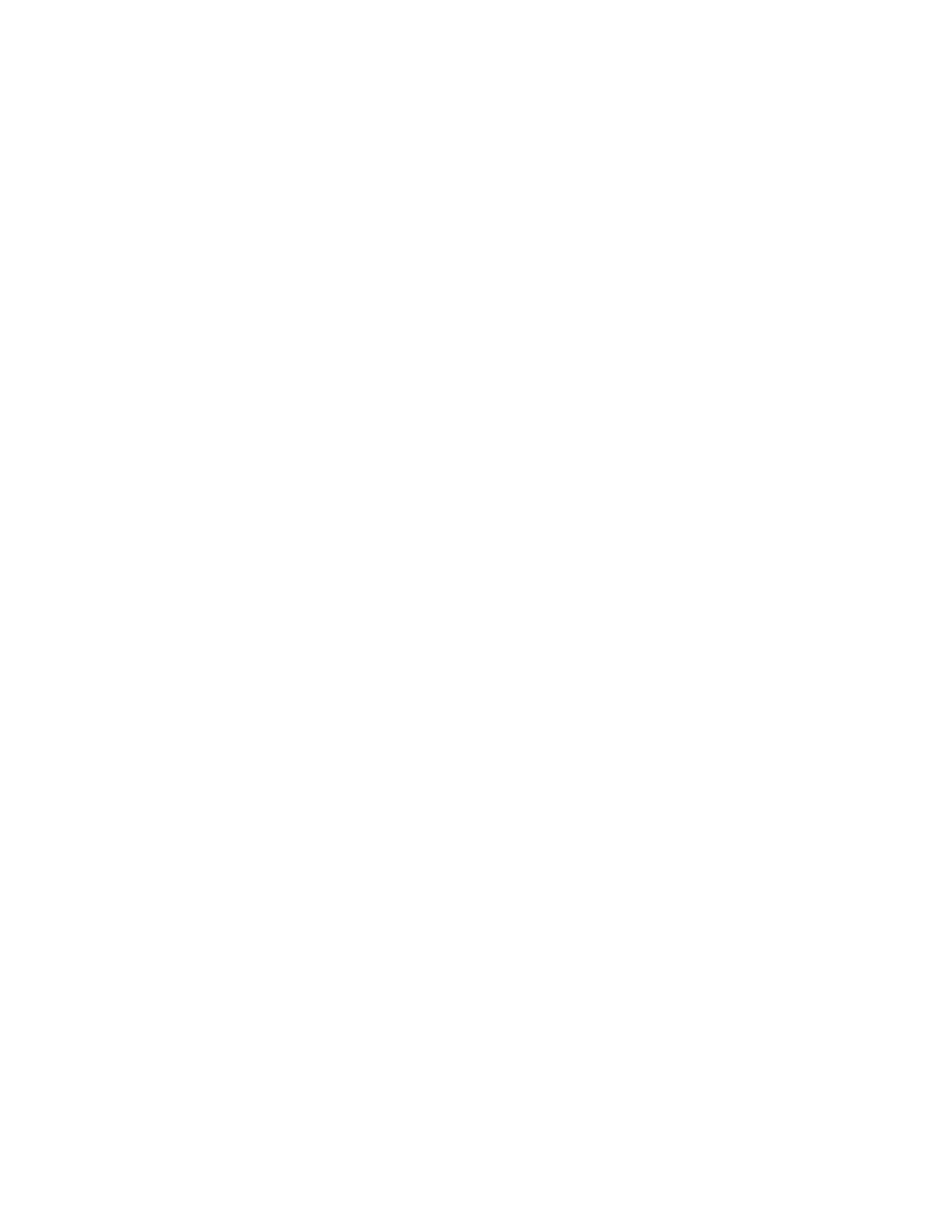#### **SUMMARY**

The Loss-of-Coolant Accident (LOCA) Simulation Program was conducted by Pacific Northwest Laboratory (PNL) to evaluate the thermal-hydraulic and mechanical deformation behavior of full-length light-water reactor {LWR) fuel bundles under LOCA conditions. The test conditions were designed to simulate the heatup, reflood, and quench phases of a large-break LOCA; and the experiments were performed in the National Research Universal (NRU) reactor using nuclear fission to simulate the low-level decay power that is typical of these conditions.

The formal experiment operations plan for the seventh experiment in this program--materials experiment 4 (MT-4)--is presented in this document. The MT-4 experiment simulated a LOCA that produced a peak cladding temperature of 1200K (1700°F) during a relatively rapid (adiabatic) heatup transient. Experiment operations closely followed the operating conditions used in TH-1.16, where reflood cooling was used to turn around the heatup transient caused by a long reflood delay. Afterward, thermal-hydraulic measurements evaluated the effects of fuel cladding deformation and rupture.

An approved draft copy of the experiment operations plan for MT-4 was sent to Chalk River Nuclear Laboratories (CRNL), Chalk River, Ontario, in May 1982 just prior to the MT-4 experiment. This report represents the formal documentation of the experiment operations plan for MT-4.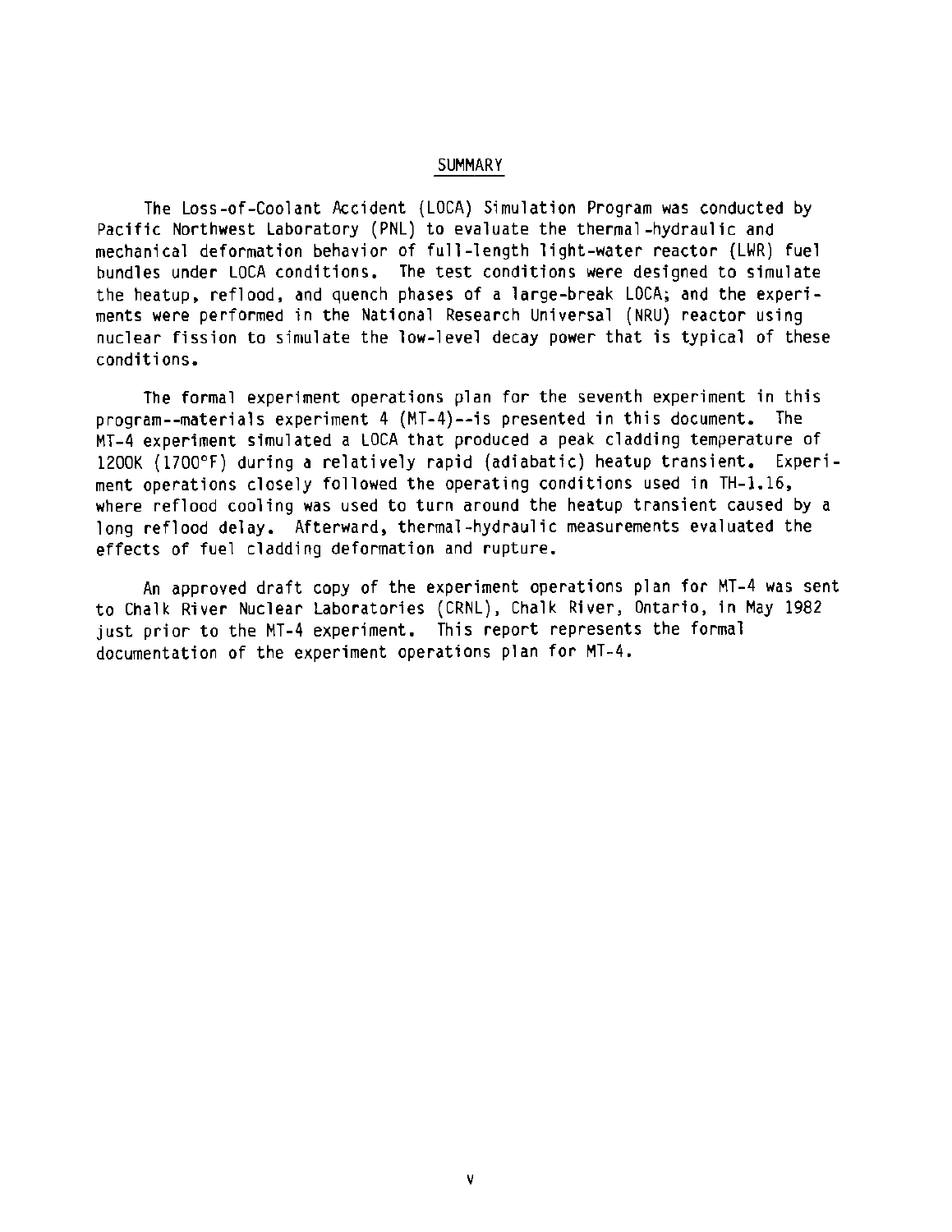$\label{eq:2.1} \frac{1}{\sqrt{2}}\int_{\mathbb{R}^3} \frac{1}{\sqrt{2}}\left(\frac{1}{\sqrt{2}}\right)^2\left(\frac{1}{\sqrt{2}}\right)^2\left(\frac{1}{\sqrt{2}}\right)^2\left(\frac{1}{\sqrt{2}}\right)^2.$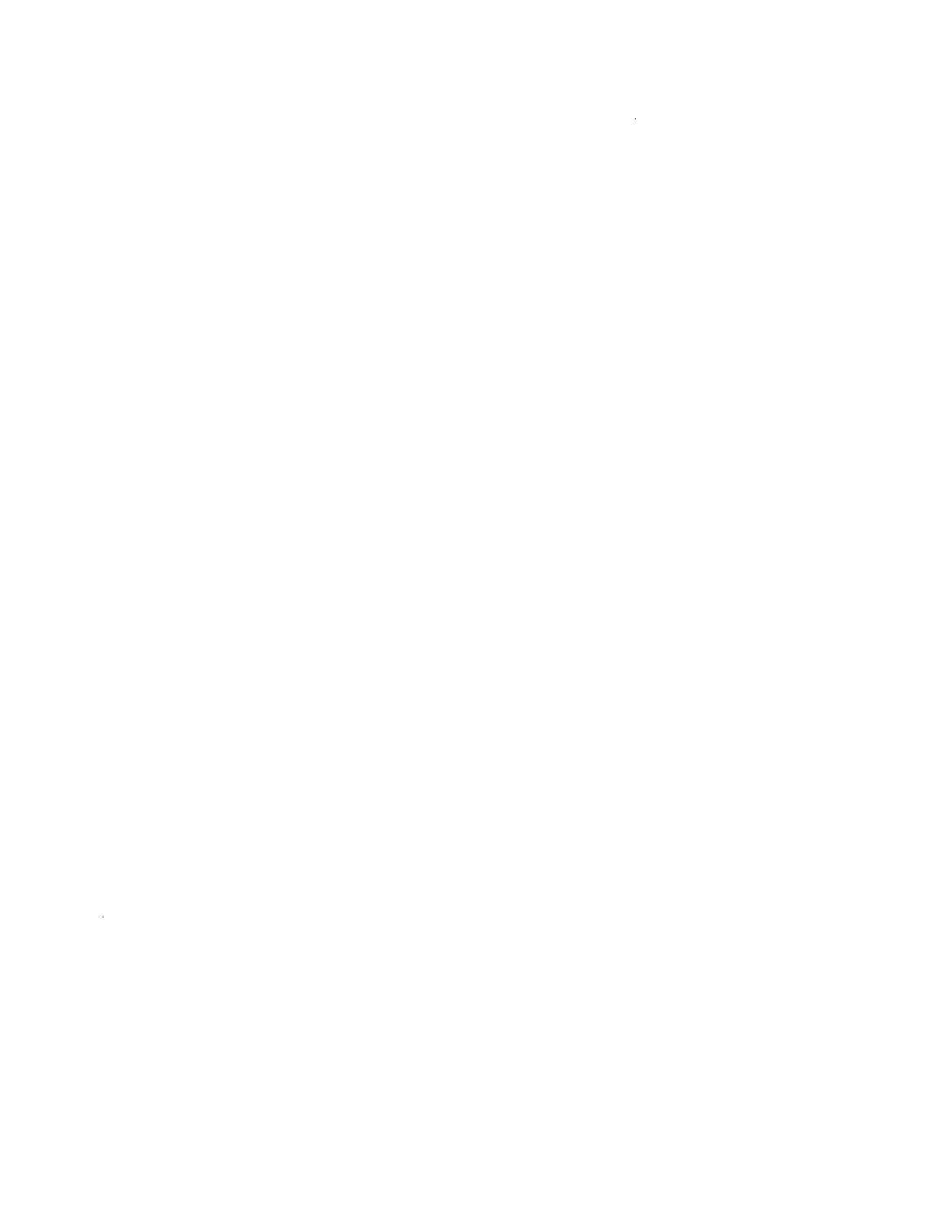# CONTENTS

| REFLOOD CALIBRATION, PRETRANSIENT, AND TRANSIENT OPERATIONS23 |
|---------------------------------------------------------------|
|                                                               |
|                                                               |
|                                                               |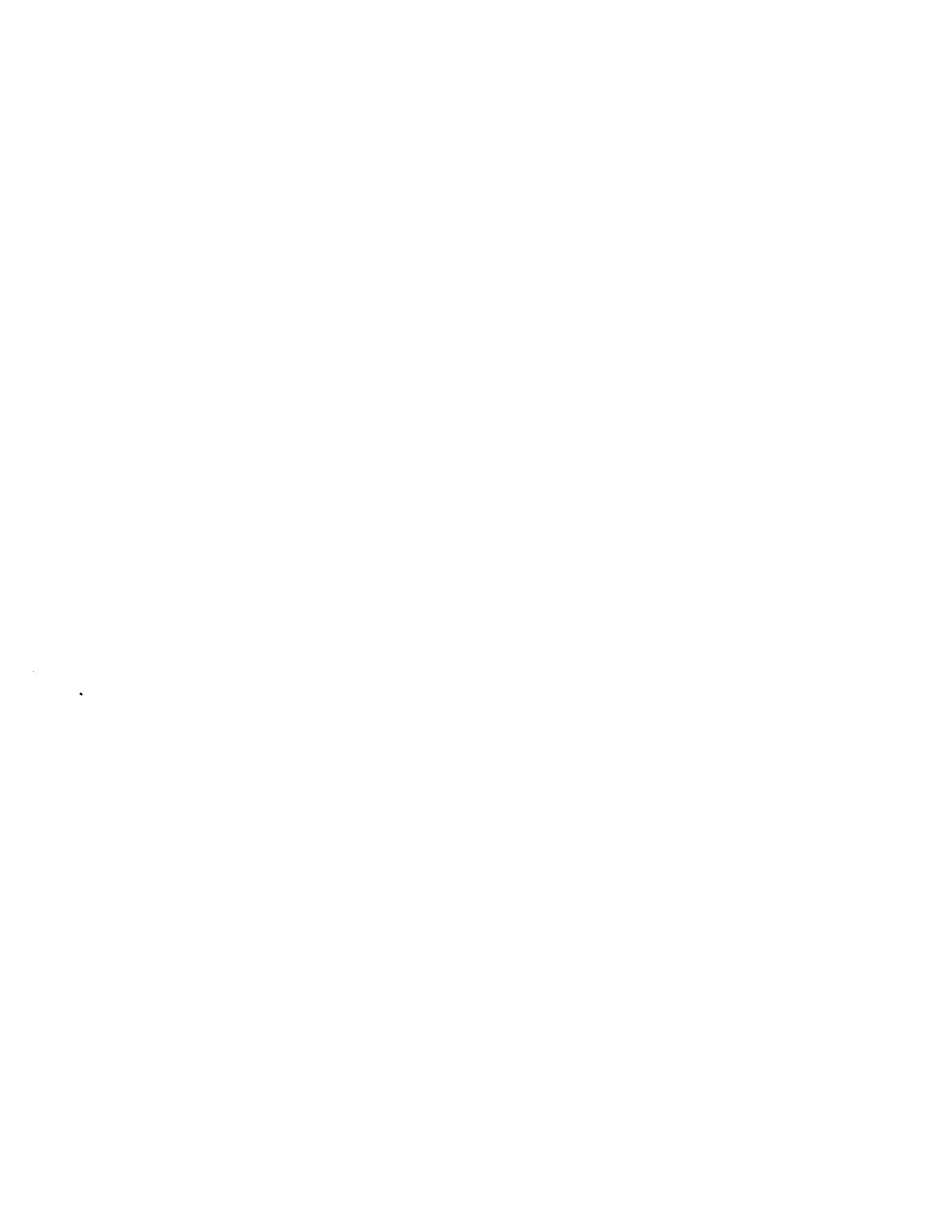# TABLES

| 1              |                                                                                                                        |  |
|----------------|------------------------------------------------------------------------------------------------------------------------|--|
| $\overline{c}$ |                                                                                                                        |  |
| 3              | Pretransient and Transient Safety Trip Set Points15                                                                    |  |
| 4              | Standard and Defaulted Safety Trip Set Point Criteria for<br>Operating and Nonfunctional Fuel Cladding Thermocouples16 |  |
| 5              |                                                                                                                        |  |
| 6              |                                                                                                                        |  |
| $\overline{7}$ |                                                                                                                        |  |
| 8              |                                                                                                                        |  |
| 9              |                                                                                                                        |  |
| 10             | Pretransient and Transient Safety Trip Set Points27                                                                    |  |
| 11             | Standard and Defaulted Safety Trip Set Point Criteria for<br>Operating and Nonfunctional Fuel Cladding Thermocouples28 |  |
| 12             |                                                                                                                        |  |
| 13             |                                                                                                                        |  |
| 14             |                                                                                                                        |  |
| 15             |                                                                                                                        |  |

 $\sim 10^{-1}$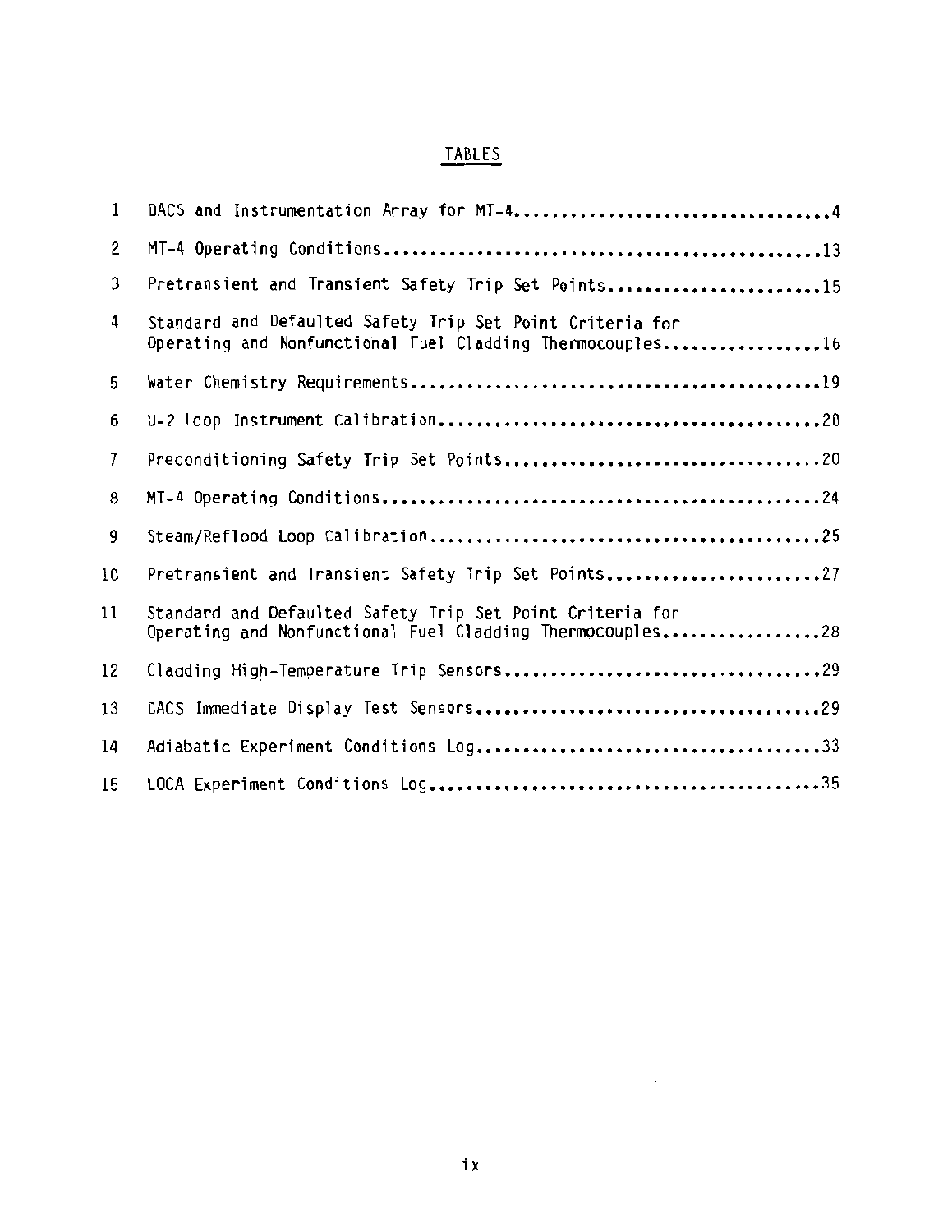$\sim 10^{-1}$  $\omega_{\rm{eff}}$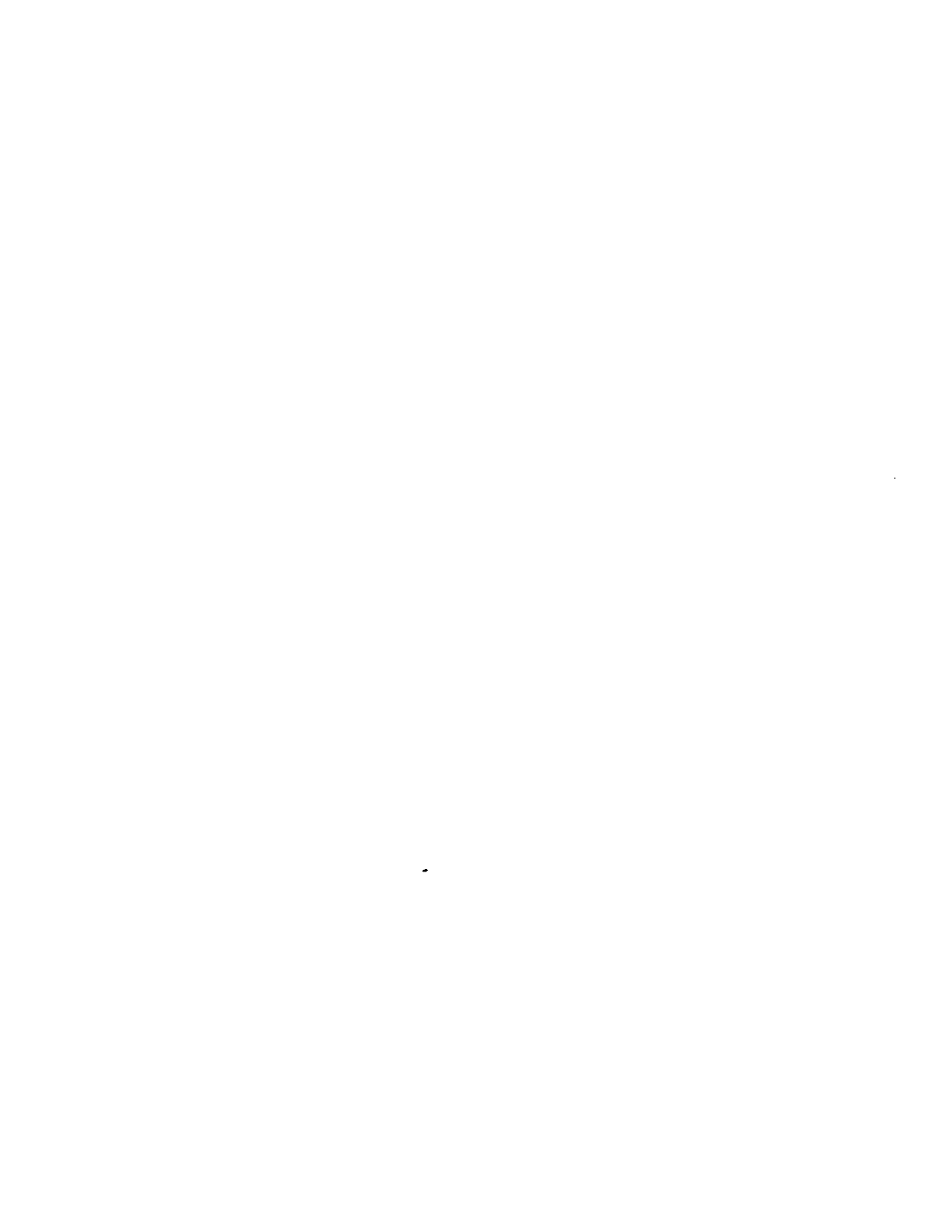#### INTRODUCTION

The Loss-of-Coolant Accident (LOCA) Simulation Program was conducted in the National Research Universal (NRU) reactor at Chalk River Nuclear Laboratories (CRNL), (a) Chalk River, Ontario, Canada, by Pacific Northwest Laboratory  $(PNL)$ ,  $(b)$  The program was sponsored by the U.S. Nuclear Regulatory Commission {NRC) to evaluate the thermal-hydraulic and mechanical deformation behavior of full-length, 3% enriched light-water reactor (LWR) fuel rod bundles during the heatup, reflood, and quench phases of a LOCA. Low-level nuclear fission heat was used to simulate the decay heat in the fuel and cladding that is typical of a  $LOCA.$  $(1)$ 

Previous materials deformation experiments in the LOCA program emphasized higher temperature LOCA fuel failure and extended operating time at cladding deformation conditions. The MT-2 experiment produced ruptured fuel rods during a simulated LOCA transient in which peak fuel rod cladding temperatures exceeded 1200K (1700°F). MT-3 produced maximum ballooned and ruptured fuel rods during an extended LOCA transient in the Zircaloy high alpha temperature regime.

The MT-4 experiment is most similar to the MT-2 experiment, except for three differences: 1) the MT-4 heatup was a short-term adiabatic transient rather than an extended one, 2) after the adiabatic heatup transient and temperature turnaround, peak cladding temperatures were stabilized to measure heat transfer characteristics of the deformed (and ruptured) fuel rods, and 3) selfpowered neutron detectors (SPNDs) mounted on the shroud were relocated to grid elevations to minimize axial neutron power distortion.

The major objectives of the MT-4 experiment were to:

- evaluate simulated LOCA fuel rupture during adiabatic heatup conditions
- evaluate LOCA fuel rupture in a carefully monitored neutronic environment
- compare MT-4 results with those from the MT-2 and MT-3 experiments (all other variables were minimized)
- simulate LOCA fuel rupture (12 rods) during a delayed reflooding transient with a peak cladding temperature of 1200K (1700°F)

<sup>(</sup>a) Operated by Atomic Energy of Canada Ltd. (AECL).

<sup>(</sup>b) Operated for the U.S. Department of Energy (OOE) by Battelle Memorial Institute.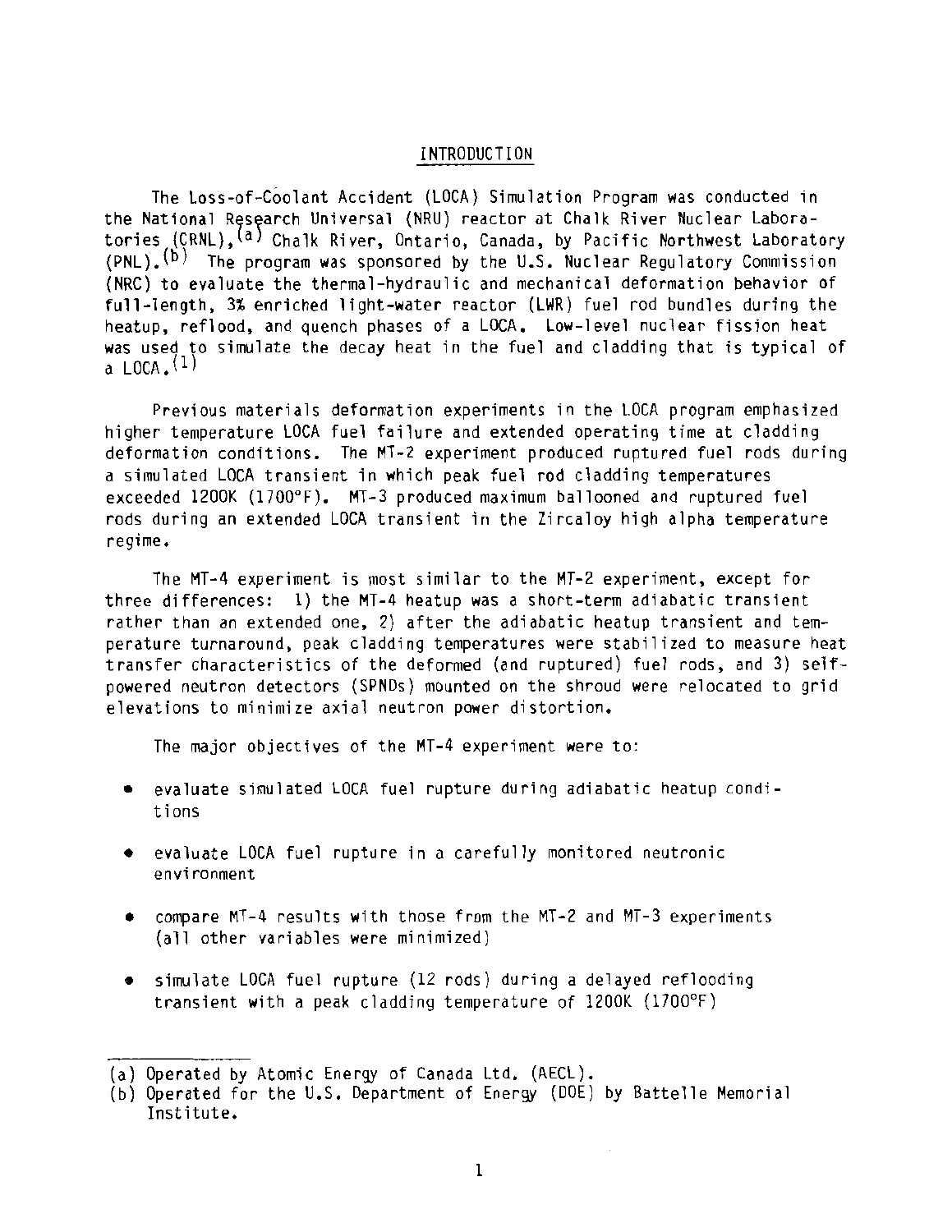• measure heat transfer coefficients for deformed fuel rods at 1089K and 1200K ( 1500°F and 1700°F),

The MT-4 experiment used a new cruciform bundle of 12 pressurized test fuel rods and the 20 guard fuel rods and the shroud that were previously used in MT-3. Test operations most closely followed the operating conditions of TH~l.l6, where reflood cooling was used to terminate the heatup transient temperature at -1200K (1700°F). Stabilized post-transient operation closely followed the operating conditions used in the MT-3 experiment to investigate hightemperature thermal-hydraulic effects of the LOCA.

This report presents the formal experiment operations plan for the fourth materials deformation experiment in the program (MT-4), which was performed in May 1982. The remainder of the report consists of:

- a summary of the design differences for MT-4 as. compared with MT-3
- a safety hazards statement
- e the operating procedure for MT-4
- a sample Test Parameter Log {Appendix A) and an Experiment Conditions Log (Appendix B).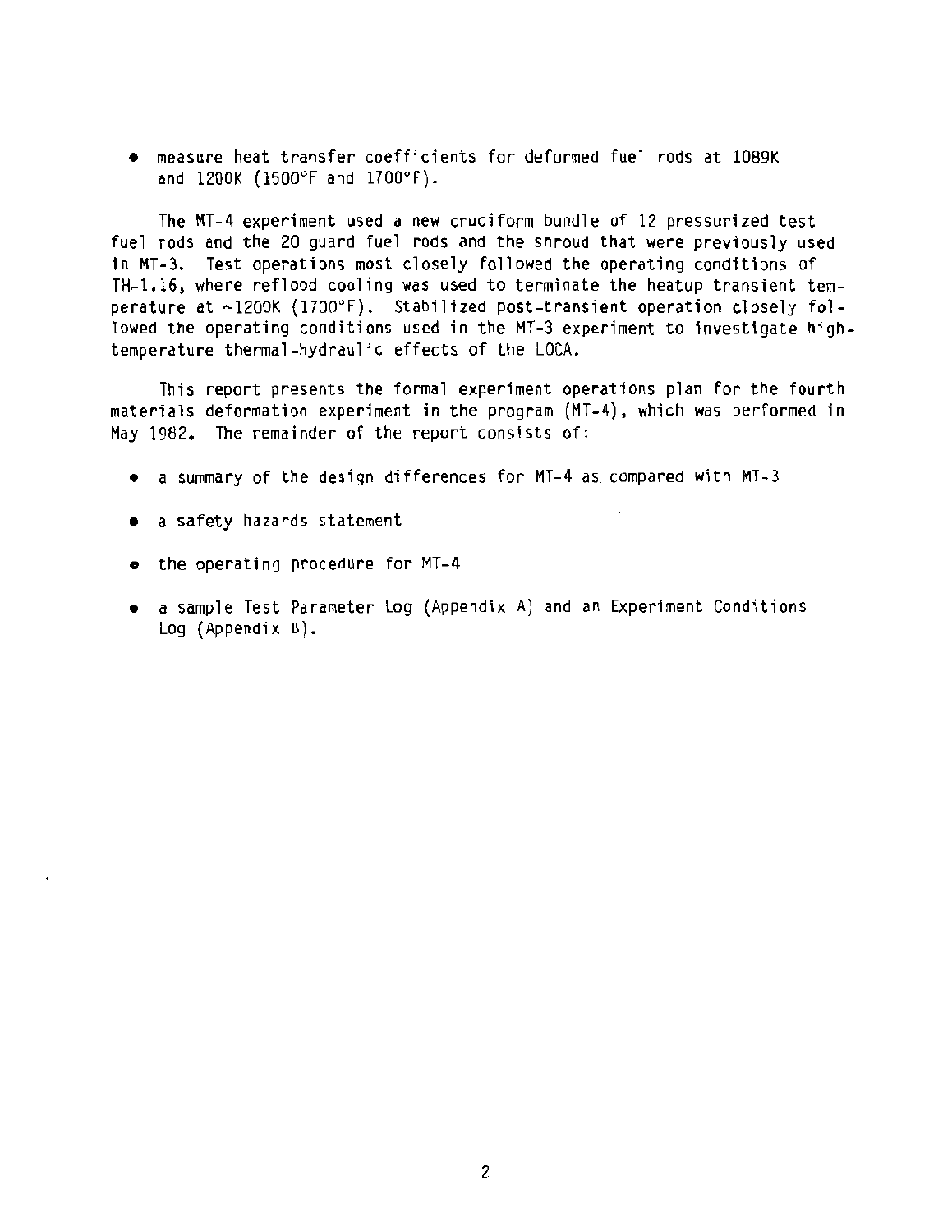#### DESIGN DIFFERENCES

The MT-4 test assembly was quite similar to the MT-3 test assembly; therefore, only design differences are described in this report. Detailed descriptions are given in the safety analysis report $(2)$  and the experiment operations plan for  $MT-3(3)$ 

#### TEST ASSEMBLY

The MT-4 test assembly used a new cruciform bundle of 12 test fuel rods and the MT-3 guard fuel rod bundle and shroud. The 12 fuel rods were pressurized to 4.62 MPa (670 psia) just prior to the transient and were monitored by pressure transducers located just above the reactor head. Guard fuel rods were pressurized to 0.101 MPa (14.7 psia}.

Because the MT-3 guard fuel rod assembly had been used in only one previous experiment, most instrumentation was still operational for this test.<sup>(2)</sup> In addition, three new types of instrumentation were included in MT-4: 1) a new liquid level sensor that sampled the coolant at Level  $(18)$   $139.9$ ; $(9)$   $(2)$  a time domain reflectometer (TOR} sensor that monitored the coolant liquid level in the test assembly; and 3) cumulative neutron flux (fluence) monitor wires. Most of the instrumentation that had been added for the MT-3 experiment remained: I} two thermocouples (TCs} at fuel rod braze junctions at Level (19} 155.7; 2} two more TCs on the hanger tube at Level (20} 168.7; 3) one TC in a fuel rod plenum region; and 4} the desuperheater spray coolant system.

The MT-4 test rod bundle with new fuel rods and instrumentation constituted the cruciform test fuel assembly. The 12 test rods were pressurized to 4.62 MPa (670 psia) with helium just before the LOCA experiment and were instrumented the same as those in the MT-3 assembly. Fuel rod 40, which replaced the instrument tube, also had one TC mounted in the fission gas plenum. The test rod instrumentation is summarized in Table 1; new data acquisition and control system (DACS) terminal numbers, names, and sensor locations in the test train are given.

#### NRU FACILITIES

The NRU reactor and loops were basically unchanged from previous LOCA experiments.  $(3, 4)$  The same reactor fuel loading was used to provide the

<sup>(</sup>a} Instrument levels are reported with the old designation in parentheses followed by the new number (which indicates the inches above the top of the tie plate of the test assembly).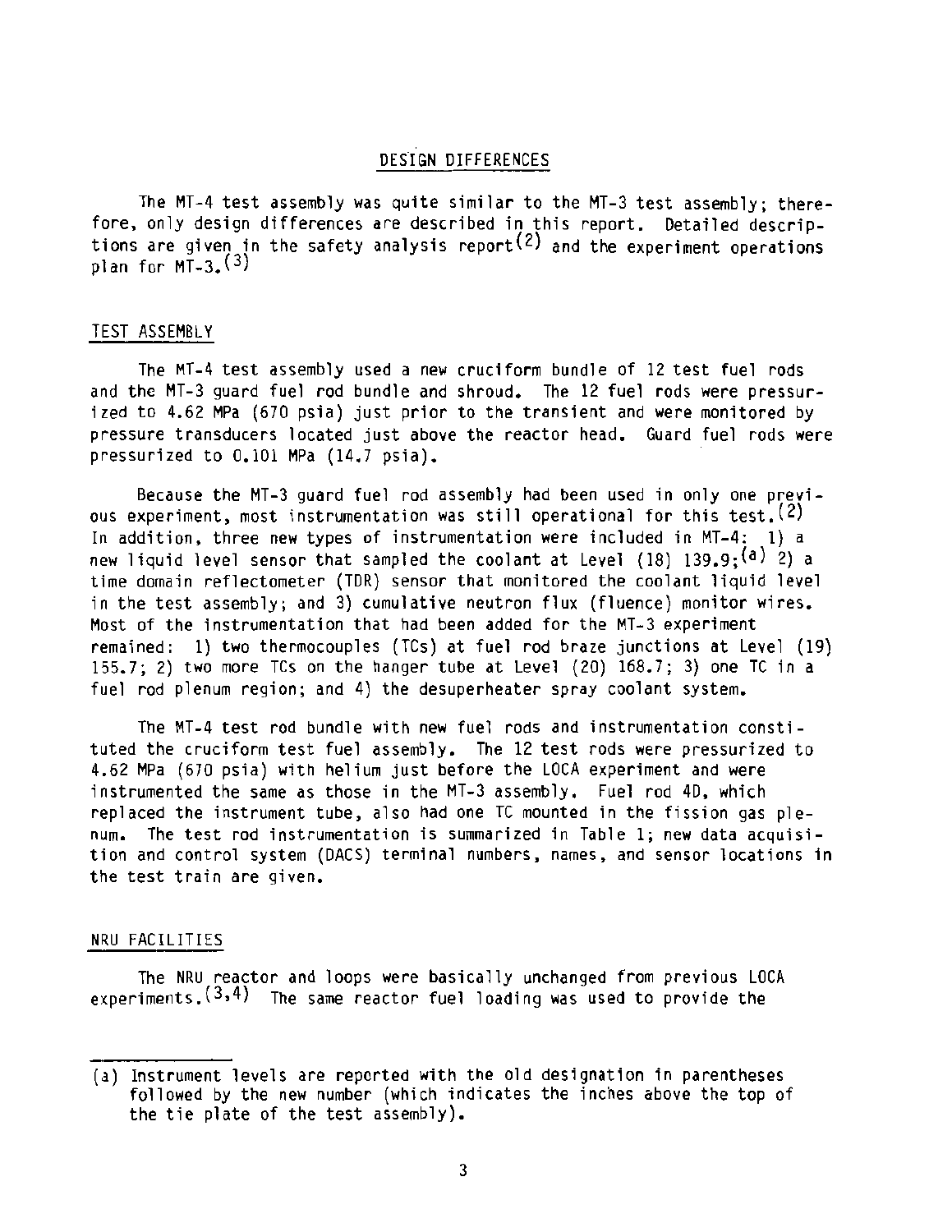|            | Instrument   | DACS           |                         |                                      |
|------------|--------------|----------------|-------------------------|--------------------------------------|
|            | Level        | Channel        |                         |                                      |
| (01d)      | New          | Number         | Sensor Name             | <b>Notes</b>                         |
| (1)        | $-0.2^{(a)}$ | 108            | $TC - (-)0.2 - 6A - IN$ |                                      |
| (1)        | $-0.2$       | 106            | $TC - (-)0.2 - IF - IN$ |                                      |
|            |              |                |                         |                                      |
| (2)        | $8.7^{(a)}$  | 74             | $TC-08, 7-6F-C-4$       |                                      |
| (2)        | 8,7          | $\overline{4}$ | $TC-08.7-6F-S-C$        |                                      |
| (2)        | 8,7          | 82             | $TC-08.7-6A-C-3$        |                                      |
| (2)        | 8.7          | 5              | $TC-08.7-1A-S-C$        |                                      |
|            |              |                |                         |                                      |
| (3)        | $_{13.9}(a)$ | 83             | $TC-13, 9-6F-C-4$       |                                      |
| (3)        | 13.9         | 11             | $TC-13.9-6A-C-3$        |                                      |
| (3)        | 13.9         | 86             | $TC-13.9-6A-S-C$        |                                      |
| (3)        | 13.9         | 12             | $TC-13.9-IF-S-C$        |                                      |
|            |              |                |                         |                                      |
| (4)        | 19.2         | 13             | $TC-19.2-6F-S-C$        |                                      |
| (4)        | 19.2         | 14             | $TC-19.2-1A-S-C$        |                                      |
|            |              |                |                         |                                      |
| (5)        | 28.0         | 15             | $TC-28, 0-6A-S-C$       |                                      |
| (5)        | 28.0         | 16             | $TC-28.0-1F-S-C$        |                                      |
|            |              |                |                         |                                      |
| (6)        | 34.9         | 19             | $TC-34.9-6F-S-C$        |                                      |
| (6)        | 34.9         | 18             | $TC-34.9-6A-S-C$        |                                      |
| (6)        | 34.9         | 21             | $TC-34.9-1A-S-C$        |                                      |
| (6)        | 34.9         | 20             | $TC-34.9-IF-S-C$        |                                      |
|            |              |                |                         |                                      |
| (7)        | 40.2         | 35             | $TC-40.2-5F-IR-4$       | Failed in MT-4 preconditioning $(b)$ |
| (7)        | 40.2         | 33             | $TC-40.2-2A-IR-2$       |                                      |
|            |              |                | $TC-42.9-6F-S-C$        |                                      |
| (8)<br>(8) | 42.9<br>42.9 | 30<br>31       | $TC-42.9-1A-S-C$        |                                      |
|            |              |                |                         |                                      |
| (9)        | 49.0         | 36             | $TC-49.0-6A-S-C$        |                                      |
| (9)        | 49.0         | 37             | $TC-49.0-1F-S-C$        |                                      |
|            |              |                |                         |                                      |
| (10)       | 55.9         | 40             | $TC-55.9-6F-S-C$        |                                      |
| (10)       | 55.9         | 39             | $TC-55.9-6A-S-C$        |                                      |
| (10)       | 55.9         | 42             | $TC-55.9-1A-S-C$        |                                      |
| (10)       | 55.9         | 41             | $TC-55.9-1F-S-C$        |                                      |
|            |              |                |                         |                                      |
| (11)       | 61.2         | 47             | $TC-61.2-6F-S-C$        |                                      |
| (11)       | 61.2         | 104            | $TC-61.2-6B-IR-3$       |                                      |

TABLE 1. **DACS and Instrumentation Array for MT-4**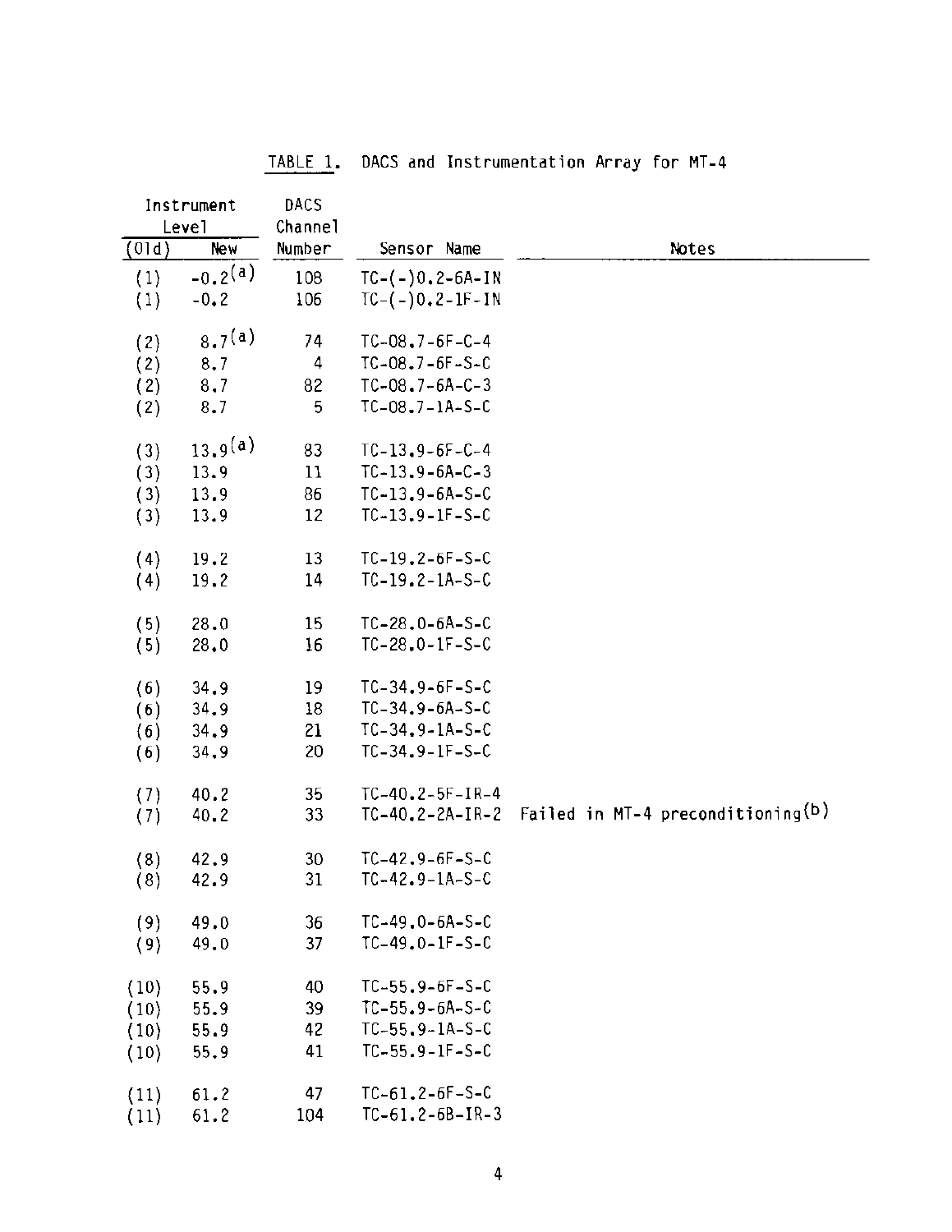|       | Instrument | DACS               |                   |                                               |
|-------|------------|--------------------|-------------------|-----------------------------------------------|
| Leve1 |            | Channel            |                   |                                               |
| (01d) | New        | Number             | Sensor Name       | Notes                                         |
| (11)  | 61.2       | 34                 | $TC-61.2-3A-IR-2$ |                                               |
| (11)  | 61.2       | 48                 | $TC-61.2-1A-S-C$  |                                               |
| (11)  | 61.2       | 102                | $TC-61.2-1E-IR-1$ |                                               |
| (11)  | 61.2       | 132                | $TC-61.2-4F-IR-4$ |                                               |
| (12)  | 69.0       | 59                 | $TC-69.0-5E-SP-4$ |                                               |
| (12)  | 69.0       | 58                 | $TC-69.0-5B-SP-3$ |                                               |
| (12)  | 69.0       | 57                 | $TC-69.0-2B-SP-2$ |                                               |
| (12)  | 69.0       | 56                 | $TC-69.0-2E-SP-1$ |                                               |
|       | 73.9       | 186                | $TC-73.9-5D-IR-2$ | Relocated <sup>(c)</sup>                      |
|       | 73.9       | 69                 | $TC-73.9-4D-IR-2$ | Relocated                                     |
|       | 73.9       | 95                 | $TC-73.9-4C-1R-2$ | Relocated                                     |
|       | 73.9       | 90                 | $TC-73.9-3D-IR-2$ | Relocated                                     |
| (13)  | 76.9       | 61                 | $TC-76.9-6F-S-C$  |                                               |
| (13)  | 76.9       | 60                 | $TC-76.9-6A-S-C$  |                                               |
| (13)  | 76.9       | 63                 | $TC-76.9-1A-S-C$  |                                               |
| (13)  | 76.9       | 62                 | $TC-76.9-1F-S-C$  |                                               |
| (13)  | 76.9       | 101 <sup>(d)</sup> | $TC-76.9-6C-IR-3$ | PS-76.9-GR-IR-1 safety circuit                |
| (13)  | 76.9       | $_{52}$ (d)        | $TC-76.9-4A-IR-3$ | PS-76.9-GR-IR-1 safety circuit                |
| (13)  | 76.9       | 99                 | $TC-76.9-1D-IR-1$ |                                               |
| (13)  | 76.9       | $50^{(d)}$         | $TC-76.9-3F-IR-1$ | PS-76.9-GR-IR-1 safety circuit                |
| (13)  | 76.9       | 53                 | $TC-76.9-5E-IR-4$ |                                               |
| (13)  | 76.9       | 67 <sup>(d)</sup>  | $TC-76.9-5B-IR-1$ | PS-76.9-GR-1R-1 safety circuit                |
| (13)  | 76.9       | 23                 | $TC-76.9-2B-IR-2$ |                                               |
| (13)  | 76.9       | 127                | $TC-76.9-2C-IR-3$ |                                               |
| (13)  | 76.9       | 135                | $TC-76.9-2D-IR-3$ |                                               |
| (13)  | 76.9       | 32                 | $TC-76.9-2E-IR-3$ |                                               |
| (13)  | 76.9       | 93                 | $TC-76.9-3E-IR-3$ |                                               |
| (13)  | 76.9       | 89                 | $TC-76.9-4E-IR-8$ |                                               |
|       | 78.9       | 123                | $TC-78.9-5D-IR-3$ |                                               |
|       | 78.9       | 17                 | $TC-78.9-4D-IR-3$ |                                               |
|       | 78.9       | 88                 | $TC-78.9-4C-IR-3$ |                                               |
|       | 78.9       | 96                 | $TC-78.9-3D-IR-3$ |                                               |
|       | 80.9       | 91                 | $TC-80.9-2C-IR-2$ | Failed in MT-4 preconditioning <sup>(a)</sup> |
|       | 80.9       | 188                | $TC-80.9-2D-IR-2$ |                                               |
|       | 80.9       | 38                 | $TC-80.9-3E-IR-2$ |                                               |
|       | 80.9       | 64                 | $TC-80.9-4E-IR-2$ |                                               |

# TABLE l. (contd)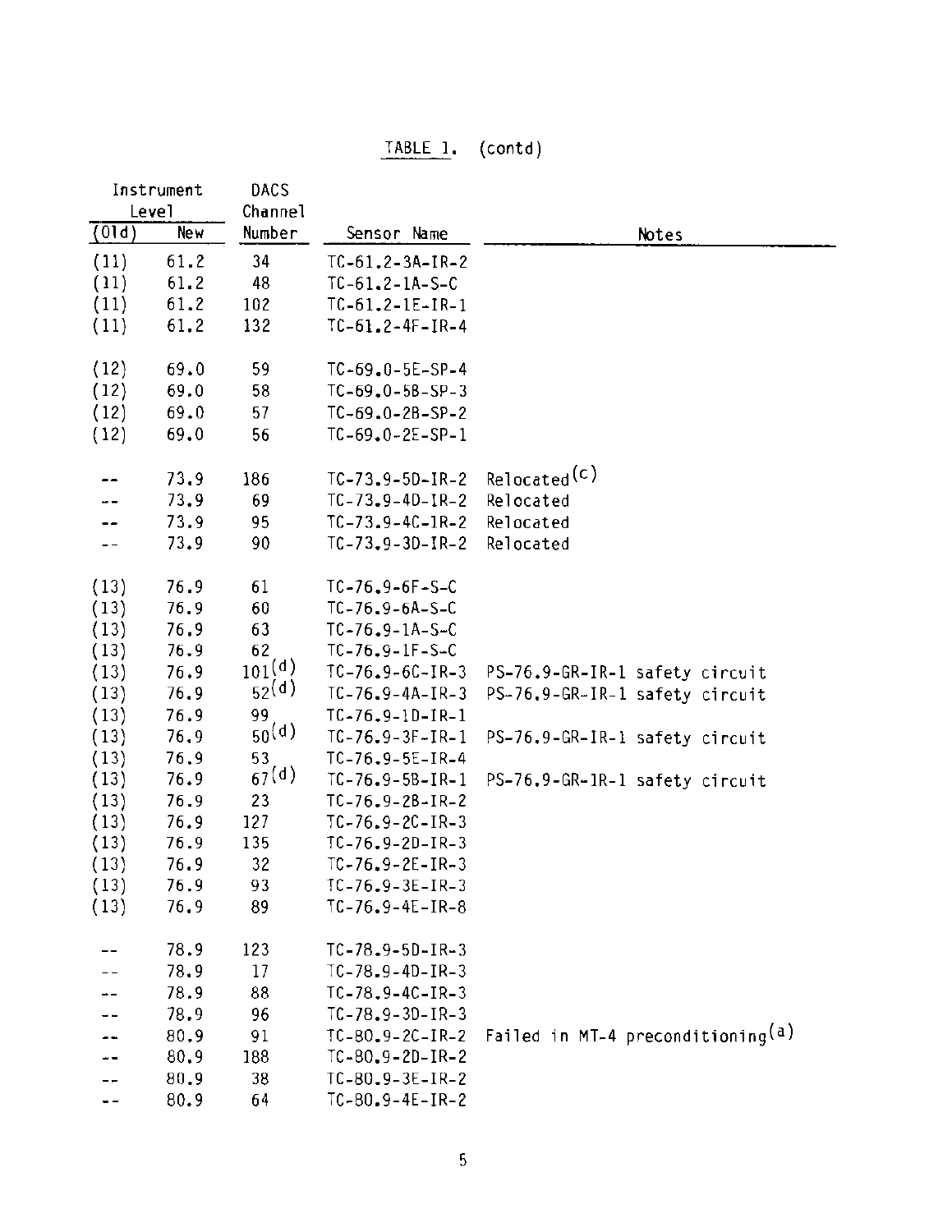| TABLE 1. | (contd) |
|----------|---------|
|          |         |

 $\label{eq:2.1} \frac{1}{\sqrt{2}}\left(\frac{1}{\sqrt{2}}\right)^{2} \left(\frac{1}{\sqrt{2}}\right)^{2} \left(\frac{1}{\sqrt{2}}\right)^{2} \left(\frac{1}{\sqrt{2}}\right)^{2} \left(\frac{1}{\sqrt{2}}\right)^{2} \left(\frac{1}{\sqrt{2}}\right)^{2} \left(\frac{1}{\sqrt{2}}\right)^{2} \left(\frac{1}{\sqrt{2}}\right)^{2} \left(\frac{1}{\sqrt{2}}\right)^{2} \left(\frac{1}{\sqrt{2}}\right)^{2} \left(\frac{1}{\sqrt{2}}\right)^{2} \left(\$ 

|       | Instrument | DACS             |                    |                                               |
|-------|------------|------------------|--------------------|-----------------------------------------------|
| Level |            | Channel          |                    |                                               |
| (01d) | New        | Number           | Sensor Name        | Notes                                         |
|       | 83.9       | 133              | $TC-83.9-5C-IR-2$  |                                               |
|       | 83.9       | 117              | $TC-83.9-4B-IR-2$  |                                               |
|       | 83.9       | - 54             | $TC-83.9-4D-IR-8$  |                                               |
|       | 83.9       | 137              | $TC-83.9-3C-IR-2$  | Failed in MT-4 preconditioning <sup>(a)</sup> |
| (14)  | 90.0       | 65               | $TC-90.0-5E-SP-4$  |                                               |
| (14)  | 90.0       | 51               | $TC-90.0-5B-SP-3$  |                                               |
| (14)  | 90.0       | 44               | $TC-90.0-2B-SP-2$  | Failed in MT-3.06                             |
| (14)  | 90.0       | 43               | $TC-90.0-2E-SP-1$  |                                               |
| --    | 93.9       | 115              | $TC-93.9-3B-IR-2$  |                                               |
|       | 93.9       | 49               | $TC-93.9-4E-IR-3$  |                                               |
| (15)  | 97.9       | 76(e)            | $TC-97.9-6F-S-C$   | PS-97-SH-5-2 protective circuit               |
| (15)  | 97.9       | 75(e)            | $TC-97.9-6A-S-C$   | PS-97-SH-5-2 protective circuit               |
| (15)  | 97.9       | 78(e)            | $TC-97.9-1A-S-C$   | PS-97-SH-S-2 protective circuit               |
| (15)  | 97.9       | 77(e)            | $TC-97.9-1F-S-C$   | PS-97-SH-S-2 protective circuit               |
| (15)  | 97.9       | $_{103}(f)$      | $TC-97.9-1C-IR-2$  | PS-97.9-GR-IR-1 safety circuit                |
| (15)  | 97.9       | $25($ f)         | $TC-97.9-5E-IR-2$  | PS-97.9-GR-IR-1 safety circuit                |
| (15)  | 97.9       | 10 <sup>10</sup> | $TC-97.9-5E-IR-C$  |                                               |
| (15)  | 97.9       | $45($ f)         | $TC-97.9-5B-IR-3$  | PS-97.9-GR-IR-1 safety circuit                |
| (15)  | 97.9       | 46               | $TC-97.9-5B-IR-C$  |                                               |
| (15)  | 97.9       | $_{24}(f)$       | $TC-97.9-2B-IR-4$  | PS-97.9-GR-IR-1 safety circuit                |
| (15)  | 97.9       | 9                | $TC-97.9-2B-IR-C$  |                                               |
| (15)  | 97.9       | 55               | $TC-97.9-2C-IR-8$  |                                               |
| (15)  | 97.9       | 119              | $TC-97.9-2D-IR-8$  |                                               |
| (15)  | 97.9       | 2(f)             | $TC-97.9-2E-IR-1$  | SD-97.9-IR-1 safety circuit                   |
| (15)  | 97.9       | 26               | $TC-97.9-2E-IR-C$  |                                               |
| (15)  | 97.9       | 122              | $TC-97.9-3E-IR-8$  |                                               |
| (15)  | 97.9       | 105              | $TC-97.9-6D-IR-4$  | Failed in MT-3 preconditioning                |
|       | 101.9      | 135              | $TC-1D1.9-5C-IR-3$ |                                               |
|       | 101.9      | 114              | $TC-101.9-4B-IR-3$ |                                               |
|       | 101.9      | 120              | $TC-101.9-3B-IR-8$ |                                               |
|       | 101.9      | 190              | $TC-101.9-3C-IR-3$ |                                               |
|       | 104.9      | 116              | $TC-104.9-5C-1R-8$ |                                               |
|       | 104.9      | $\mathbf{1}$     | $TC-104.9-4B-IR-8$ |                                               |
| - -   | 104.9      | 94               | $TC-104.9-3C-IR-8$ |                                               |
| (16)  | 111.0      | 109              | $TC-111.0-6F-C-4$  |                                               |
| (16)  | 111.0      | 100              | $TC-111.0-6A-C-3$  |                                               |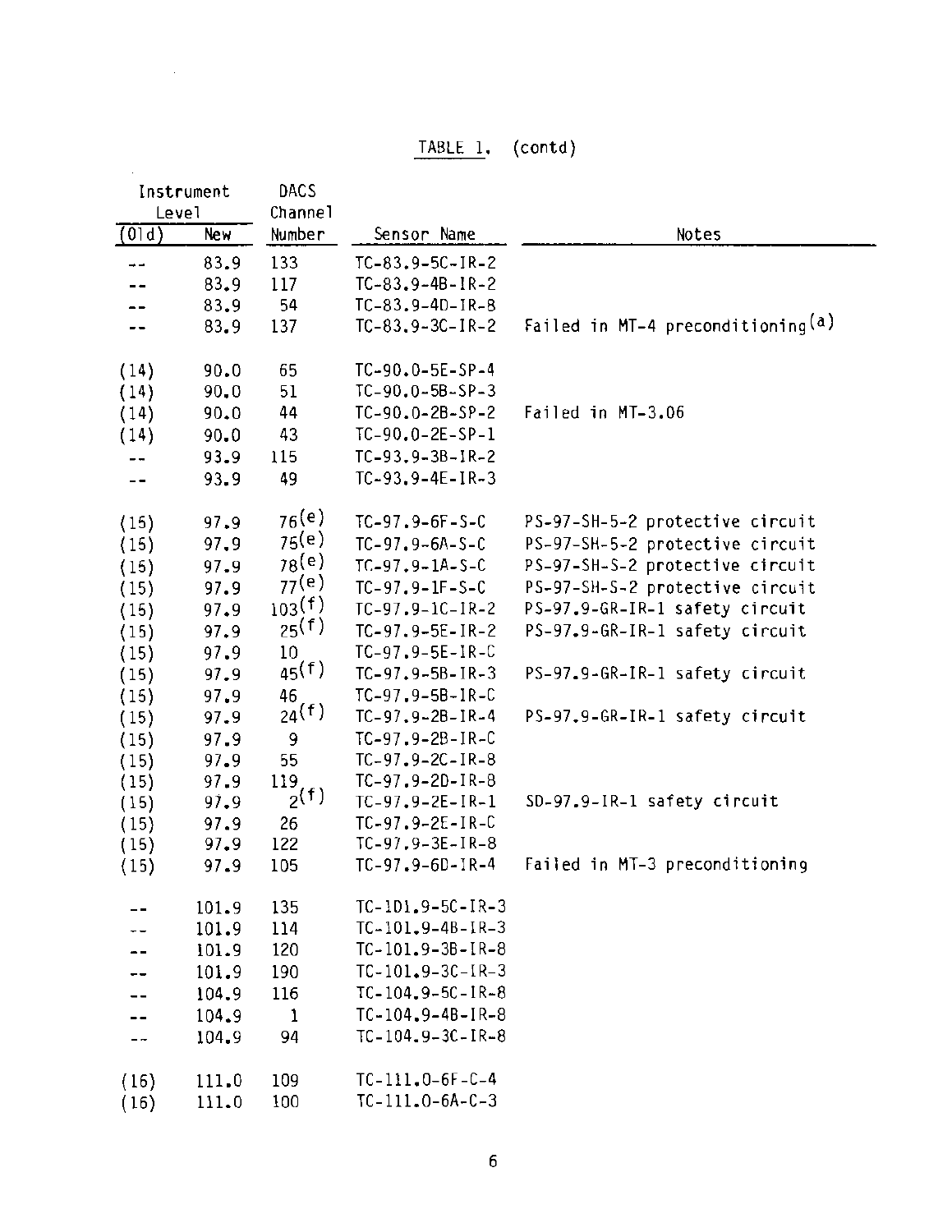TABLE 1. (contd)

|       | Instrument | DACS        |                    |                                                    |
|-------|------------|-------------|--------------------|----------------------------------------------------|
|       | Level      | Channel     |                    |                                                    |
| (01d) | New        | Number      | Sensor Name        | Notes                                              |
| (16)  | 111.0      | 107         | $TC-111.0-1A-C-2$  | Failed in MT-3.06                                  |
| (16)  | 111.0      | 98          | $TC-111.0-1F-C-1$  |                                                    |
| (16)  | 111.0      | 85          | TC-111.0-5E-SP-4   |                                                    |
| (16)  | 111.0      | 84          | $TC-111.0-5B-SP-3$ |                                                    |
| (16)  | 111.0      | B0          | $TC-111.0-2B-SP-2$ |                                                    |
| (16)  | 111.0      | 72          | $TC-111.0-2E-SP-1$ |                                                    |
| (16)  | 111.0      | 98          | $TC-111.0-1F-C-1$  |                                                    |
| (17)  | 118.9      | 111(e)      | $TC-118.9-6F-S-C$  | PS-118.9-SH-1 <sup>(b)</sup><br>protective circuit |
| (17)  | 118.9      | $_{110}(e)$ | $TC-118.9-6A-S-C$  | PS-118.9-SH-1 <sup>(b)</sup><br>protective circuit |
| (17)  | 118.9      | $_{113}(e)$ | $TC-118.9-1A-S-C$  | $PS-118.9-SH-1^{(b)}$<br>protective circuit        |
| (17)  | 118.9      | $_{112}(e)$ | $TC-118.9-1F-S-C$  | $PS-118.9-SH-1^{(b)}$<br>protective circuit        |
| (17)  | 118.9      | 68          | $TC-118.9-6E-IR-4$ | Failed in MT-3.04                                  |
| (17)  | 118.9      | $_{81}(9)$  | $TC-118.9-1B-IR-2$ | PS-118.9-GR-IR-1 safety circuit                    |
| (17)  | 118.9      | 126(9)      | $TC-118.9-3B-IR-3$ | PS-118.9-GR-IR-1 safety circuit                    |
| (17)  | 118.9      | 92(9)       | $TC-118.9-4C-IR-8$ | PS-118.9-GR-IR-1 safety circuit                    |
| (17)  | 118.9      | 138(9)      | $TC-118.9-3D-IR-8$ | PS-118.9-GR-IR-1 safety circuit                    |
| (18)  | 139.9      | 129(e)      | $TC-139.9-6F-S-C$  | PS-139.9-SH-1(b)<br>protective circuit             |
| (18)  | 139.9      | 128(e)      | $TC-139.9-6A-S-C$  | PS-139.9-SH-1 <sup>(b)</sup><br>protective circuit |
| (18)  | 139.9      | $_{131}(e)$ | $TC-139.9-1A-S-C$  | PS-139.9-SH-1 <sup>(b)</sup><br>protective circuit |
| (18)  | 139.9      | $_{130}(e)$ | $TC-139.9-1F-S-C$  | $PS-139.9-SH-1^{(b)}$<br>protective circuit        |
| (18)  | 139.9      | 87          | $TC-139.9-6E-IR-2$ |                                                    |
| (18)  | 139.9      | 73          | $TC-139.9-5A-IR-3$ | Failed in MT-3.06                                  |
| (18)  | 139.9      | 66          | $TC-139.9-1B-IR-4$ |                                                    |
| (18)  | 139.9      | 71          | $TC-139.9-2F-IR-1$ |                                                    |
|       | 148.2      |             | $TC-148.2-4E-SP-1$ |                                                    |
| $ -$  | 148.2      |             | $TC-148.2-3B-SP-3$ |                                                    |
| --    | 148.2      |             | $TC-148.2-3E-SP-4$ |                                                    |
|       | 151.5      | 6           | $TC-151.5-5D-IR-C$ |                                                    |
| (19)  | 156.0      | 79          | $TC-156.0-5D-B$    |                                                    |
| (19)  | 156.0      | 70          | $TC-156.0-3B-B$    |                                                    |
|       |            |             |                    |                                                    |
| (20)  | 168.7      | 7           | $TC-168.7-0T-1$    |                                                    |
| (20)  | 168.7      | 27          | $TC-168.7-0T-2$    |                                                    |
| (20)  | 168.7      | 3           | $TC-168.7-0T-3$    |                                                    |
| (20)  | 168.7      | 8           | $TC-168.7-0T-4$    |                                                    |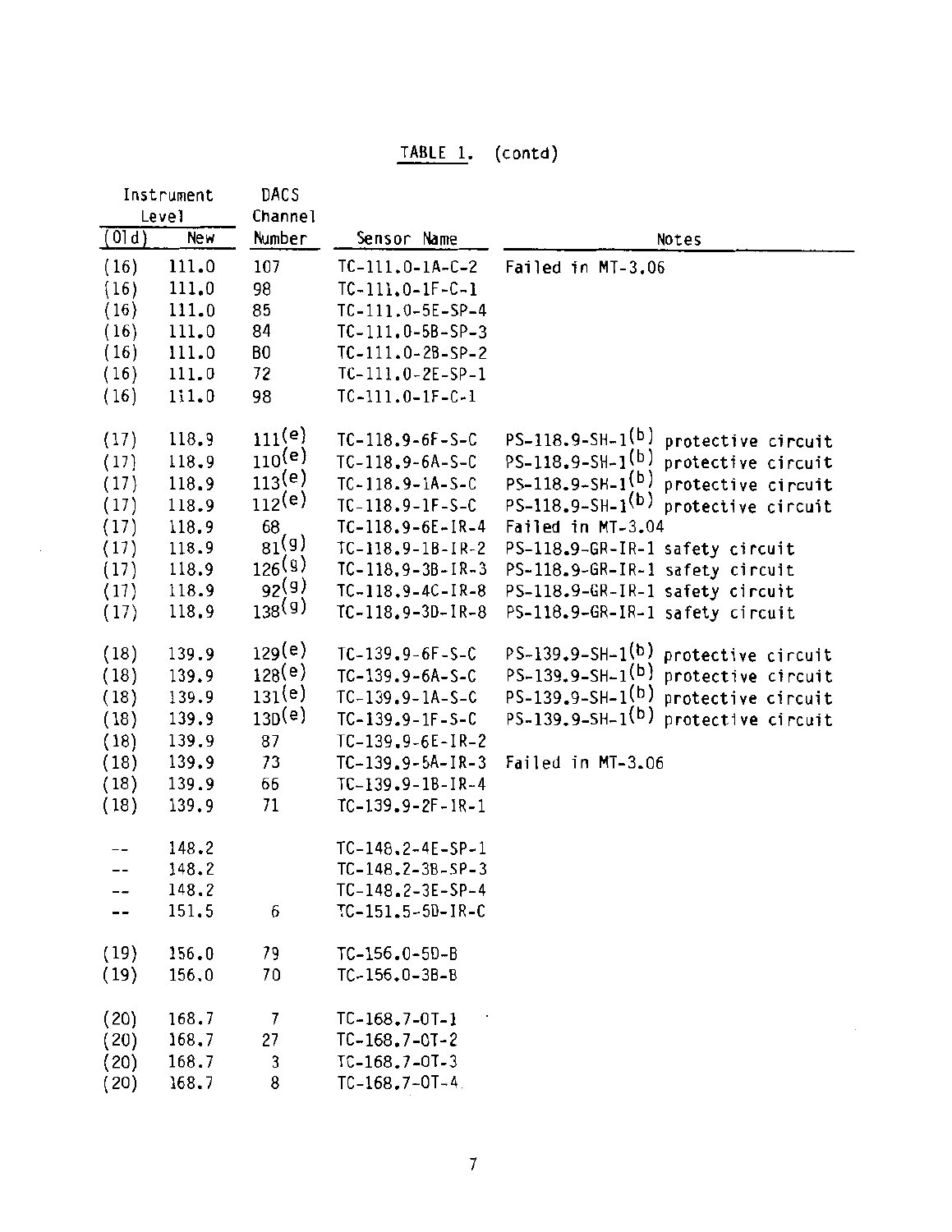|                          | Instrument   | DACS              |                            |                                      |
|--------------------------|--------------|-------------------|----------------------------|--------------------------------------|
| 701d)                    | Level<br>New | Channel<br>Number | Sensor Name                | Notes                                |
| (21)                     | 187.4        | 22                | $TC-187.4-HT-1$            |                                      |
| (21)                     | 187.4        | CRNL              | $TC-187, 4-HT-2$           |                                      |
| (21)                     | 187.4        | CRNL              | $TC-187.4-HT-3$            |                                      |
|                          |              | CRNL              | $TC-187.4-HT-4$            |                                      |
| (21)                     | 187.4        |                   |                            |                                      |
|                          | HM(h)        | 173               | $PT-M1-3B$                 | Pressure transducer                  |
|                          | HM           | 174               | $PT-M1-4B$                 | Pressure transducer                  |
|                          | HМ           | 175               | $PT-M1-2B$                 | Pressure transducer                  |
|                          | HМ           | 176               | $PT-M1-3B$                 | Pressure transducer                  |
|                          | HМ           | 177               | $PT-M1-4B$                 | Pressure transducer                  |
|                          | HM.          | 178               | $PT-M1-5B$                 | Pressure transducer                  |
|                          | HМ           | 179               | $PT-M1-2B$                 | Pressure transducer                  |
|                          | HМ           | 180               | $PT-M1-3B$                 | Pressure transducer                  |
|                          | HМ           | 181               | $PT-M1-4B$                 | Pressure transducer                  |
|                          | HM           | 182               | $PI-M1-SB$                 | Pressure transducer                  |
|                          | HM.          | 183               | $PT-M1-3B$                 | Pressure transducer                  |
| $\overline{\phantom{0}}$ | HМ           | 184               | $PT-M1-4B$                 | Pressure transducer                  |
| ш.                       | 139.9        | 169               | $LL-D-DP$                  | Liquid level detector <sup>(j)</sup> |
|                          | FL(1)        | 172               | LL-D-TDR                   | Liquid level detector <sup>(j)</sup> |
|                          |              |                   |                            |                                      |
| (4A)                     | 25.5         | 167               | $ND-25.5-6F-S-3$           | Failed in MT-3.04                    |
| (4A)                     | 25.5         | 143               | $ND - 25 - 5 - 1A - S - 1$ | SPND                                 |
|                          |              |                   |                            |                                      |
| (8A)                     | 46.5         | 145               | $ND-46.5-6A-S-2$           | SPND                                 |
| (8A)                     | 46.5         | 146               | $ND-46.5-1F-S-4$           | SPND                                 |
| (11A)                    | 67.5         | 142               | $ND-67 - 5-6F - S-3$       | Failed (reading high)                |
| (11A)                    | 67.5         | 148               | $ND-67.5-6A-S-2$           | Failed in MT-3.1                     |
| (11A)                    | 67.5         | 151               | $ND-67.5-1A-S-1$           | SPND                                 |
| (11A)                    | 67.5         | 150               | $ND-67.5-1F-S-4$           | SPND                                 |
| (12)                     | 69.0         | 163               | $ND-69, 0-1F-C$            | Failed (reading high)                |
| (13A)                    | 88.5         | 155               | $ND-88.5-6F-S-3$           | SPND                                 |
| (13A)                    | 88.5         | 154               | $ND-88, 5-6A-S-2$          | SPND                                 |
| (13A)                    | 88.5         | 157               | $ND-88.5-1A-S-1$           | Failed in MT-3 preconditioning       |
| (13A)                    | 88.5         | 156               | $ND-88.5-1F-S-4$           | Failed in MT-3.04                    |

 $\sim 10^{-1}$ 

 $TABLE 1. (contd)$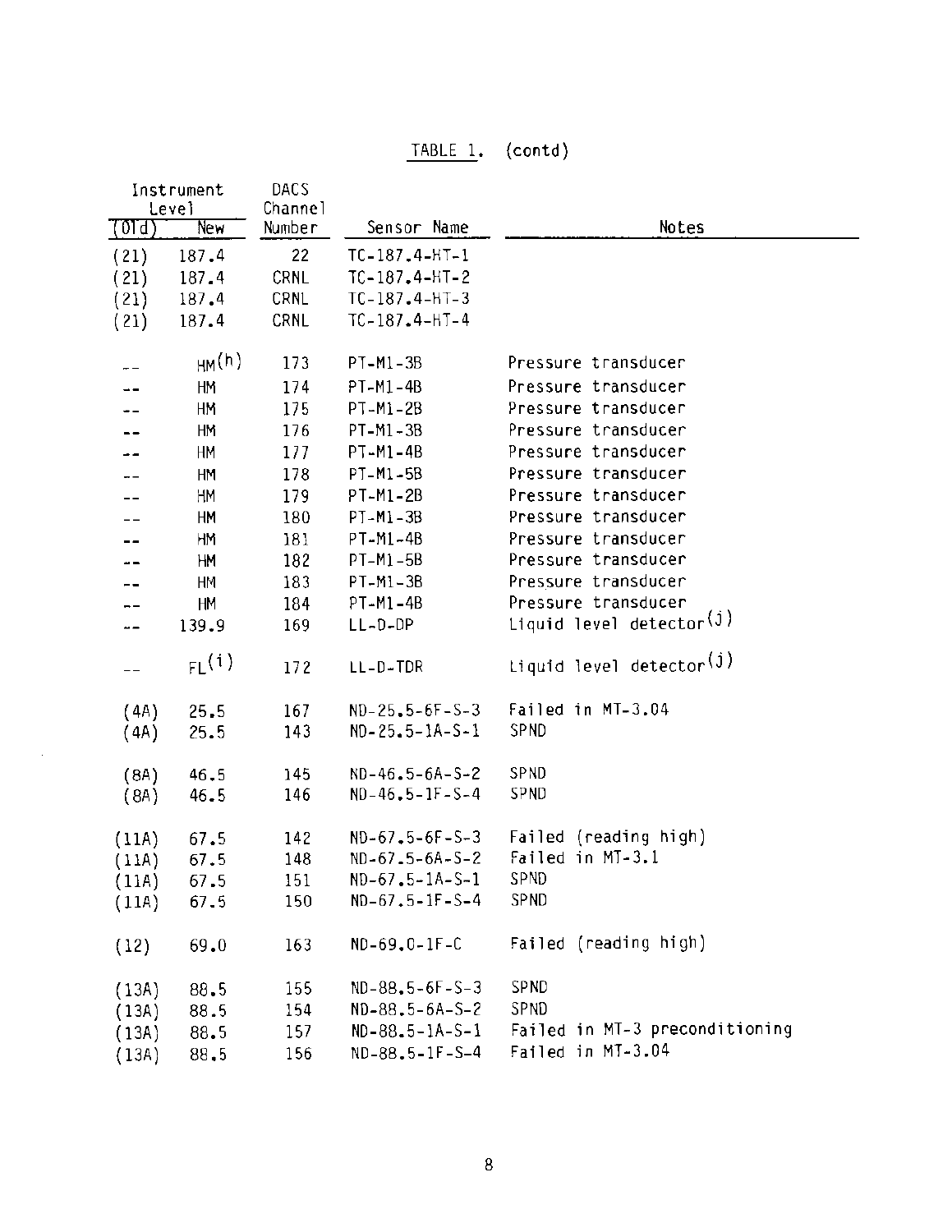$TABLE 1. (contd)$ 

|          | Instrument      | DACS       |                           |                                      |
|----------|-----------------|------------|---------------------------|--------------------------------------|
|          | Level           | Channel    |                           |                                      |
| (D1d)    | New             | Number     | Sensor Name               | Notes                                |
| (15A)    | 109.5           | 16D        | $ND-109.5-6F-S-3$         | SPND                                 |
| (15A)    | 109.5           | 159        | ND-109.5-6A-S-2           | SPND                                 |
| (15A)    | 109.5           | 162        | $ND-109.5-1A-S-1$         | Failed (reading low)                 |
| (15A)    | 109.5           | 161        | $ND-109.5-1F-S-4$         | Failed (reading low)                 |
| (16)     | 111.0           | 152        | $ND-111.0-1F-C$           | SPND                                 |
|          |                 |            |                           |                                      |
| (17A)    | 130.5           | 166        | $ND-130.5-6F-S-3$         | SPND                                 |
| (17A)    | 130.5           | 165        | $ND-130.5-6A-S-2$         | SPND                                 |
| (17A)    | 130.5           | 168        | $ND-130.5-1A-S-1$         | SPND                                 |
| (17A)    | 130.5           | 149        | $ND-130.5-1F-S-4$         | SPND                                 |
| (18A)    | 151.5           | 170        | $ND - 151.5 - 6F - S - 3$ | Failed in MT-3 preconditioning       |
| (18A)    | 151.5           | 171        | $ND-151.5-1A-S-1$         | SPND                                 |
|          |                 |            |                           |                                      |
|          | $U_{-}1L^{(k)}$ | 201        | SRCS-FR-LO-W              | FE-4 reflood rate low                |
| $U - 1L$ |                 | 202        | SRCS-FR-HI-GH             | FE-3 reflood rate high               |
| $U - 1L$ |                 | 203        | STBY-FL-OW                | FE-9 reflood emergency               |
|          | $U - 2L(1)$     | 204        | $U2LP-PR-ES-S-1$          | PDT-90 loop back pressure            |
|          |                 |            |                           |                                      |
| $U - 2L$ |                 | 205        | U2LP-TA-PS-DR-1           | PDT-90 in/out pressure drop          |
| $U-1L$   |                 | 206        | SRCS-S-TC-IN-1            | TE-2 in steam temperature            |
| $U - 1L$ |                 | 207        | $SRCS-S-TC-OT-1$          | TE-3 out steam temperature           |
| $U - 1L$ |                 | 208        | $SRCS-S-PS-IN-1$          | PT-5 in steam pressure               |
| $U - 1L$ |                 | 209        | $SRCS-S-PS-OT-1$          | PT-6 out steam pressure              |
| $U - 1L$ |                 | 210        | $SPCS-S-FR-1$             | FY-6 steam flow rate (failed)        |
| $U-1L$   |                 | 211        | $SRCS-S-FR-IN-1$          | $FV-1$ in steam rate (failed)        |
| $U - 1L$ |                 | 212        | $SRCS-S-FR-0T-1$          | FI-2 out steam rate (failed)         |
| $U - 1L$ |                 | 213        | SRCS-TC-RF-LP-1           | TE-17 - Reflood loop temperature     |
| $U - 1L$ |                 | 214        | SRCS-TC-RF-TA-1           | TE-18 - Reflood assembly temperature |
| $U - 2L$ |                 | 215        | $U2LP - FL - OW - 1$      | $FT-4D$ - Water flow rate            |
|          |                 | 216        | UNDEFINED                 |                                      |
|          |                 |            | $SRCS-S-PS-0T-2$          | Outlet steam pressure<br>$PT-4$      |
| $U - 1L$ |                 | 217<br>218 | ACUM-WT                   | Reflood weight<br>WIS                |
| $U-1L$   |                 |            | $U2LP-TC-IN-1$            | $TE-78$<br>Inlet water temperature   |
| $U - 2L$ |                 | 221        | $U2LP-TC-OT-1$            | Outlet water temperature<br>$TE-79$  |
| U-2L     |                 | 222        |                           |                                      |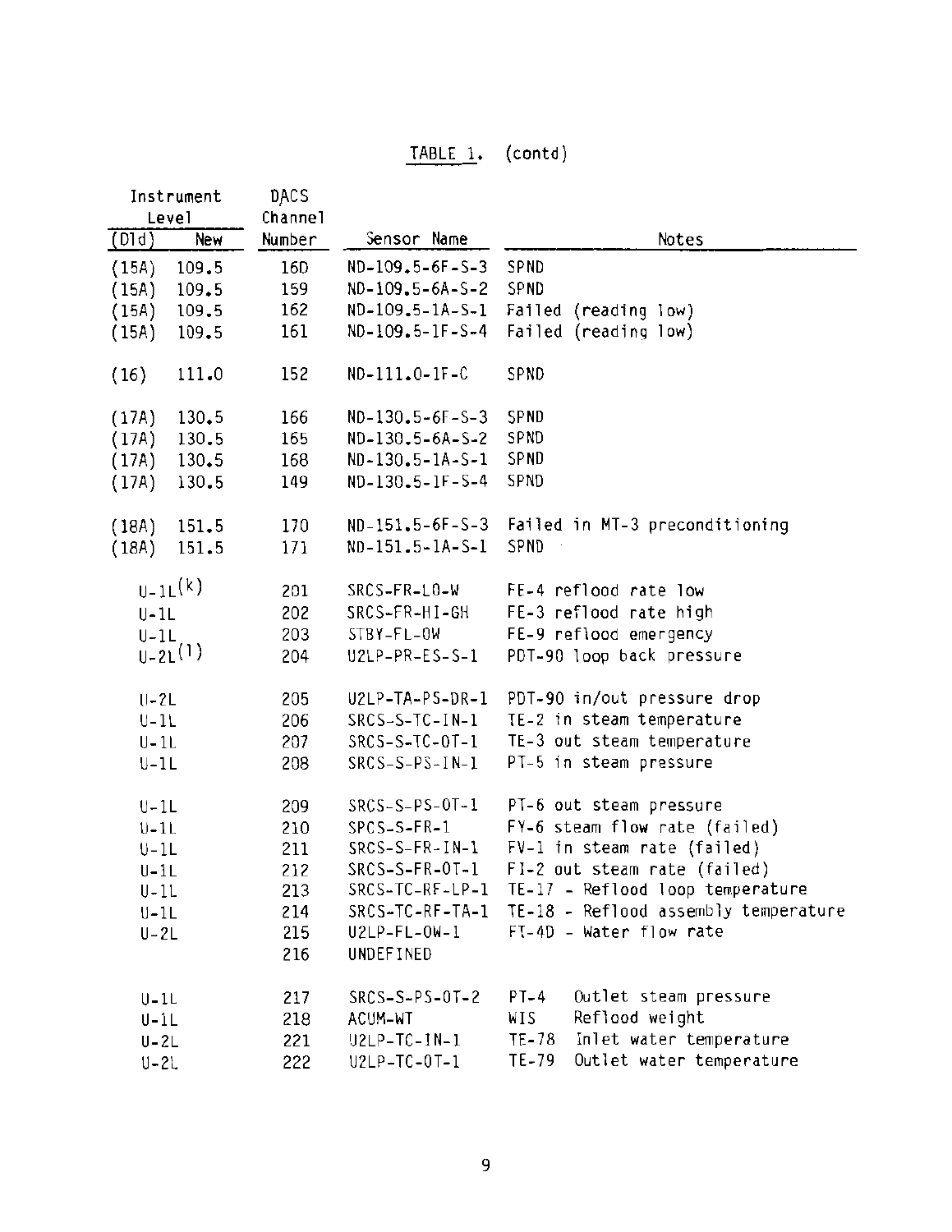|        | Instrument | <b>OACS</b> |                         |               |                                   |
|--------|------------|-------------|-------------------------|---------------|-----------------------------------|
|        | Level      | Channel     |                         |               |                                   |
| (01d)  | New        | Number      | Sensor Name             |               | Notes                             |
| $U-1L$ |            | 223         | $SRCS-FR-HI-B$          | $FE-3B$       | Reflood flow high                 |
| Մ-11   |            | 224         | SRCS-FR-LO-B            | $FE-4B$       | Reflood flow low                  |
|        |            |             |                         |               |                                   |
| $U-1L$ |            | 257         | SRC-S-OE-LT-A           | LCS           | LCS control switch                |
|        | NRU(m)     |             |                         |               |                                   |
|        |            | 258         | SRC-RF-TR-IP            | $LCS(\omega)$ | NRU trip switch                   |
|        |            |             |                         |               |                                   |
| (1)    | $-0.2$     | 289         | $PS-(-)0.2-In-1$        |               |                                   |
| (2)    | 8,7        | 290         | $PS-08.7-SH-1$          |               |                                   |
| (3)    | 13.9       | 291         | PS-13.9-SH-1            |               |                                   |
| (3)    | 13.9       | 292         | $PS-13.9-CR-2$          |               |                                   |
| (4)    | 19,2       | 293         | $PS-19.2-SH-1$          |               |                                   |
| (5)    | 28.0       | 294         | $PS-28.0-SH-1$          |               |                                   |
| (6)    | 34.9       | 295         | $PS-34.9-SH-1$          |               |                                   |
| (7)    | 40.2       | 296         | $PS-40.2-GR-IR-1$       |               |                                   |
| (7)    | 42.9       | 297         | PS-42.9-SH-1            |               |                                   |
| (8)    | 42.9       | 298         | PS-42.9-SH-1            |               |                                   |
| (9)    | 55.9       | 299         | PS-55.9-SH-1            |               |                                   |
| (10)   | 55.9       | 300         | $PS-55.9-SH-1$          |               |                                   |
|        | 61.2       | 301         | $PS-61.2-GR-IR-1$       |               |                                   |
|        | 69.0       | 302         | $PS-69.0-CR-SR-1$       |               |                                   |
|        | 73.9       | 303         | $PS-73.9-CR-IR-1$       |               |                                   |
| (13)   | 76.9       | 304         | $PS - 76.9 - SH - 1$    |               |                                   |
|        | 118.9      | 305         | PS-118.9-SH-2           |               |                                   |
| (13)   | 76.9       | 306         | $PS-CR-IR-1$            |               |                                   |
|        | 78.9       | 307         | $PS-78.9-CR-IR-1$       |               |                                   |
|        | 80.9       | 308         | $PS-80.9-CR-IR-1$       |               |                                   |
|        | 83.9       | 309         | $PS-83.9-CR-IR-1$       |               |                                   |
| (14)   | 90.0       | 310         | PS-90.0-CR-SP-1         |               |                                   |
| (15)   | 97.9       | 311         | PS-97.9-SH-1            |               |                                   |
|        | 97.9(0)    | 312         | $PS-97.9-GR-1R-1^{(0)}$ |               |                                   |
|        | 97.9       | 313         | $PS-97.9-GR-IR-2$       |               | 103, 53, 45, 24, 2 <sup>(0)</sup> |
|        | 97.9       | 314         | $PS-97.9-GR-C-1$        |               |                                   |
| (14)   | 97.9       | 315         | $PS-97.9-CR-IR-1$       |               |                                   |
|        | 101.9      | 316         | PS-101.9-CR-IR-1        |               |                                   |
|        | 104.9      | 317         | PS-104.9-CR-IR-1        |               |                                   |
| (16)   | 111.0      | 318         | PS-111.0-CA-1           |               |                                   |
|        | 118.9      | 319         | PS-118.9-SH-1           |               |                                   |
|        | 118.9      | 320         | PS-118.9-SH-1           |               |                                   |
|        |            | 321         | $PS-118.9-CR-IR-1(0)$   |               | 138, 126, 92, 81 <sup>(0)</sup>   |
| (17)   | 118.9      |             |                         |               |                                   |

TABLE 1. (contd)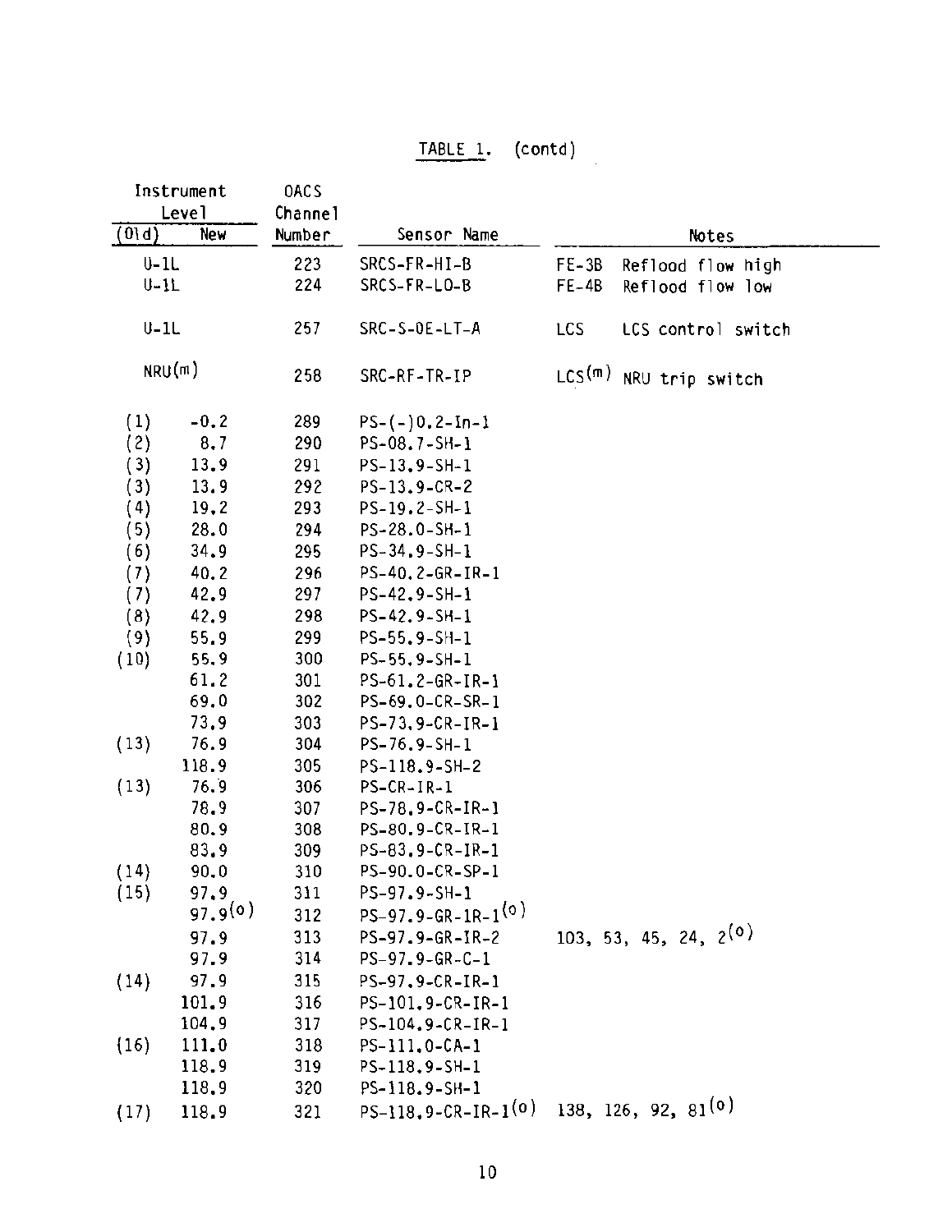#### TABLE 1. (contd)

| Instrument<br>Level        |       | <b>DACS</b><br>Channel |                    |       |  |
|----------------------------|-------|------------------------|--------------------|-------|--|
| $\left( 01\text{d}\right)$ | New   | Number                 | Sensor Name        | Notes |  |
| (18)                       | 139.9 | 322                    | $PS-139.9-SH-1$    |       |  |
|                            | 139.9 | 323                    | $PS-139.9-GR-IR-1$ |       |  |
|                            | 148.2 | 324                    | $PS-148.2-CR-SR-1$ |       |  |
| (20)                       | 155.7 | 324                    | $PS-155.7-CR-8-1$  |       |  |
|                            | 168.7 | 326                    | $PS-168.7-0T-1$    |       |  |
|                            | 76.9  | 327                    | $PS-76.9-GR-IR-1$  |       |  |

(a) Distance above top of the tie plate, e.g.,  $-0.2$  in.,  $8.7$  in., and 13.9 in.

- (b) Failed during preconditioning.
- (c) These sensors are located at a different axial location than in previous tests.
- (d) Pseudo sensor (DACS No. 327) PS-76.9-GR-IR-1 is composed of DACS Nos. 101, 52, 50, and 67.
- (e) Protective trip sensors and pseudo sensors.
- (f) Safety pseudo sensor (DACS No. 312) PS-97.9-GR-IR-1 is composed of DACS Nos. 103, 25, 45, 24, and 2.
- (g) Safety pseudo sensor (DACS No. 321) PS-118.9-GR-IR-1 is composed of DACS Nos. 81, 126, 92, and 138.
- (h) Head-mounted pressure transducers that were connected to fuel rods with highpressure tubes.
- (i) Full-length TOR liquid level detector.
- (j) Sampled coolant and orifice pressure drop.
- (k) Located in the U-1 loop of the NRU (steam- and reflood-cooled system).
- (1) Located in the U-2 loop of the NRU (water-cooled system).
- (m) NRU safety trip circuit indicator.
- (n) Safety trip circuit pseudo sensors and "averaged" DACS numbers.
- (o) Protective trip sensors.

required power distribution.  $(5)$  NRU reactor fuel operations reloaded specified<sup>(6)</sup> fuel as required to assure less than a 5% radial power skew across the L-24 position.

#### EXPERIMENT OPERATIONS

The primary objective of the MT-4 experiment was to evaluate cladding ballooning and rupture during adiabatic heatup in the range from 1033 to 1200K (1400 to 1700°F). To meet that objective, the unirradiated test fuel rods were first preconditioned.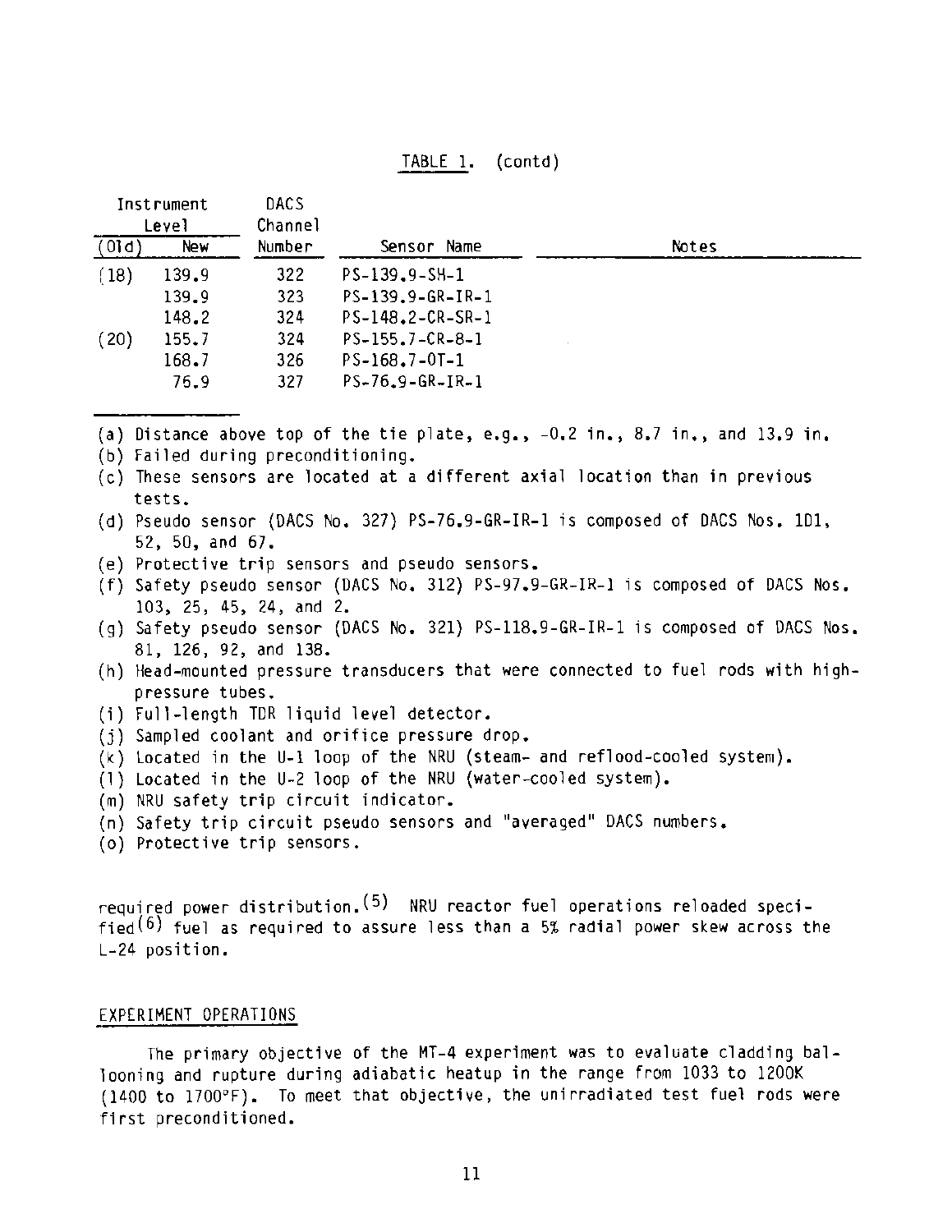After installation, the test rod pressure system was purged, sampled, and maintained at relatively low pressure--0.21 MPa (30 psia). Two approaches to full-power NRU operation and two conditional reactor trips assured fuel pellet cracking and good fuel/cladding mechanical contact. This preconditioning operation provided up to 1 equivalent-full-power-hour (EFPH) of NRU irradiation with operating conditions similar to those of previous experiments. The operating conditions are summarized in Table 2.

After preconditioning operations were completed and the L-24 p1p1ng was connected to the U-1 loop for steam supply and the reflood system, reflood system calibrations began (see Table 2). Reflood calibrations focused on the mode of operation used in the MT-4 transient, preset reflood delay time and flow rates, and computer-controlled flow after the transient. Initial operations checked out the prefill and drain sequence that delivered reflood water to the bottom of the fuel column. Constant reflood flow rates were calibrated from 0 to 0,0508 m/s (2.0 in./s), at 0.0965 m/s (3.8 in./s), and at 0.1219 m/s (4.8 in./s). Pretransient power coupling measurements were made using adiabatic heatup and standard calorimetric techniques with steam cooling at a power level of -6 to 8 MW. During these measurements, the protective trip circuitry was also verified using a fuel cladding trip set point at  $\sim$ 922K (1200°F) to terminate the calibration tests.

When it was confirmed that the test assembly instrumentation and reflood loop control system (LCS) were ready, the 12 test rods were pressurized to  $\sim$  4.62 MPa (670 psia) using the pressure system mounted on the NRU reactor head. The pressure tubes were subsequently sealed and independently monitored during the remainder of the experiment. MT-4 transient operation repeated the operating conditions used in  $TH-1.16$ .<sup>(4)</sup> After steam flow stopped, reflood flow was delayed for  $\sim$  57 s. Reflood flow at a rate of  $\sim$  D.0965 m/s turned the peak cladding temperature (1200K) around at  $\sim$ 70 s into the transient.

After the peak fuel cladding temperature was reached, reflood flow was stopped briefly and then re-established (with computer control) at  $\sim 0.00508$  m/s  $(0.2 \text{ in.}/s)$  to stabilize the cladding temperature at  $\sim$ 1089K (1500°F) for post-LOCA heat transfer coefficient measurements (2 to 3 min). Reflood flow was again reduced to establish a stable cladding temperature at  $\sim$ 1300K (1700°F) and to enable similar heat transfer coefficient measurements (2 to 3 min). The experiment was terminated with a conditional NRU reactor trip and test assembly quench using reflood cooling.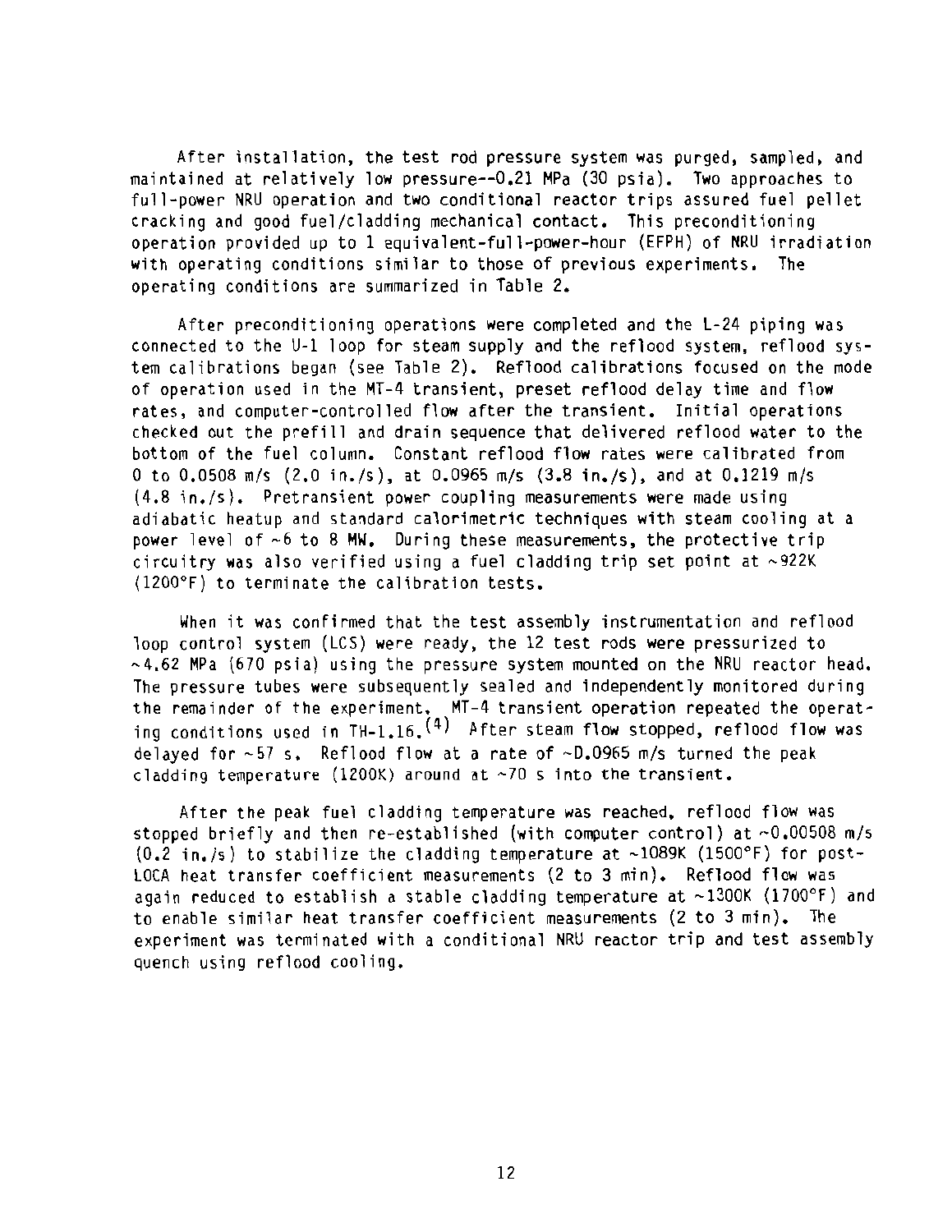# TABLE 2. MT-4 Operating Conditions

|                                         |                                  |              | Calibrations                  |                           |                               |
|-----------------------------------------|----------------------------------|--------------|-------------------------------|---------------------------|-------------------------------|
| Parameter                               | Preconditioning                  |              | Steam, Reflood, Water         | Pretranslent              | Translent <sup>(a)</sup>      |
| Reactor power, MW                       | 127                              |              | $0$ to $8$                    | 8                         | B                             |
| Coolant                                 | $U-2$ water                      | U−1 steam    | U-2 water                     | U-1 steam <sup>(a)</sup>  | Reflood water                 |
| Inlet temperature,<br>K (°F)            | 518 (472)                        | 435 (325)    | 311 (100)                     | 435 (325)                 | NA                            |
| Coolant flow,<br>kg/s (lbm/h)           | $0$ to $16.3$<br>(0 to 129, 400) | 0,378 (3000) | 0.441(3500)                   | 0.378 (3000)              | 0                             |
| Reflood delay, s                        | <b>NA</b>                        |              | $0$ to 51                     | <b>NA</b>                 | 51                            |
| Reflood rate,<br>$m/s$ (in./s)          | NA                               |              | $0$ to $0.1219$<br>(0 to 4.8) | <b>NA</b>                 | $0$ to $0.0965$<br>(0 to 3.8) |
| Reflood temperature,<br>$K$ (°F)        | NA                               |              | 311 (100)                     | <b>NA</b>                 | 311 (100)                     |
| Peak cladding<br>temperature, K (°F)    | 700 (800)                        |              | 444 (340)                     | 728 (850)                 | 1200 (1700)                   |
| Reactor trip<br>criteria <sup>(b)</sup> | Safety                           |              | Protect ive<br>and safety     | Protect ive<br>and safety | Protect ive<br>and safety     |

(a) Transient initiated by termination of steam flow.

(b) See Table 3 for trip set points and operating limits.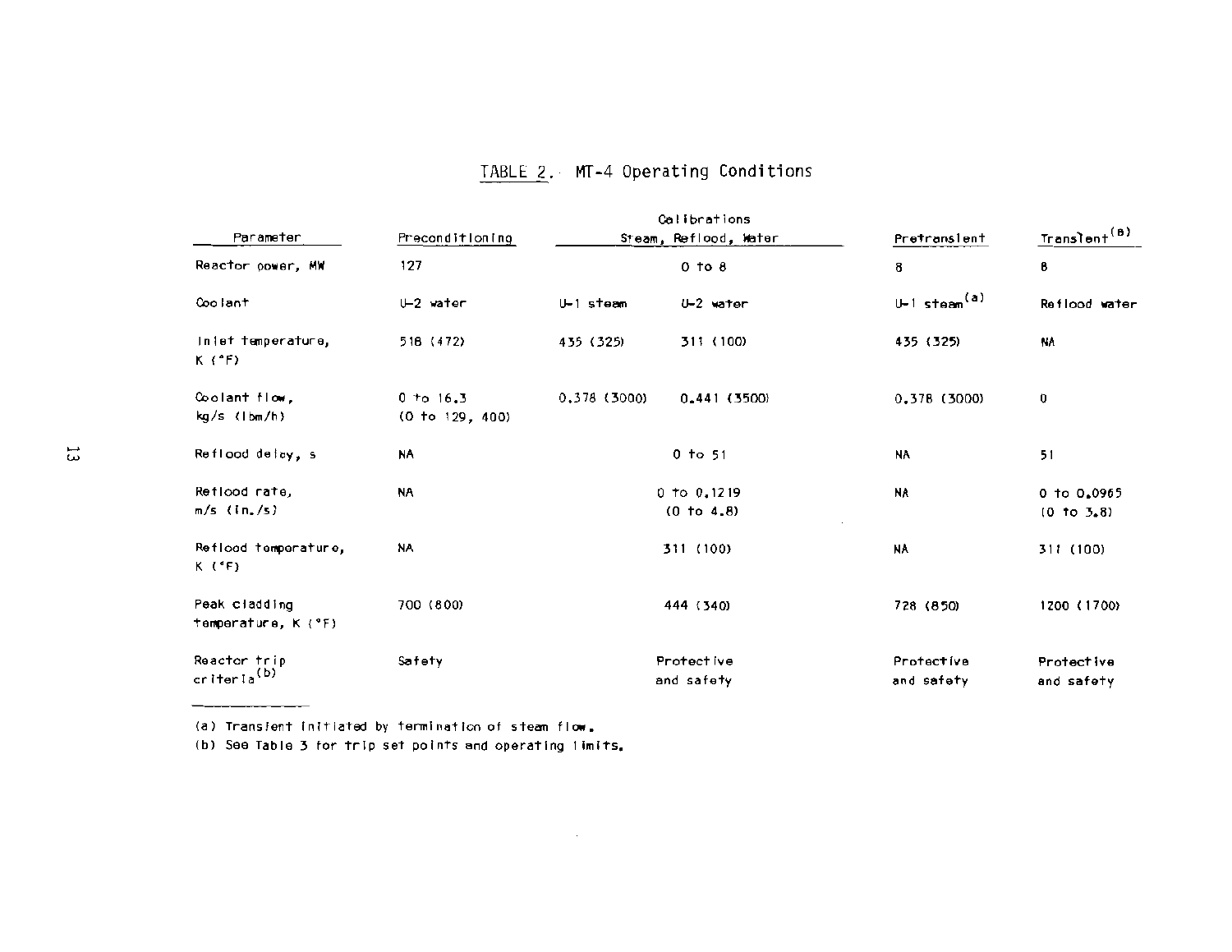#### PROTECTIVE AND SAFETY TRIPS

Previous transient tests qualified the protective trip set points, overshoot, and the protective trip circuitry. Protective trips were designed to limit fuel temperatures to that range compatible with the experiment objectives and operations.

Protective trip logic limited test fuel temperatures in several ways: maximum allowable fuel cladding temperature, maximum and minimum allowable heatup rates, and time limitations for both fuel cladding temperatures and coolant reflooding to preselected levels. These protective trip options and their set points were selected by the experimenter at various times during the course of the tests. The protective trip signal was designed for several operating condition criteria, and the LCS and NRU reactor controls always responded the same: 1) the reactor was conditionally tripped and 2) emergency reflood flow was initiated.

The protective trip logic was based on sensor sampling as frequently as 10 times per second. The safety trip logic and circuitry were nearly all the same as designed for previous experiments.  $(3)$  The only revision was the removal of the minimum reflood flow rate limit to permit the use of zero and very low reflood flow rates during post-transient operation. During that period, temperature stabilization was provided by computer-controlled reflood flow rates that included zero flow intervals. Safety trip set points are summarized in Tables 3 and 4. Protective trip set points were selected and activated by the experimenter at various times during the experiment. Both protective and safety trips utilized the same hard-wired circuitry to achieve an NRU reactor trip. Each trip condition had its own independent program logic; thus, safety trips were not influenced by any change in protective trips.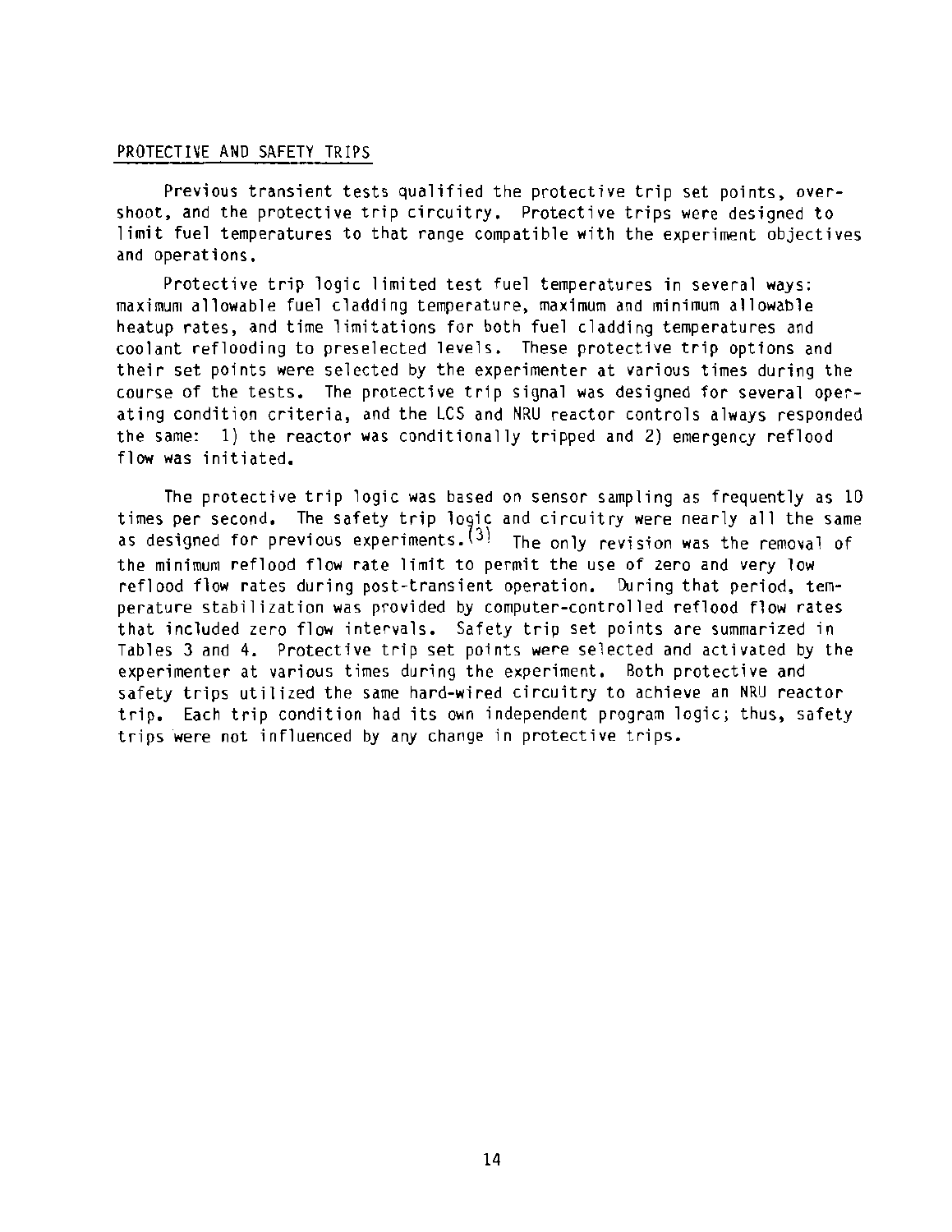| Parameter                                                                                                                                                                         | Location                    | Use                           | Operating<br>Limits                                     | Safety Trip<br>Set Point                                    |
|-----------------------------------------------------------------------------------------------------------------------------------------------------------------------------------|-----------------------------|-------------------------------|---------------------------------------------------------|-------------------------------------------------------------|
| Hanger tube temperature - high                                                                                                                                                    | LCS                         | Pretransient<br>and transient | 691K (785°F)                                            | 839K (1050°F)                                               |
| Outlet pipe temperature - high                                                                                                                                                    | LCS.                        | Pretransient<br>and transient | 672K (750°F)                                            | 700K (800°F)                                                |
| Fuel cladding temperature - high <sup>(a)</sup><br>$(13)$ 76.9 305 PS-76.9-GR-IR-1<br>Level<br>(15) 97.9 308 PS-97.9-GR-IR-1<br>Level<br>(17) 118.9 315 PS-118.9-GR-IR-1<br>Level | <b>OACS</b><br>DACS<br>DACS | Transient                     | (1890°F)<br>1305K<br>1305K (1890°F)<br>$1278K$ (1840°F) | 1361K (1990°F)<br>1361K (1990°F)<br>$1333K (1940^{\circ}F)$ |
| Low steam flow trip                                                                                                                                                               | <b>LCS</b>                  | Pretransient<br>(3000 lbm/h)  | $0.378$ kg/s<br>(2200 lbm/h)                            | $0.277$ kg/s                                                |
| Accumulator inventory - low                                                                                                                                                       | LCS                         | Transient                     |                                                         | $22.7$ kg $(50 \text{ lbm})$ $11.3$ kg $(25 \text{ lbm})$   |

TABLE 3. **Pretransient and Transient Safety Trip Set Points{a)** 

**(a) Standard trip set point criteria; see Table 4 for nonfunctional TC criteria.**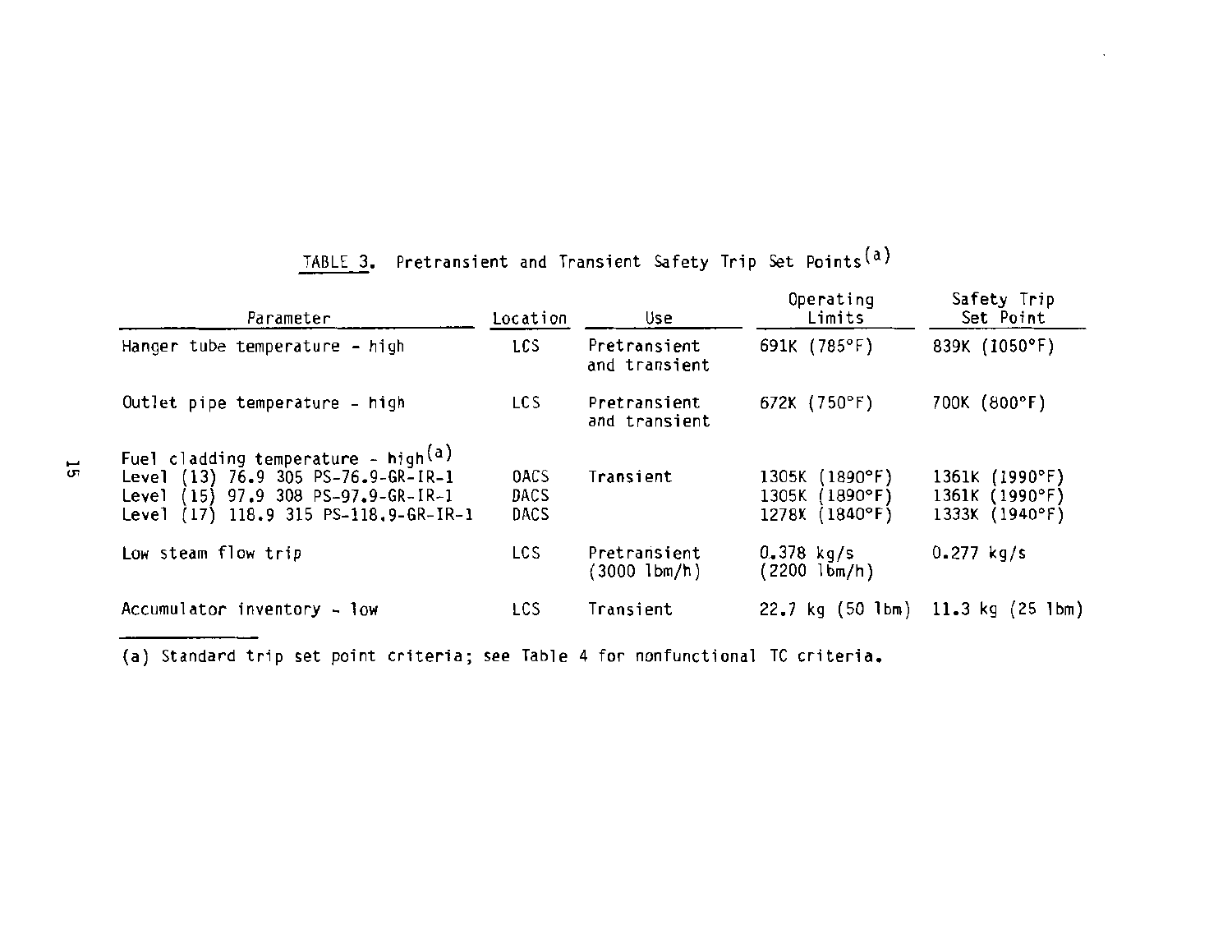|                                                                                                     |                                       | Sensors at<br>Level (17) 118.9                     | Sensors at<br>Level (15) 97.9<br>DACS Thermocouple Numbers                                 | Sensors at<br>Level $(13)$ 76.9           |
|-----------------------------------------------------------------------------------------------------|---------------------------------------|----------------------------------------------------|--------------------------------------------------------------------------------------------|-------------------------------------------|
| Operating Conditions                                                                                | Criteria and<br>Safety Margins<br>(SM | (a)<br>315, PS-118.9-GR-IR-1<br>(81, 126, 92, 138) | 308, PS-97.9-GR-IR-1<br>(103, 25, 45, 24, 2)<br>Safety Trip Set Point Temperatures, K (°F) | 305, PS-76.9-GR-IR-1<br>(101, 52, 50, 67) |
| 2 < Number of operating<br>TCs on each of<br>Levels $76.9, 97.9,$<br>and 118.9                      | Standard<br>$SM = 56K (100^{\circ}F)$ | 1333 (1940)                                        | 1361 (1990)                                                                                | 1361 (1990)                               |
| $2 <$ Number of operating<br>TCs on each of<br>Levels 97.9 and<br>118.9                             | Standard<br>$SM = 56K (100^{\circ}F)$ | 1333 (1940)                                        | 1361 (1990)                                                                                |                                           |
| $2 <$ Number of operating<br>TCs on each of<br>Levels 97.9 and<br>118.9 or Levels<br>76.9 and 118.9 | Alternate<br>$SM = 84K (150°F)$       | 1305 (1890)                                        | 1333 (1940)                                                                                | 1333 (1940)                               |
| $2 <$ Number of operating<br>TCs on only Level<br>97.9, 118.9, or<br>76.9                           | Fallback<br>$SM = 11$ ik (200°F)      | 1277 (1840)                                        | 1305 (1890)                                                                                | 1305 (1890)                               |

# TABLE 4. Standard and Defaulted Safety Trip Set Point Criteria for<br>Operating and Nonfunctional Fuel Cladding Thermocouples

(a) These pseudo sensor data (PSD) are the calculated time-average of the following DACS sensor-numbered data: 81, 126, 92, 138.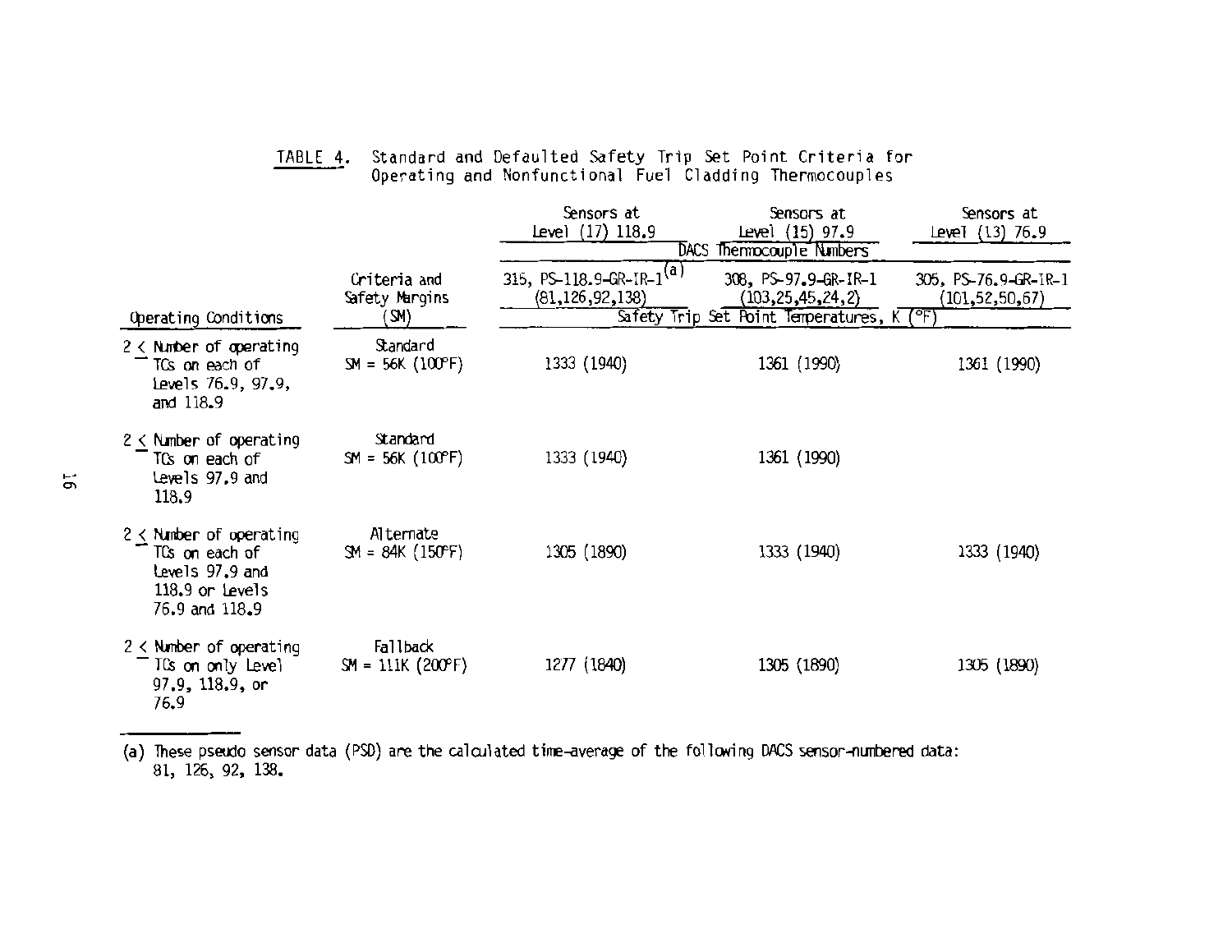#### SAFETY HAZARDS REVIEW

The MT-4 experiment was similar to previous experiments (TH-1.16, MT-2, and MT-3}. Both the MT-4 operating conditions and the expected fuel failure mechanisms had been tested in previous experiments.

The same operating conditions that were used in TH-1.16 and MT-3 were used in MT-4. Fuel preconditioning was produced by up to 1 EFPH in the NRU reactor. The simulated LOCA transient was produced by a reflood delay of  $~57$  s followed by reflood coolant flow at  $\sim 0.0965$  m/s  $(3.8 \text{ in.}/\text{s})$  (same as in TH-1.16). For MT-4, however, the 12 test rods were pressurized just prior to the transient that caused ballooning and rupture, which precluded premature ballooning and rupture during earlier transients. After the transient, fuel cladding high temperatures stabilized and the procedures and operating ranges established in MT-2 and MT-3 were used. Computer-controlled reflood flow enabled thermalhydraulic data to be collected on the deformed test assembly during oscillatory operating conditions.

The 12 test rods were expected to balloon and rupture ~60 to 80 s into the transient when the fuel cladding reached  $\sim$ 1144K (1600 $\degree$ F). The neutronic environment and the fuel rod internal pressure were carefully monitored in  $MT-4$ . The MT-4 experiment was the first experiment to use pressure transducers located outside the NRU reactor to provide more reliable rupture times. The 12 pressure transducers were mounted above the reactor head but were connected to the test rods with high-pressure Type 321 stainless steel tubing.<sup>{a}</sup> The lowest yield strength pressure rating of the {weakest) pressure system component outside the reactor (high-pressure tubing) that communicated with fission gas in the test fuel rods was 106.9 MPa (15,500 psi) at a temperature of 700K  $(800^{\circ}F)$ . This compares with a maximum credible hoop stress of 15.03 MPa  $(2180$ psi) due to the fission gas pressure at the time of fuel cladding rupture. During transient operations, the valves on these high-pressure tubes were sealed to preclude fission gas leakage.

Other safety analysis reports<sup>(2,7)</sup> are valid for the MT-4 experiment because the operating conditions, expected fuel failure mechanisms, and failure effects are within the envelope of cases analyzed there and reported for subsequent experiments.

<sup>(</sup>a} 1.65 mm (0.065 in.) outside diameter and 0.635 mm (0.025 in.) inside diameter.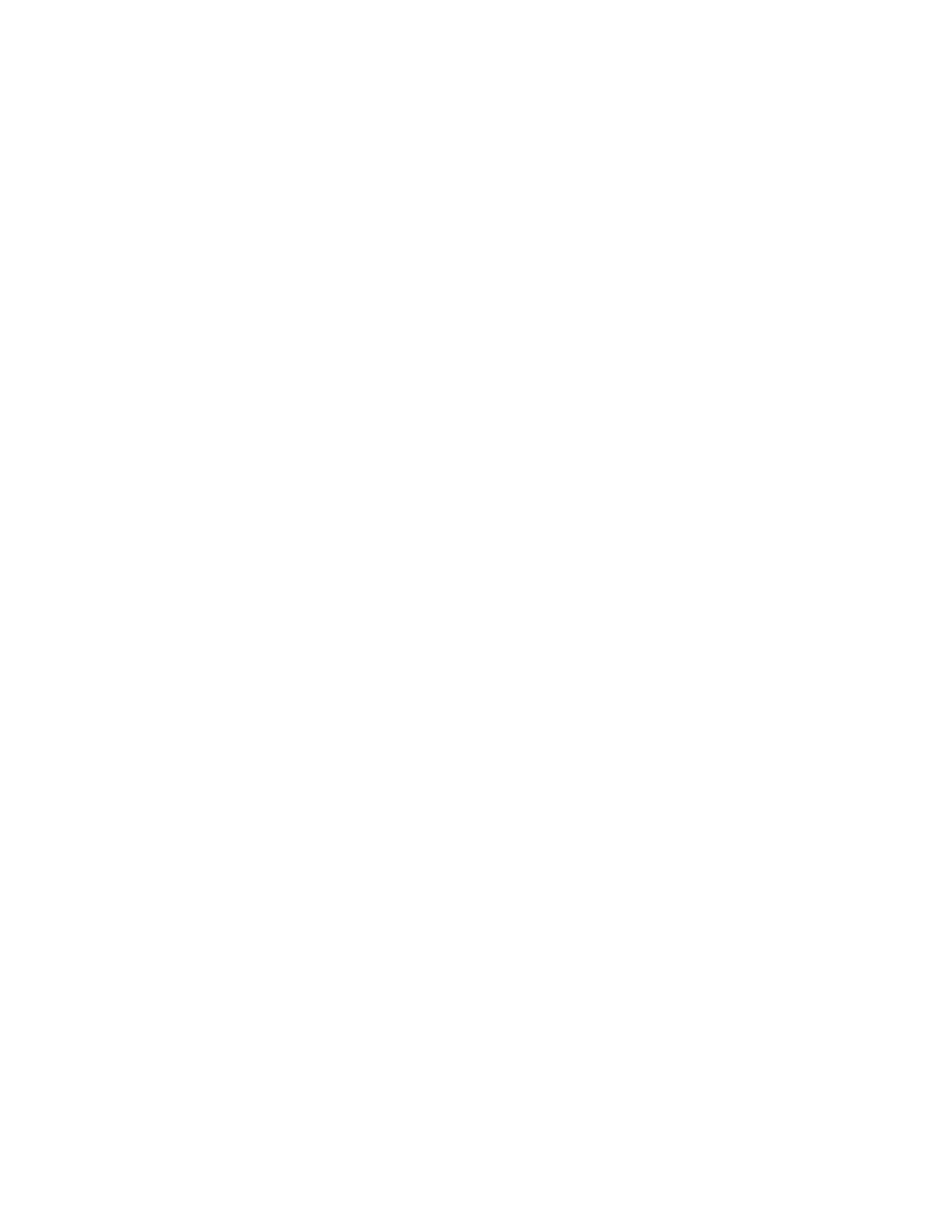#### MT-4 OPERATING PROCEDURE

#### PRECONDITIONING OPERATIONS

#### Test Configuration

- 1. Install MT-4 test assembly in l-24 NRU reactor position.
- 2. Purge test fuel rod pressure system and collect helium samples before preconditioning.
- 3. Install traveling fission chamber in J-22 reactor position.
- 4. Connect U-2 loop to L-24 test position.
- 5. Pressure test the test train head seal.

#### loop System Preparations

- 1. Fill and electrically preheat the U-2 loop.
- 2. Provide water chemistry as shown in Table 5.
- 3. Calibrate loop instruments (see Table 6).
- 4. Confirm trip circuit operability.
- 5. Implement trip set points (see Table 7).

TABLE 5. Water Chemistry Requirements

| Requirement                | Applicability                           | Recommended Limits                     |
|----------------------------|-----------------------------------------|----------------------------------------|
| Deionized<br>supply        | Preconditioning<br>water coolant        | $\langle$ 1 x 10 <sup>-5</sup> Mho     |
| Impurity<br>concentrations | Halides<br>Oxygen<br>All other elements | $\leq 1$ ppm<br>$100$ ppm<br>$100 ppm$ |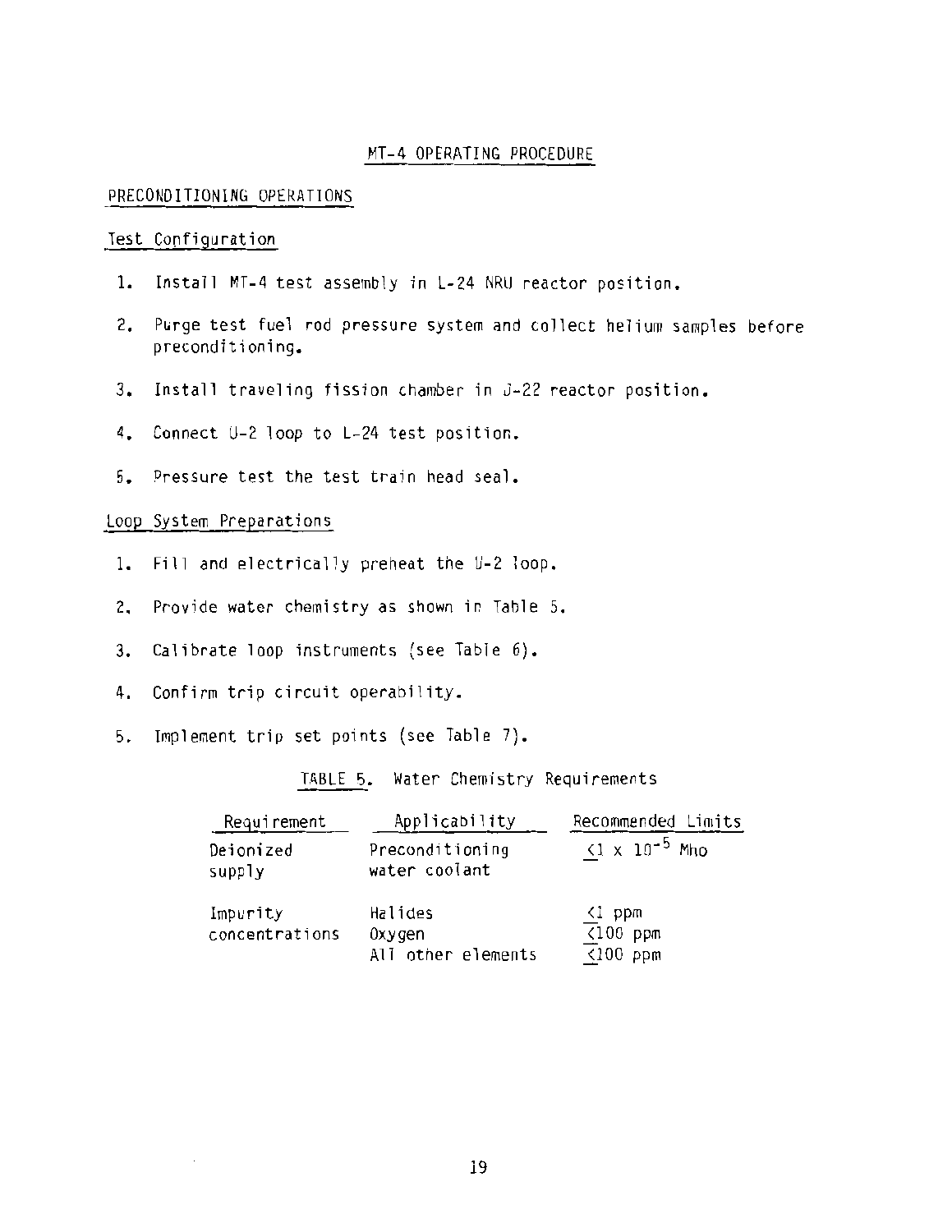| Sensor | Loop Parameter                 | DACS | Instrument Range                                                                 | Acceptable<br>Accuracy                    |
|--------|--------------------------------|------|----------------------------------------------------------------------------------|-------------------------------------------|
| TE-78  | Inlet temperature              | 221  | 311 to 533K<br>$(10D to 500^{\circ}F)$                                           | ±1K<br>$(\pm 2^{\circ}F)$                 |
| TE-79  | Outlet temperature             | 222  | 323 to 589K<br>$(122 to 600^{\circ}F)$                                           | ±ΙΚ<br>$(12^{\circ}F)$                    |
| FT-40  | Flow                           | 215  | $3.9^{(a)}$ to $19.3^{(b)}$ kg/s<br>$(36,400 \text{ to } 131,400 \text{ lbm/h})$ | $+0.4$ kg/s<br>$(\pm 2000 \text{ lbm/h})$ |
| PDT-90 | Outlet pressure                | 204  | 5.52 to 8.96 MPa<br>$(800 \text{ to } 1300 \text{ psia})$                        | $±0.3$ MPa<br>$(\pm 50 \text{ psia})$     |
| PDT-90 | Test assembly<br>pressure drop | 205  | 0.021 to 0.172 MPa<br>(3 to 25 psi)                                              | $±0.002$ MPa<br>$(\pm 0.3 \text{psi})$    |

|  |  |  | TABLE 6. U-2 Loop Instrument Calibration |
|--|--|--|------------------------------------------|
|--|--|--|------------------------------------------|

(a) At a temperature of 589K (600'F),

(b) At a temperature of 394K (250'F).

# TABLE 7. Preconditioning Safety Trip Set Po1nts

| Parameter                           | Nominal<br>Operating Limits                      | Trip Set Point                                    |
|-------------------------------------|--------------------------------------------------|---------------------------------------------------|
| Outlet coolant temperature          | 552K (534°F)                                     | 561K (550°F)                                      |
| Pump subcooling<br>temperature--low | 338K (150°F)                                     | 283K (50°F)                                       |
| Coolant flow--low                   | 15.5 kg/s <sup>(a)</sup><br>$(123,000 \; lbm/h)$ | 13.4 kg/s <sup>(a)</sup><br>$(106, 300 \; lbm/h)$ |
| Surge tank level--low               | $_{\text{TBD}}(b)$                               | 30%                                               |
| Surge tank pressure--high           | TBD(b)                                           | 8.90 MPa (1275 psig)                              |

(a) At a temperature of  $518K$  (472°F).

(b) To be determined by CRNL.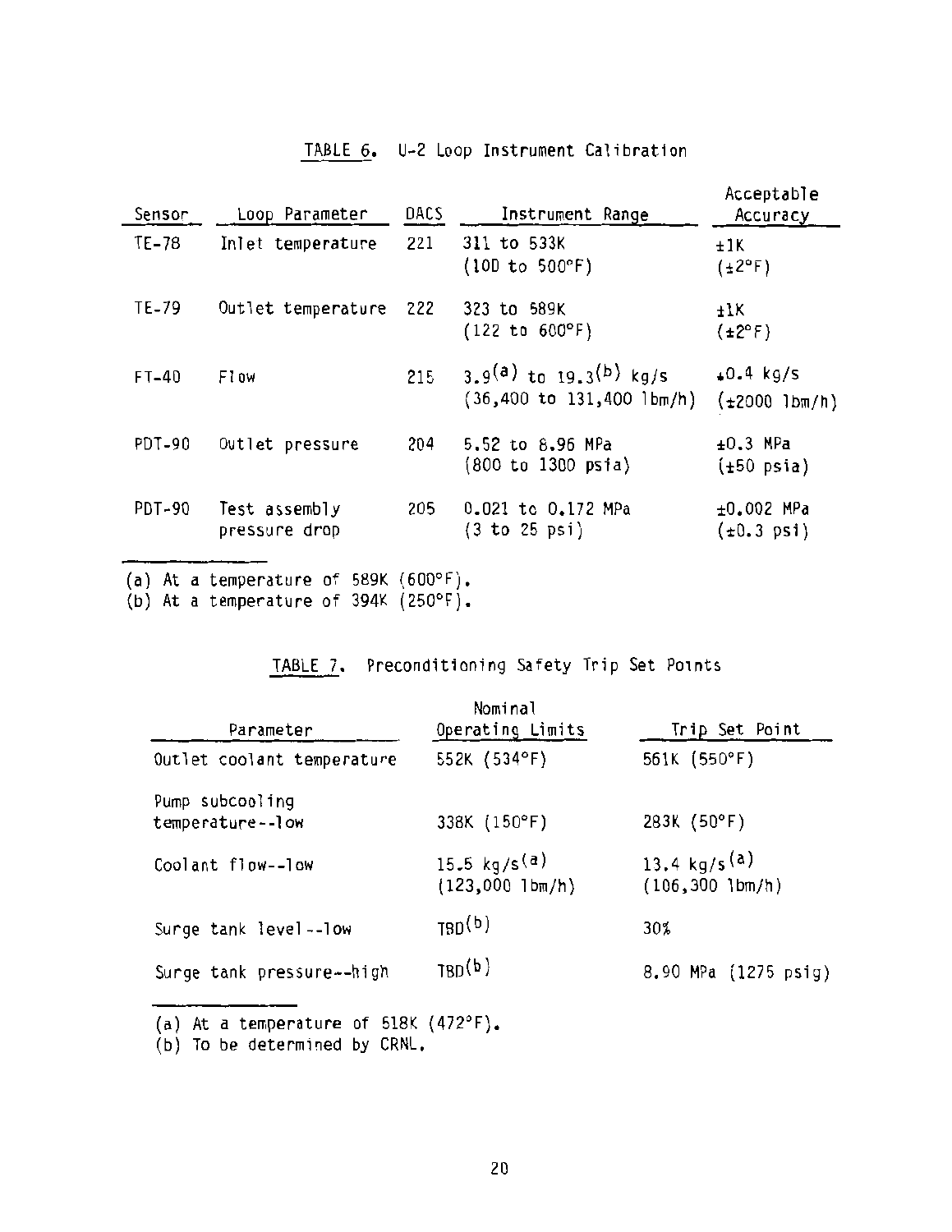#### NRU Reactor Preparations

- 1. Load NRU reactor fuel assemblies and absorber assemblies as required. (6)
- 2. Adjust the neutron detector scatter plug as required.
- J. Establish mean power trip set points as approved.
- 4. Confirm that all tr1p set points are activated, and report to the experiment director when ready for operation.

#### DACS Computer Preparations

- 1. Load labeled, certified disks and mount a labeled, certified tape on the tape drive.
- 2. Start a dummy test and set the DACS mode to idle.
- 3. Set the steady-state scan rate at 1 s.
- 4. Set the immediate display scan rate at 4 s.
- 5. Set the graphic display scan rate at 5 s.
- 6. Format the steady-state immediate display.
- 7. Identify and remove failed sensors from both displays.
- 8. Verify trip circuit operability.
- 9. Set Keithley amplifiers to the 1.0 scale and verify that SPND coefficients are correct.

Preconditioning Operating Procedure (Total time at full NRU reactor power is to be limited to 1.0 EFPH.)

- 1. End the dummy test, and start a new test on the DACS.
- 2. Start the loop using sparge pumps to provide initial flow [6.3 kg/s (129,400 lbm/h)] and initial pressurization [8.62 MPa (1250 psia)].
- 3. Change the DACS mode to steady-state and turn on the video tape recorder.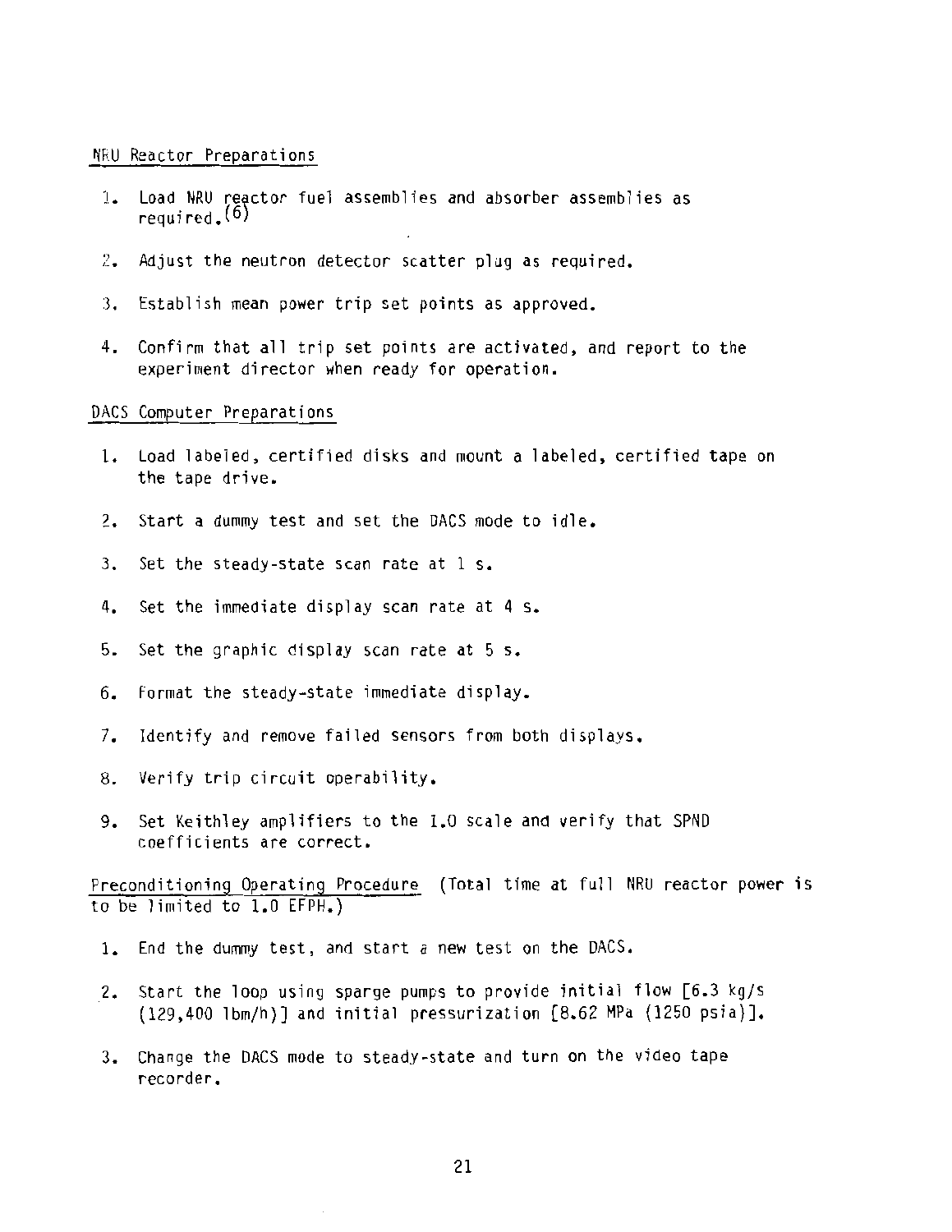- 4. Adjust the inlet temperature to 518  $\pm$ 3K (472  $\pm$ 5°F).
- 5. Print the DACS sensor status report and REOACE print-out for review for  $\Delta T$  heat loss check.
- 6. Increase the reactor power to 63.5 MW; request REOACE print-out.
- 7. Perform a power calibration using a REDACE print-out and DACS data (loop flow rate times test assembly  $\Delta T$ ).
- 8. Print the DACS sensor status report and REOACE print-out for review.
- 9. Increase the reactor power to 127 MW  $±5$ %.
- 10. Print the DACS sensor status report and the REOACE print-out.
- 11. Perform a power calibration. including neutron flux data records (unless done at low power) using the traveling fission chamber in the J-22 reactor position.
- 12. Conditionally trip the reactor.
- 13. Repeat Steps 3 and 5.
- 14. Increase the reactor to full power  $(127 \text{ MW } \pm 5\%)$ , and maintain test assembly inlet temperature at  $518 \pm 3K$  (472  $\pm 5^{\circ}F$ ).
- 15. Print the DACS and REDACE sensor status reports.
- 16. Recheck power calibrations and traveling fission chamber data.
- 17. Conditionally trip the reactor.
- 18. Make a hard copy of the CRT immediate and graphic displays showing the hottest centerline TCs. Change OACS mode to idle. Make a tape copy when ending the test; make a disk image copy; and make a historical request for all the data required to run the transient test.
- 19. Shut down the loop facilities to prepare for piping rearrangement. Return DACS to steady-state, and scan the sensors once per minute until reflood flow tests are initiated.
- 20. Place one copy of all data records collected in system log and have data coordinator sign.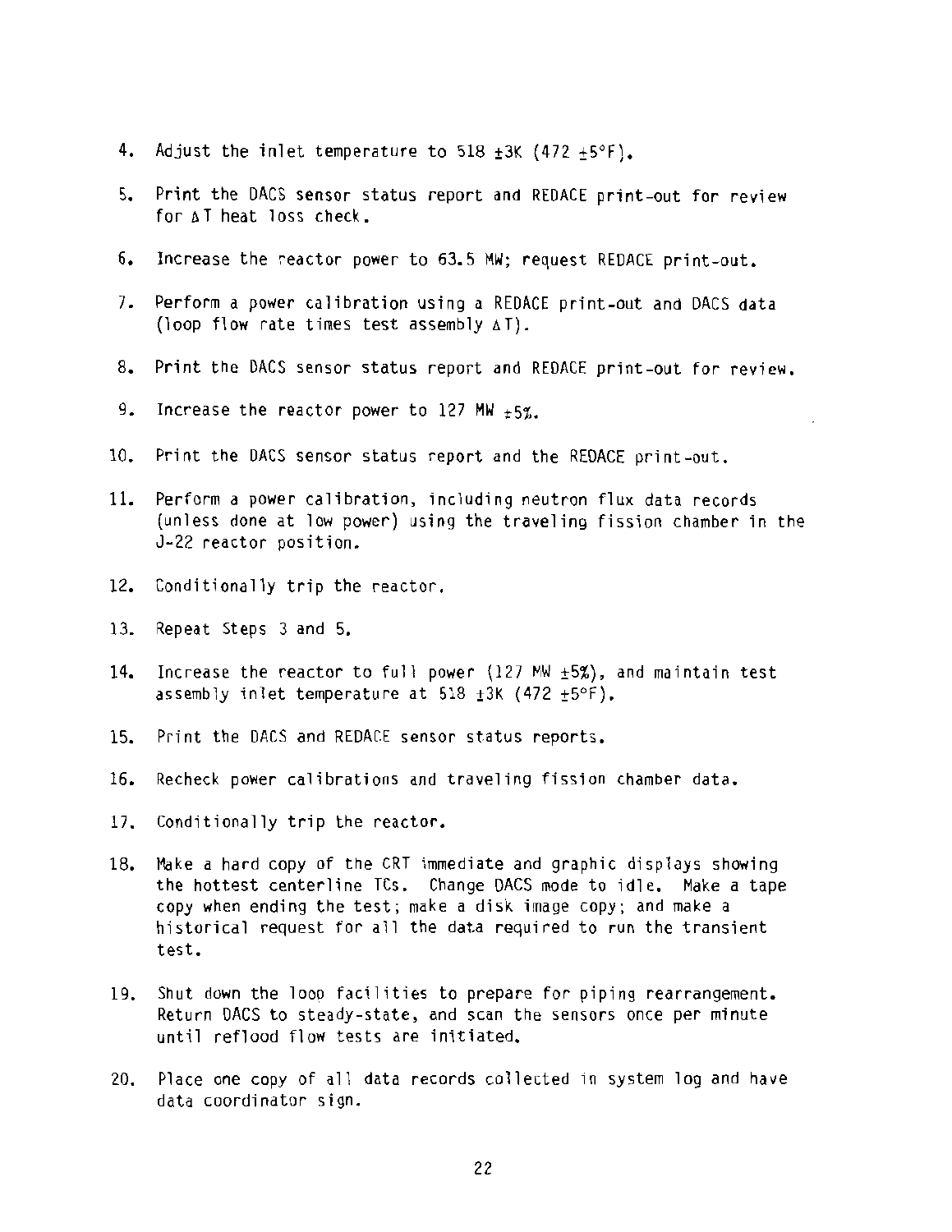#### REFLOOD CALIBRATION, PRETRANSIENT, AND TRANSIENT OPERATIONS

Reflood calibration, pretransient, and transient operations are discussed in this section. MT-4 operating conditions are summarized in Table 8.

#### Test Configuration

- 1. MT-4 assembly installed in L-24 NRU reactor position.
- 2. Fuel rod pressure system connected to the MT-4 test assembly.
- 3. Traveling fission chamber installed in J-22 reactor position.
- 4. Reflood loop connected to the L-24 NRU reactor position.
- 5. U-1 steam supply connected to the reflood loop.
- 6. NRU reactor fuel and absorber assemblies loaded as required.  $(6)$

#### Loop System Preparations

- 1. Start up the U-1 loop,
- 2. Insure that U-2 makeup tanks (which supply water to the U-1 loop) are full.
- 3. Preheat the steam/reflood loop to 408K (275°F).
- 4. Fill reflood accumulators at 311  $\pm$ 6K (100  $\pm$ 10°F). Check water temperature in the three accumulators.
- 5. Verify that the nitrogen supply for accumulator pressurization is adequate.
- 6. Calibrate loop instruments as shown in Table 9. Enter conversion factors and units in the test log.
- 7. Implement the safety trip set points as shown in Tables 10 and 11 for the pretransient and transient phases of the experiment. The safety pseudo sensors used by the DACS to represent the high cladding temperature trip set points and sensors are identified on Table 12.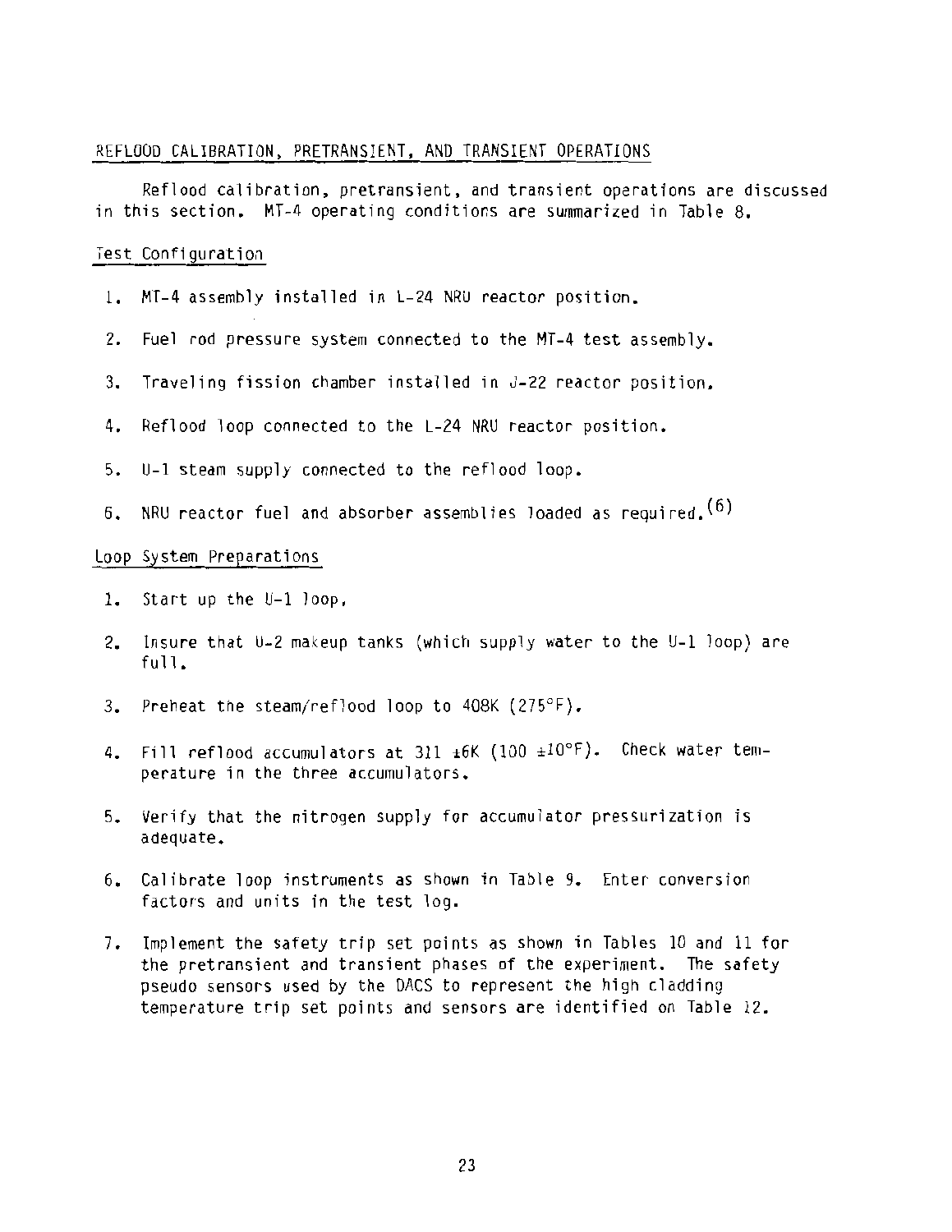## TABLE 8. MT-4 Operating Conditions

| Parameter                                           | Calibrations<br>Steam, Reflood, Water |                 | Adiabatic Test                          | Pretransient               | Transient                     |
|-----------------------------------------------------|---------------------------------------|-----------------|-----------------------------------------|----------------------------|-------------------------------|
| Reactor power, MW                                   | $0$ to $8$                            |                 | $6$ to $8$                              | $6$ to $8$                 | $6$ to $8$                    |
| Coolant                                             | U-1 steam                             | $U-2$ water     | $U-1$ steam <sup>(a)</sup>              | $U-1$ steam <sup>(a)</sup> | Reflood water                 |
| Inlet temperature,<br>K (°F)                        | 435 (325)                             | 311(100)        | 435 (325)                               | 435 (325)                  | NА                            |
| Coolant flow,<br>$kg/s$ ( $1bm/h$ )                 | 0.378<br>(3000)                       | 0.441<br>(3500) | $0.378$ (3000)                          | 0.378(3000)                | 0                             |
| Reflood delay, s                                    | $0$ to $51$                           |                 | NΑ                                      | NA                         | 51                            |
| Reflood rate,<br>m/s (in./s)                        | $0$ to $0.1219$<br>(0 to 4.8)         |                 | NA                                      | NА                         | $0$ to $0.0965$<br>(0 to 3.8) |
| Reflood temperature,<br>K (°F)                      | 311(100)                              |                 | NА                                      | ΝA                         | 311 (100)                     |
| Peak cladding<br>temperature, $K$ ( ${}^{\circ}F$ ) | 444 (340)                             |                 | 853 (1075)                              | 728 (850)                  | 1200 (1700)                   |
| Reactor trip<br>criteria <sup>(b)</sup>             | Protective<br>and safety              |                 | Protective <sup>(c)</sup><br>and safety | Protective<br>and safety   | Protective<br>and safety      |

(a) Transient initiated by termination of steam flow.

 $\sim$ 

(b) See Table 3 for trip set points and operating limits.

(c) Protective trip set point was 825K (1025°F} for adiabatic tests.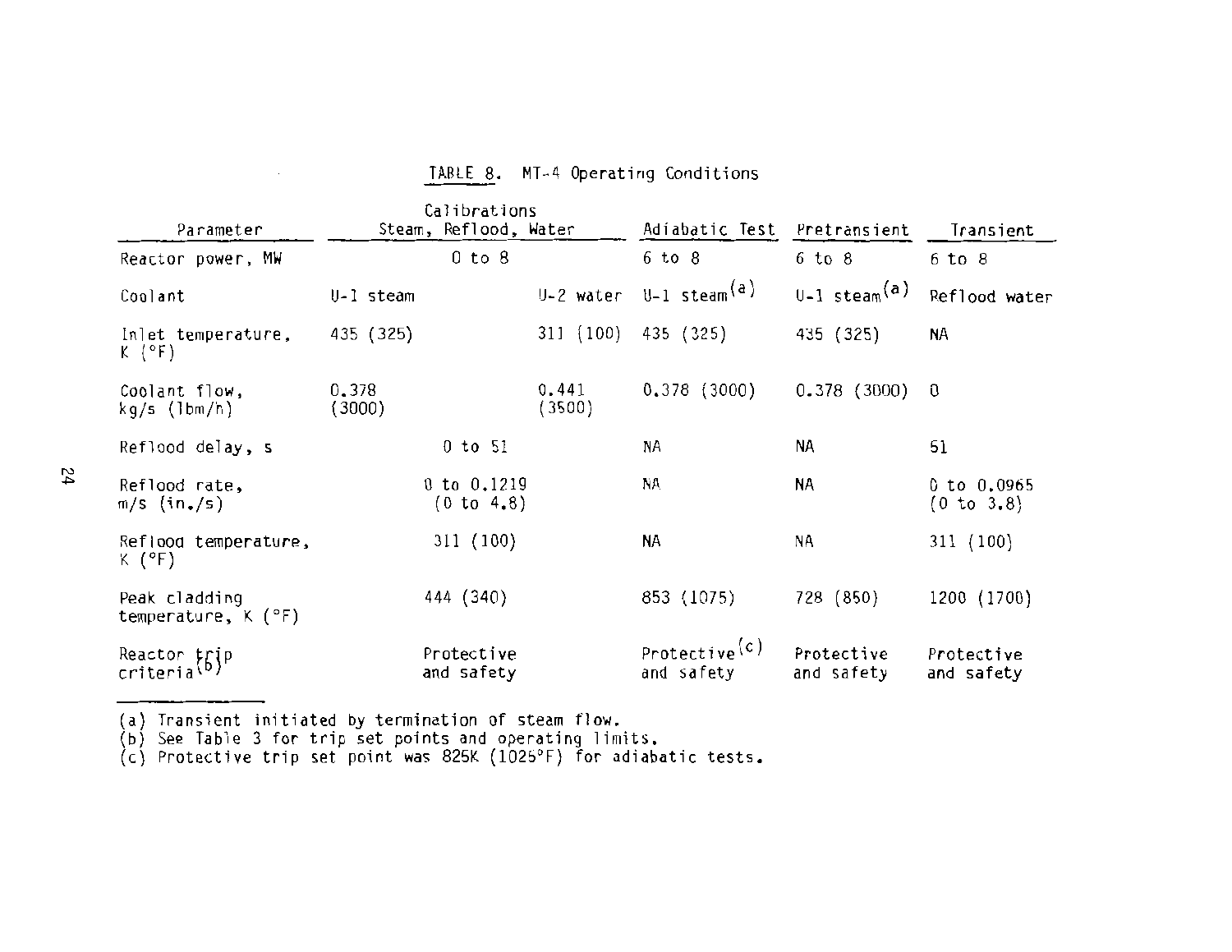| Sensor  | Parameter                                                | DACS | Instrument Range                                               | Acceptable<br>Accuracy                       |
|---------|----------------------------------------------------------|------|----------------------------------------------------------------|----------------------------------------------|
| $TE-2$  | Inlet coolant temperature                                | 206  | 394 to 700K<br>(250 to 300°F)                                  | $+1K$<br>(t2F)                               |
| $TE-3$  | Outlet coolant temperature                               | 207  | 422 to 973K<br>$(300 \text{ to } 1300^{\circ} \text{F})$       | ±6K<br>$(+10°F)$                             |
| $+Y-6$  | Steam flow rate, reflood<br>boiling                      | 210  | 0 to $0.378$ kg/s<br>(0 to 3000 lbm/h)                         | $±0.014$ kg/s<br>$(t100 \t1bm/h)$            |
| $FV-1$  | Inlet steam system control<br>flow rate                  | 211  | 0 to 0.378 kg/s<br>(0 to 3000 lbm/h)                           | $±0.014$ kg/s<br>$(\pm 100 \; \text{lbm/h})$ |
| $FI-2$  | Outlet steam system<br>control flow rate                 | 212  | 0 to 0.032 kg/s<br>(0 to 250 lbm/h)                            | $±0.0013$ kg/s<br>$(t10 \t1bm/h)$            |
| $PT-5$  | Steam inlet pressure                                     | 208  | 0 to 0.69 MPa<br>(0 to 100 psi)                                | ±0.034 MPa<br>$(t5 \text{ psia})$            |
| $PT-6$  | Steam outlet pressure                                    | 209  | 0.069 to 0.345 MPa<br>(0 to 50 psia)                           | $±0.017$ MPa<br>$(t2.5 \text{ psia})$        |
| $PT-4$  | Steam pressure control,<br>outlet region                 | 217  | 0 to 0.69 MPa<br>(0 to 100 psi)                                | $±0.034$ MPa<br>$(t5 \text{ psia})$          |
| $FI-4$  | Reflood coolant, low flow<br>rate                        | 201  | 0 to $0.254$ m/s<br>$(0 to 10 in.$ /s)                         | ±5%                                          |
| $FI-3$  | Reflood coolant, high<br>flow rate                       | 202  | $0.013$ to $0.305$ m/s<br>$(0.5 \text{ to } 12 \text{ in.}/s)$ | ±5%                                          |
| FI4b    | Reflood coolant, low<br>flow rate (backup)               | 224  | 0 to $0.254$ m/s<br>(0 to 10 in./s)                            | ±5%                                          |
| FI3b    | Reflood coolant, high<br>flow rate (backup)              | 223  | $0.013$ to $0.305$ m/s<br>$(0.5 \text{ to } 12 \text{ in.}/s)$ | $+5%$                                        |
| $FE-9$  | Standby reflood coolant<br>flow                          | 203  | $0.013$ to $0.305$ m/s<br>$(0.5 \text{ to } 12 \text{ in.}/s)$ | ±10%                                         |
| $TE-17$ | Reflood coolant tempera-<br>ture control valve inlet     | 213  | 305 to 322K<br>(90 to 120°F)                                   | ±5%                                          |
| TE-18   | Reflood coolant tempera-<br>ture control valve<br>outlet | 214  | 305 to 322K<br>$(90 to 120^{\circ}F)$                          | ±5%                                          |

# TABLE 9. **Steam/Reflood System Calibration** (CRNL)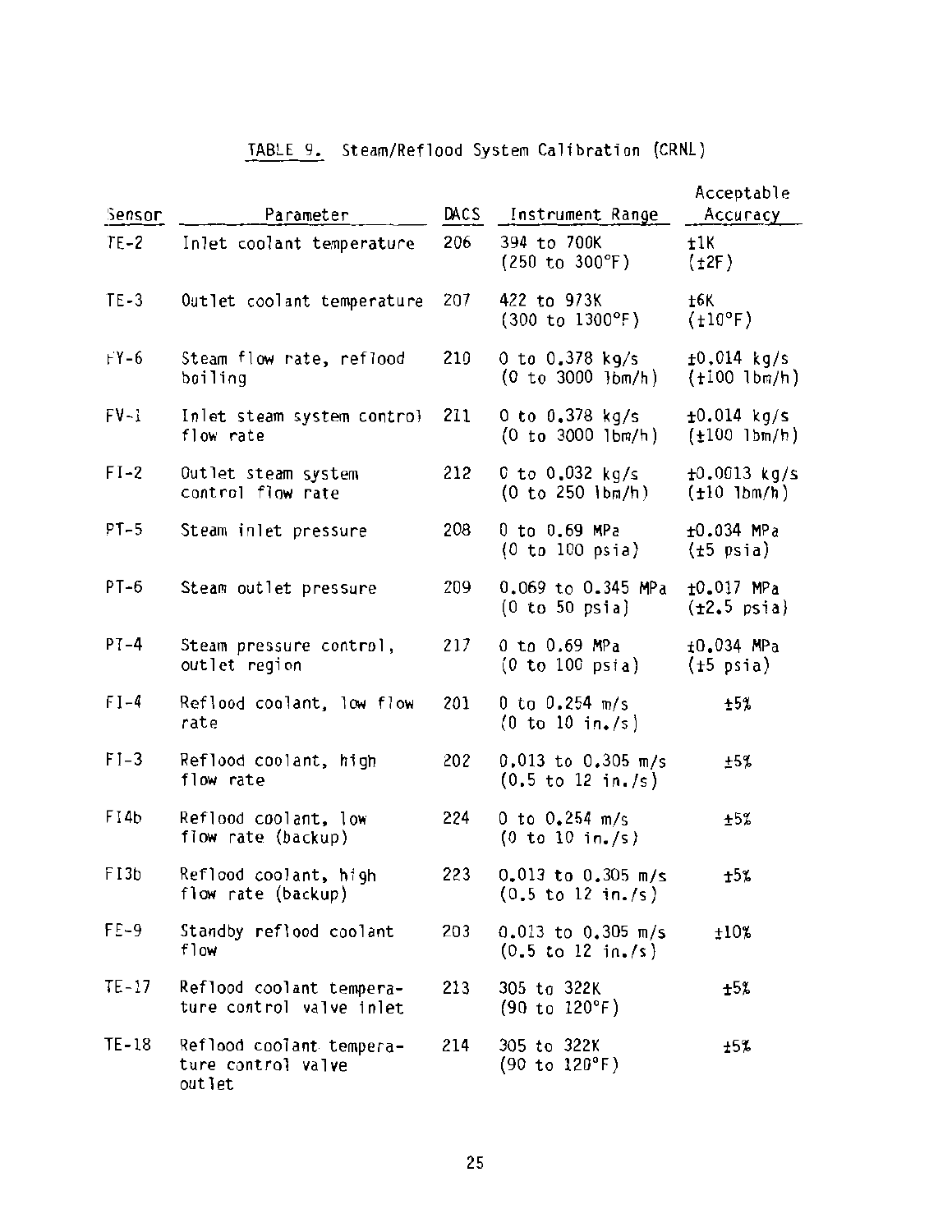#### NRU Reactor Preparations

- 1. Confirm that two linear rate and two log rate neutron flux detectors (ion chambers) are set and being recorded in the NRU reactor control room.
- 2. Confirm that the REDACE data will be taken on demand or at a 30-s frequency when requested.
- 3. Establish mean power, log rate (at 10%/s). and auxiliary log rate (at 10%/s) trip set points as required.
- 4. Confirm that all trip set points are activated, and report to the experiment director when ready for calibration test operation.

#### DACS Computer Preparations

- 1. Load the DACS with a labeled, certified tape and disks.
- 2. Start a dummy test, and set the DACS mode to idle.
- 3. Set the steady-state scan rate at I s.
- 4. Set the transient scan rate at 40 ms.
- 5. Set the immediate display scan rate at 4 s.
- 6. Set the graphic display scan rate at 5 s.
- 7. Format the steady-state immediate display with the sensors listed in Table 13.
- 8. Format the transient graphic display.
- 9. Identify, record (log), and remove the failed sensors from displays, pseudo sensors, and trip circuits.
- 10. Reset Keithley amplifiers to the 0.1 scale and change SPND coefficients; reduce by a factor of 10.
- 11. Report to the experiment director when ready for calibration test.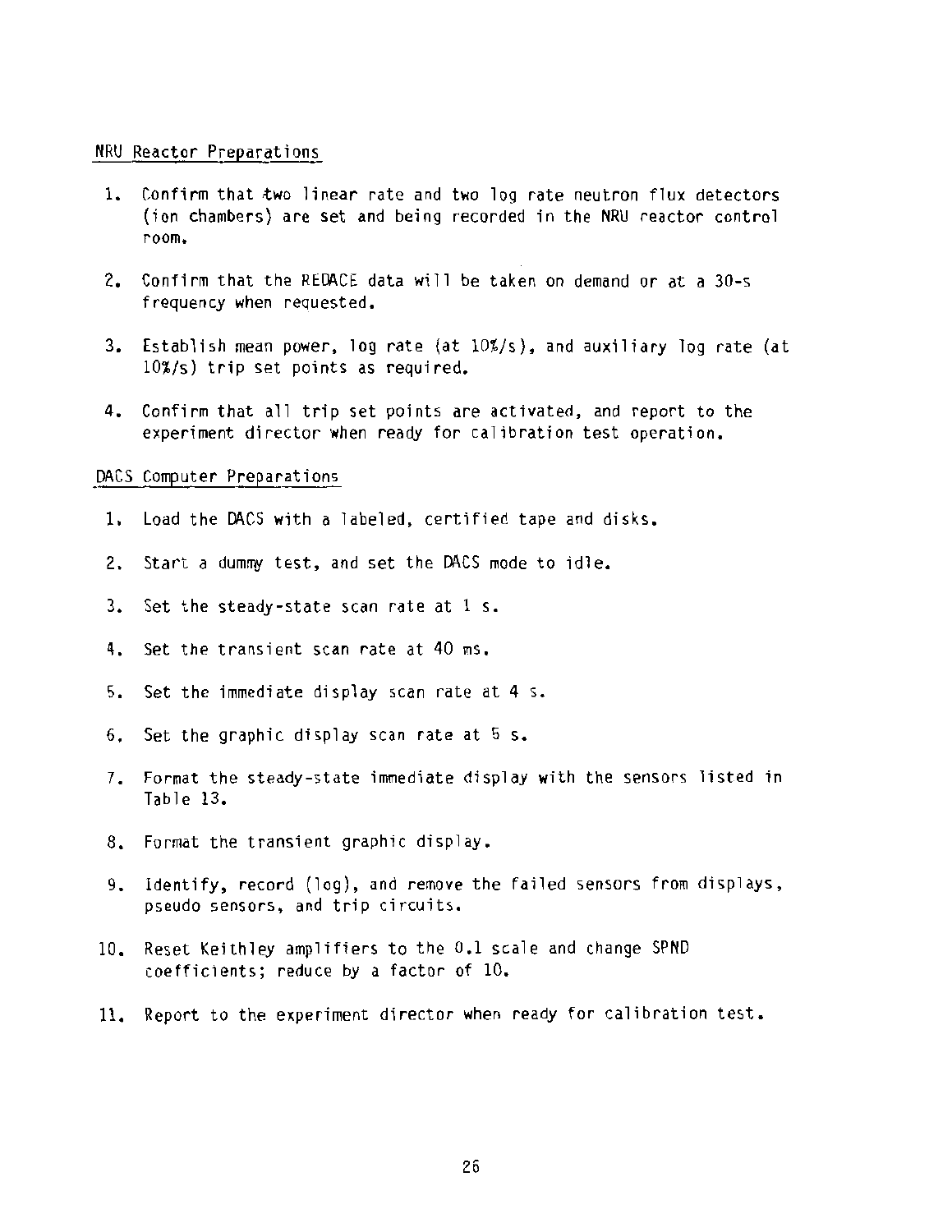| Parameter                                                                                                                                                                             | Location             | Use                           | Operating<br>Limits                                | Trip<br>Set Point                                           |
|---------------------------------------------------------------------------------------------------------------------------------------------------------------------------------------|----------------------|-------------------------------|----------------------------------------------------|-------------------------------------------------------------|
| Hanger tube temperature - high                                                                                                                                                        | LCS                  | Pretransient<br>and transient | 691K (785°F)                                       | 839K (1050°F)                                               |
| Outlet pipe temperature - high                                                                                                                                                        | LCS                  | Pretransient<br>and transient | 672K $(750^{\circ}F)$                              | 700K (800°F)                                                |
| Fuel cladding temperature - high $(a, b)$<br>$(13)$ 76.9, 327, PS-76.9-GR-IR-1<br>Level<br>$(15)$ 97.9, 312, PS-97.9-GR-IR-1<br>Level<br>$(17)$ 118.9, 321, PS-118.9-GR-IR-1<br>Level | DACS<br>DACS<br>DACS | Transient                     | 1305K (1890°F)<br>1305K (1890°F)<br>1278K (1840°F) | 1361K $(1990^{\circ}F)$<br>1361K (1990°F)<br>1333K (1940°F) |
| Low steam flow trip                                                                                                                                                                   | LCS                  | Pretransient                  | $0.378$ kg/s<br>(3000 lbm/h)                       | $0.277$ kg/s<br>$(2500 \;1bm/h)$                            |
| Accumulator inventory - low                                                                                                                                                           | <b>LCS</b>           | Transient                     | $22.7$ kg $(50 \text{ lbm})$                       | $11.3 \text{ kg}$ (25 lbm)                                  |

## TABLE 10. Pretransient and Transient Safety Trip Set Po1nts

(a) Standard trip set point criteria; see Table 11 for nonfunctional TC criteria.

(b) In use during transient operation only.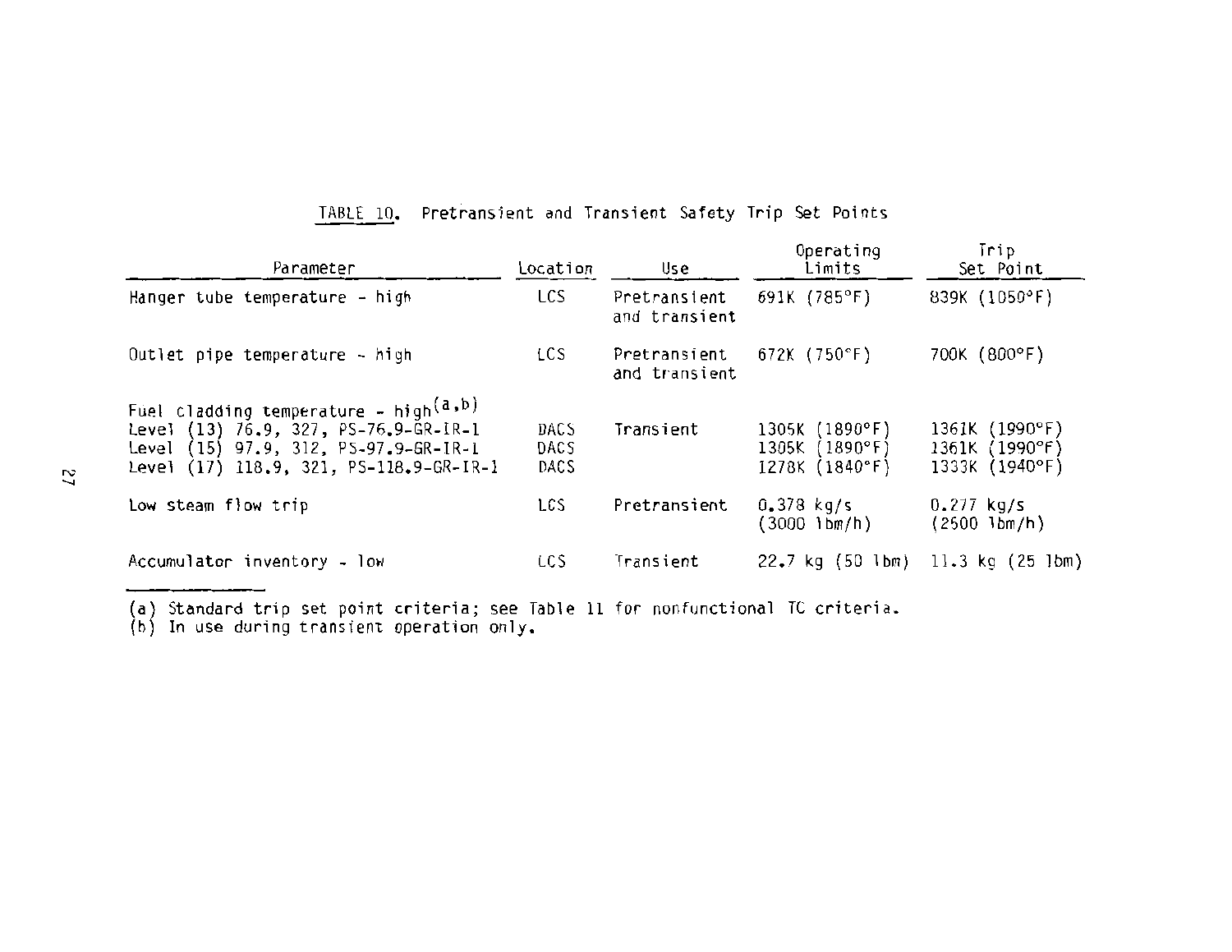| TABLE 11. Standard and Defaulted Safety Trip Set Point Criteria for |
|---------------------------------------------------------------------|
| Operating and Nonfunctional Fuel Cladding Thermocouples             |

|                                                                                                       |                                        | Sensors at<br>Level (17) 118.9                             | Sensors at<br>Level (15) 97.9                                                                                           | Sensor at<br>Level (13) 76.9              |
|-------------------------------------------------------------------------------------------------------|----------------------------------------|------------------------------------------------------------|-------------------------------------------------------------------------------------------------------------------------|-------------------------------------------|
| Operating Conditions                                                                                  | Criteria and<br>Safety Margins<br>(SM) | 321, PS-118.9-GR-IR-1 <sup>(a)</sup><br>(81, 126, 92, 138) | DACS Thermocouple Numbers<br>312, PS-97.9-GR-IR-1<br>(103, 25, 45, 24, 2)<br>Safety Trip Set Point Temperatures, K (°F) | 327, PS-76.9-GR-IR-1<br>(101, 52, 67, 50) |
| $2 <$ Number of operating<br>TCs on each of<br>Levels 76.9, 97.9,<br>and 118.9                        | Standard<br>$SM = 56K (100^{\circ}F)$  | 1333 (1940)                                                | 1361 (1990)                                                                                                             | 1361 (1990)                               |
| $2 <$ Number of operating<br>TCs on each of<br>Levels 97.9 and<br>118.9                               | Standard<br>$SM = 56K (100^{\circ}F)$  | 1333 (1940)                                                | 1361 (1990)                                                                                                             |                                           |
| $2 <$ Number of operating<br>TCs on each of<br>Levels 97.9 and<br>$118.9$ or Levels<br>76.9 and 118.9 | Al temate<br>$SM = 84K (150^{\circ}F)$ | 1305 (1890)                                                | 1333 (1940)                                                                                                             | 1333 (1940)                               |
| $2 <$ Number of operating<br>TCs on only Level<br>97.9, 118.9, or<br>76.9                             | Fallback<br>$SM = 111K (200^{\circ}F)$ | 1277 (1840)                                                | 1305 (1890)                                                                                                             | 1305K (1890)                              |

(a) These pseudo sensor data (PSD) are the calculated time-average of the following DACS sensor-numbered data: 81, 126, 92, 138.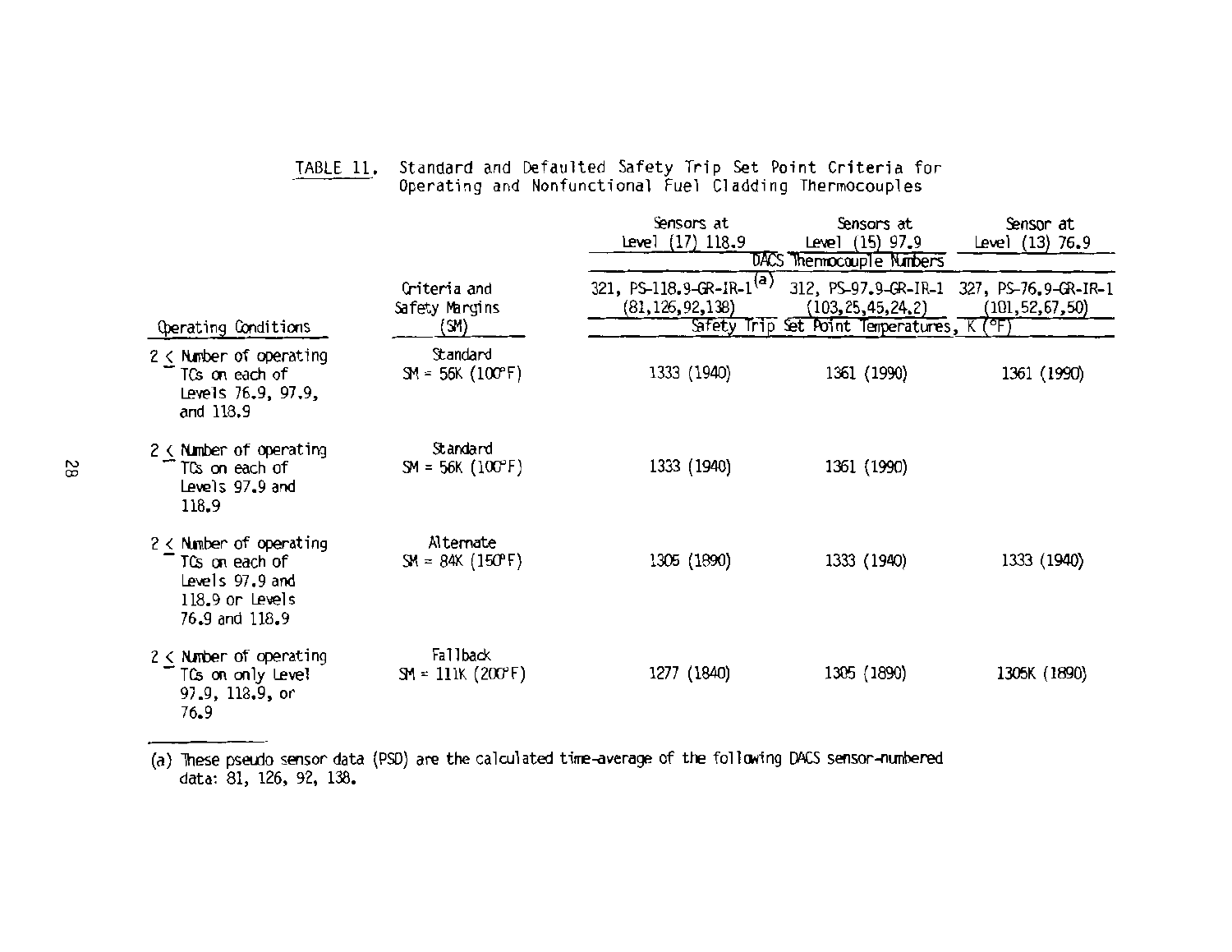| (01d) | Level<br>New | Sensor<br>Thermocouples | DACS<br>Sensor Number | DACS<br>Pseudo Sensor | DACS<br>Sensor Number |
|-------|--------------|-------------------------|-----------------------|-----------------------|-----------------------|
| (13)  | 76.9         | $TC-76.9-6C-IR-3$       | 101                   | $PS-76.9-GR-IR-1$     | 327                   |
|       |              | $TC-76.9-4A-IR-3$       | 52                    |                       |                       |
|       |              | $TC-76.9-5B-IR-1$       | 67                    |                       |                       |
|       |              | $TC-76.9-3F-IR-1$       | 50                    |                       |                       |
| (15)  | 97.9         | $TC-97.9-1C-IR-2$       | 103                   | $PS-97.9-GR-IR-1$     | 312                   |
|       |              | $TC-97.9-5E-1R-2$       | 53                    |                       |                       |
|       |              | $TC-97.9-5B-IR-3$       | 45                    |                       |                       |
|       |              | $TC-97.9-2B-IR-4$       | 24                    |                       |                       |
|       |              | $TC-97.9-2E-IR-1$       | 2                     |                       |                       |
| (17)  | 118.9        | $TC-118.9-1B-IR-2$      | 81                    | PS-118.9-GR-IR-1      | 32                    |
|       |              | $TC-118.9-3B-IR-3$      | 126                   |                       |                       |
|       |              | $TC-118.9-4C-IR-8$      | 92                    |                       |                       |
|       |              | $TC-118.9-3D-IR-8$      | 138                   |                       |                       |

TABLE 12. **Cladding High-Temperature Trip Sensors** 

TABLE 13. **OACS Immediate Display Test Sensors** 

|                    | DACS          |                    | DACS          |
|--------------------|---------------|--------------------|---------------|
| Sensor Name        | Sensor Number | Sensor Name        | Sensor Number |
| $TC-76.9-2C-IR-3$  | 127           | $TC-118.9-3B-IR-3$ | 126           |
| $TC-97.9-2B-IR-C$  | 9             | $TC-118.9-1B-IR-2$ | 81            |
| $TC-97.9-2C-IR-8$  | 55            | $TC-118.9-6E-IR-4$ | 68            |
| $TC-97.9-2D-IR-8$  | 119           | $TC-118.9-6F-S-C$  | 111           |
| $TC-97.9-3E-IR-8$  | 122           | $TC-97.9-6F-S-C$   | 76            |
| $TC-118.9-4C-IR-8$ | 92            | $TC-139.9-6F-S-C$  | 129           |
| TC-118.9-3D-IR-8   | 138           |                    |               |

## **Reflood Calibration Operating Procedure**

- **1. Calibrate the reflood prefill controls to fill the test nozzle annulus to Level 0.**
- 2. Place the DACS in the steady-state mode.
- 3. Increase test section steam flow to 0.378 kg/s (3000 lbm/h), and control test section backpressure at 0,276 MPa (40 psia).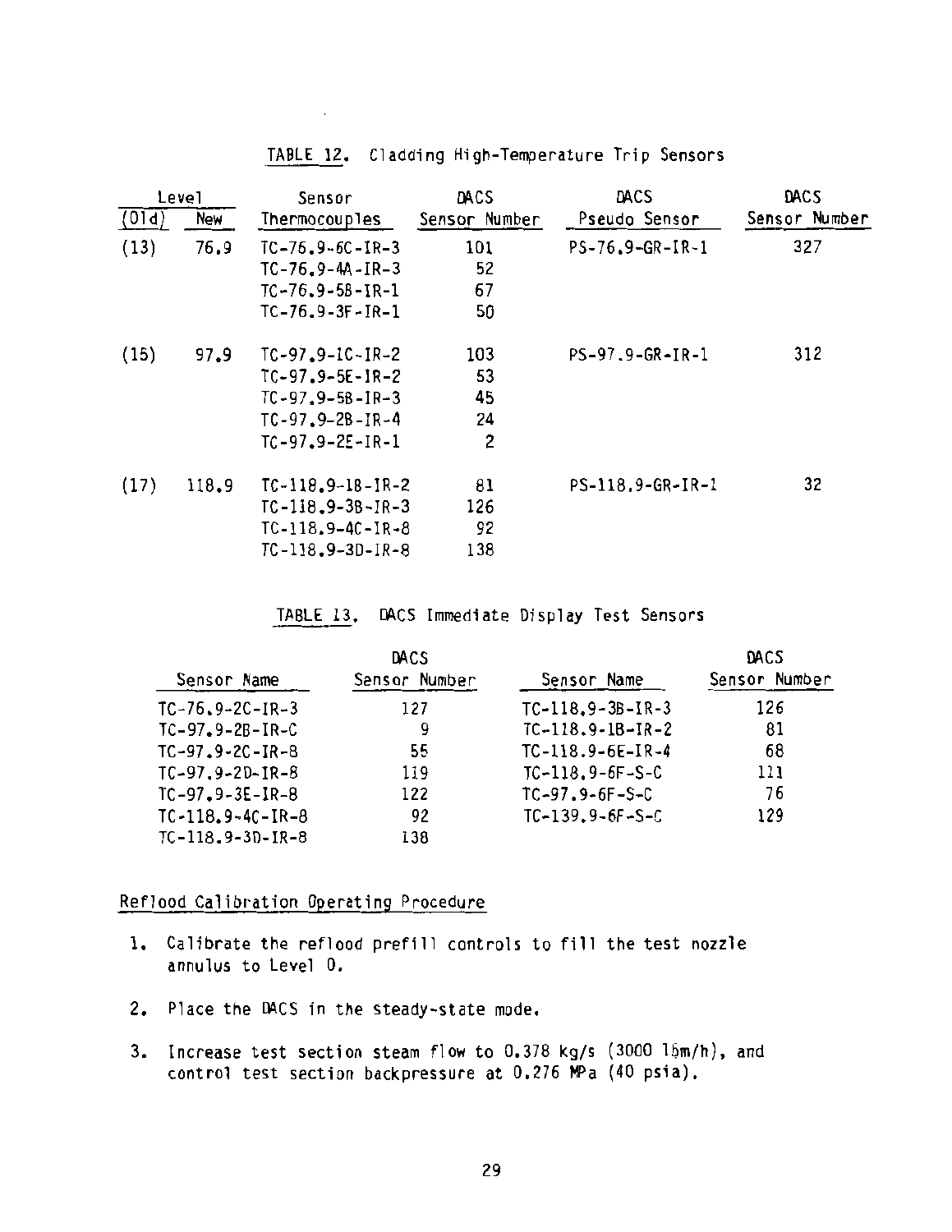- 4. For successive calibrations, enter the following reflood rates: 0,00508 m/s (0,2 in./s); 0,0254 m/s (1.0 in./s); 0,0508 m/s (2.0 in./s); and  $0.0965$  m/s  $(3.8$  in./s).
- 5. Print a sensor status report to insure that the test assembly and all TCs are >422K (300°F).
- 6. Reproduce the OACS immediate and graphic displays.
- 7. Turn on the video tape recorder, and zero the counter when loading a new tape.
- 8. Prefill three times and drain twice.
- 9. Switch the OACS to the transient mode 20 s before issuing the verbal command "BEGIN THE TRANSIENT" (directed to the LCS operator), and record the time.
- 10. LCS operator initiates the calibration transient.
- 11. Reproduce the OACS immediate and graphic displays as required.
- 12, Stop the test when reflood water passes the TCs at Level (20) 168. 7.
- 13. Drain the MT-4 test train in L-24, and repeat Steps 2 through 12 until all reflood calibrations are completed.
- 14. Change the OACS mode to steady state for 5 min and then to idle.
- 15. Make a historical request on the DACS graphic display and reproduce copies of the following data:
	- reflood rate (DACS sensors 201 and 202)
	- steam flow rate (DACS sensor 211)
	- TCs at each level (OACS sensors 289, 291, 296, 299, 302, 304, 327, 307, 312, 310, 321, 319, and 320).
- 16. Print all DACS data throughout the transient at 5-s intervals.

17. Turn off the video recorder, and record the counter reading.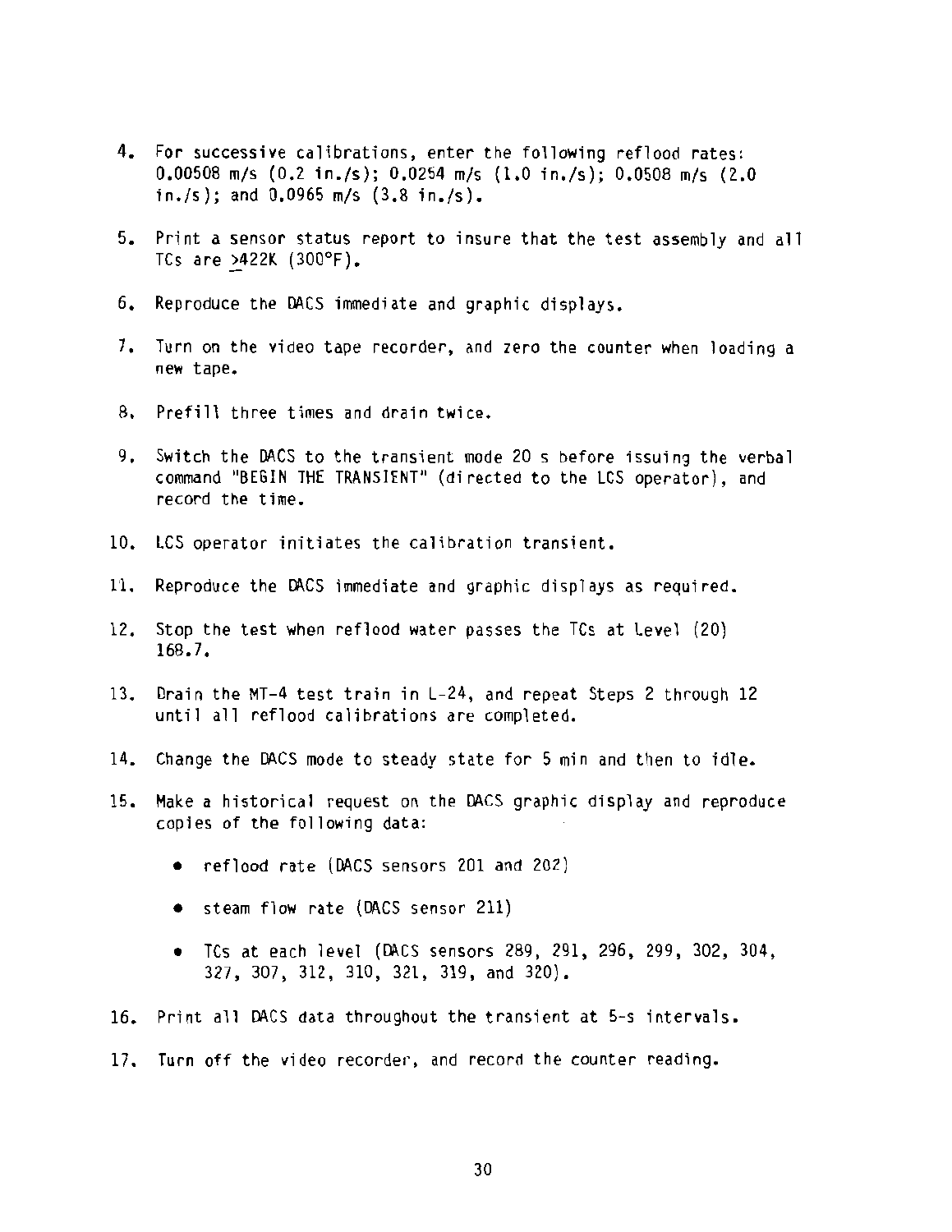- 18. Make a tape copy on the OACS and a disk image copy on tape as time permits.
- 19. Pressurize the 12 test rods to 4.62 MPa (670 psia) using helium; monitor the pressure; and remove the charging system and seal the valves.
- 20. As necessary, repeat DACS Computer Preparations and Loop System Preparations before proceeding to Pretransient Operating Procedure.

Steam and Water Flow Power Calibration Procedure

- 1. Place DACS in the steady-state mode.
- 2. Increase test section steam flow to 0.378 kg/s (3000 lbm/h), and control test section backpressure at 0.276 MPa (40 psia).
- 3. Manually valve (top of room 501) condensate water from the U-1 boiler feed-water pumps into the reflood accumulator fill line.
- 4. Bring the NRU reactor to a low neutron power level.
- 5. LCS operator will set timers and controls for a zero reflood delay and a reflood flow rate of  $0.1219$  m/s  $(4.8$  in./s). $(a)$  Values must be approved by the test director.
- 6. Increase NRU reactor power to nominally 5% of full power, scan the DACS immediate display for the hottest TCs, and reproduce the display.
- 7. Insure that the test assembly inlet steam temperature stabilizes at 435  $+8K$  (325  $+15^{\circ}F$ ).
- 8. Adjust NRU power to obtain a steady-state temperature increase of 178 ±4K (320 ±7°F) across the test assembly.
- 9. When steady-state operating conditions have been reached, switch the DACS to the transient mode; 20 s later, issue the verbal command "BEGIN THE POWER CALIBRATION TRANSIENT" (directed to the LCS operator).

<sup>(</sup>a) The reflood water flow rate for calorimetry calibration corresponds to a mass flow rate of  $0.441$  kg/s  $(3500 \text{ lbm/h})$ .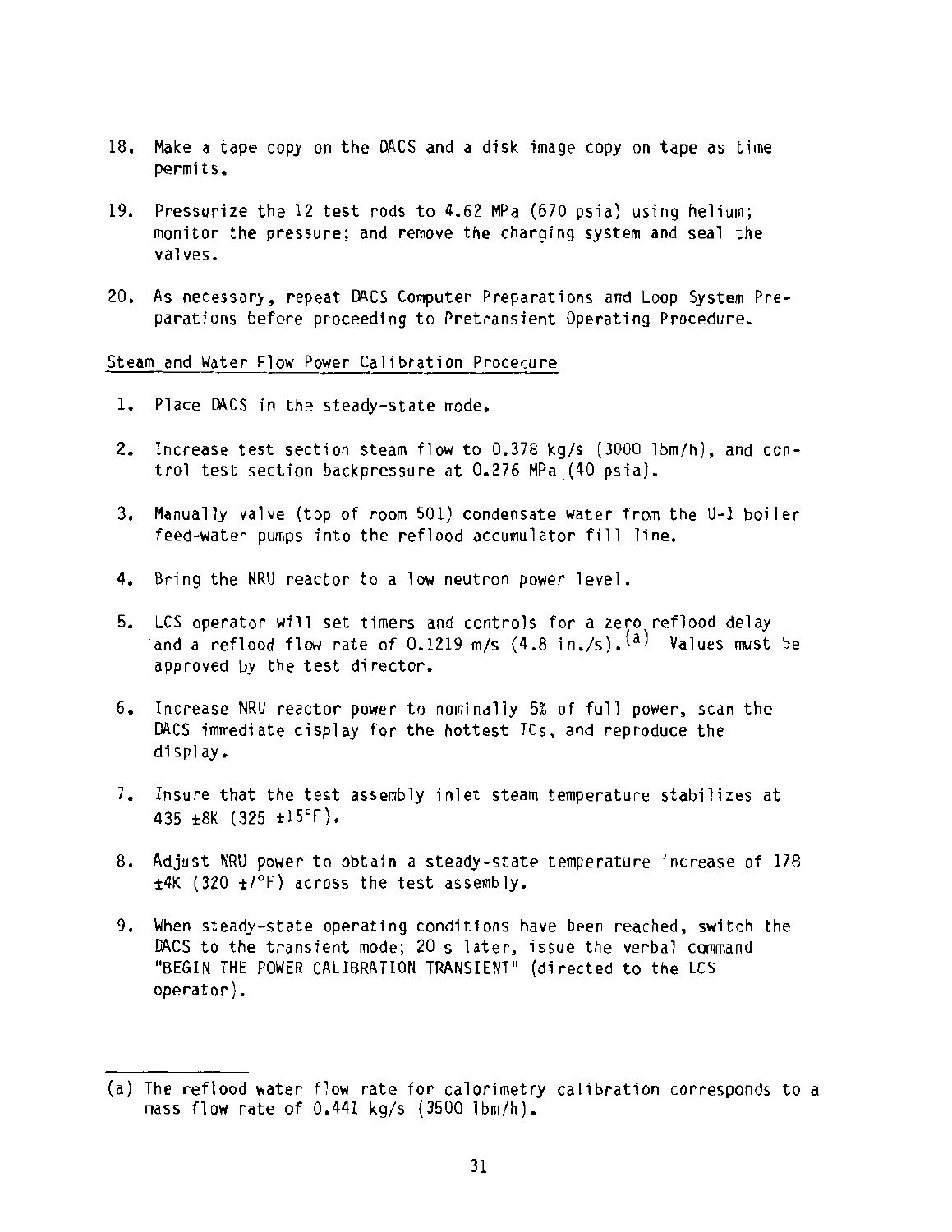- 10. LCS operator begins the power calibration transient to establish water cooling for power calibration measurements; record time in the Test Parameter Log.
- 11. Insure that the test assembly inlet water temperature stabilizes at 311 t6K (100 ±10'F).
- 12. When all fuel cladding TCs have quenched, change the DACS operating mode to steady state. Note the control rod movements necessary to maintain a constant NRU reactor power.
- 13. When steady-state operating conditions have been reached and measurements are completed, shut down the reactor and shut off reflood water flow.
- 14. Return valve configuration (top of room 501) to normal position supply for the reflood accumulator fill line.
- 15. Change the DACS operating mode to idle.
- 16. Make historical requests on the MCS graphic display and reproduce the basic thermal-hydraulic power calibration data.
- 17. Print all DACS data throughout the transient at 5-s intervals.

#### Adiabatic Test Procedure

- 1. Set the protective reactor trip set points for DACS and LCS control (values must be approved and recorded by the test director); see Table 14.
- 2. LCS operator will set timers for reflood delay times; record values (values must be approved by the test director); see Table 14.
- 3. Check accumulator levels (weights), record values in the Test Parameter Log, and drain the test assembly in preparation for steam cooling.
- 4. Start a new test on the DACS; change DACS mode to steady-state.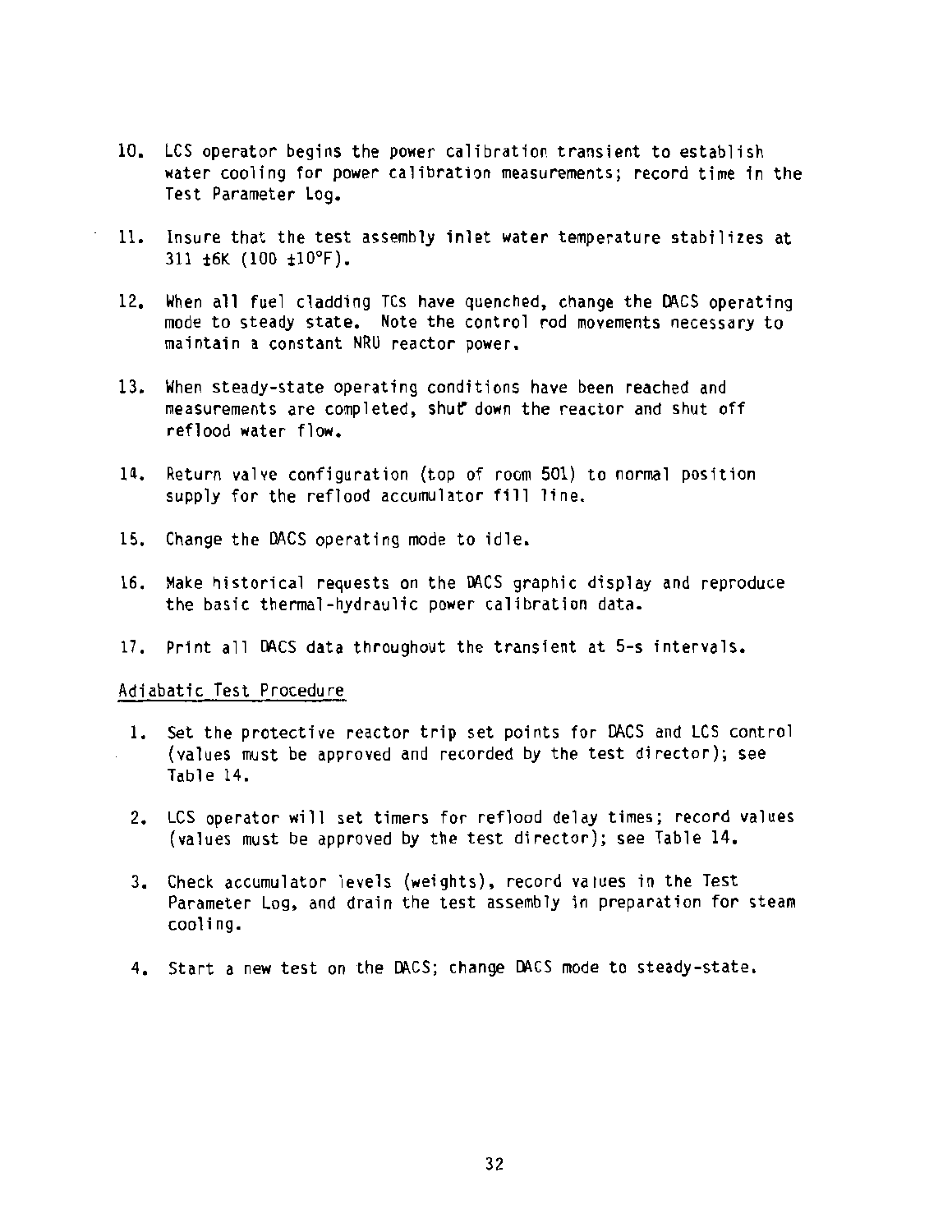### TABLE 14. Adiabatic Experiment Conditions Log

- A. Protective trip temperatures for fuel Levels (13) 76.9, (15) 97.9, and (17) 11B.9 825K (1025'F)
- B. Protective trip temperatures for shroud Levels (15) 97.9, (17) 118.9, and  $(18)$  139.9 825K  $(1025^{\circ}F)$

| C.            | MT Run         |                                                     |     | Reflood Rate                                                                                                                                                                              |  |  |
|---------------|----------------|-----------------------------------------------------|-----|-------------------------------------------------------------------------------------------------------------------------------------------------------------------------------------------|--|--|
|               |                |                                                     |     | Number Delay Time, s m/s (in./s) Duration, s                                                                                                                                              |  |  |
|               | $\mathbf{1}$   | 40                                                  | 0   |                                                                                                                                                                                           |  |  |
|               | $\overline{c}$ |                                                     |     | $0.122$ $(4.8)$ Continue until steady<br>state is reached                                                                                                                                 |  |  |
| D.            |                | Level not applicable                                |     | Maximum allowed time $($ s) for reflood water to quench sensor  at<br>and the contract of the contract of the contract of the contract of the contract of the contract of the contract of |  |  |
| Ε.            |                | DACS control No $\cdots$ $\cdots$ $\cdots$ $\cdots$ |     |                                                                                                                                                                                           |  |  |
| $F_{\bullet}$ |                |                                                     |     | Number and settings for DACS control reflood rates not applicable                                                                                                                         |  |  |
|               |                |                                                     |     | G. Control function coefficients not applicable                                                                                                                                           |  |  |
| Η.            |                | Room Temperature.                                   |     | Pressurization level 0.101 MPa (14.7 psia), time ______, and temperature                                                                                                                  |  |  |
|               |                | I. Fuel rods pressurized:                           |     |                                                                                                                                                                                           |  |  |
|               |                | Yes X No                                            | Qty |                                                                                                                                                                                           |  |  |
|               |                |                                                     |     |                                                                                                                                                                                           |  |  |

**Test Director** ------------------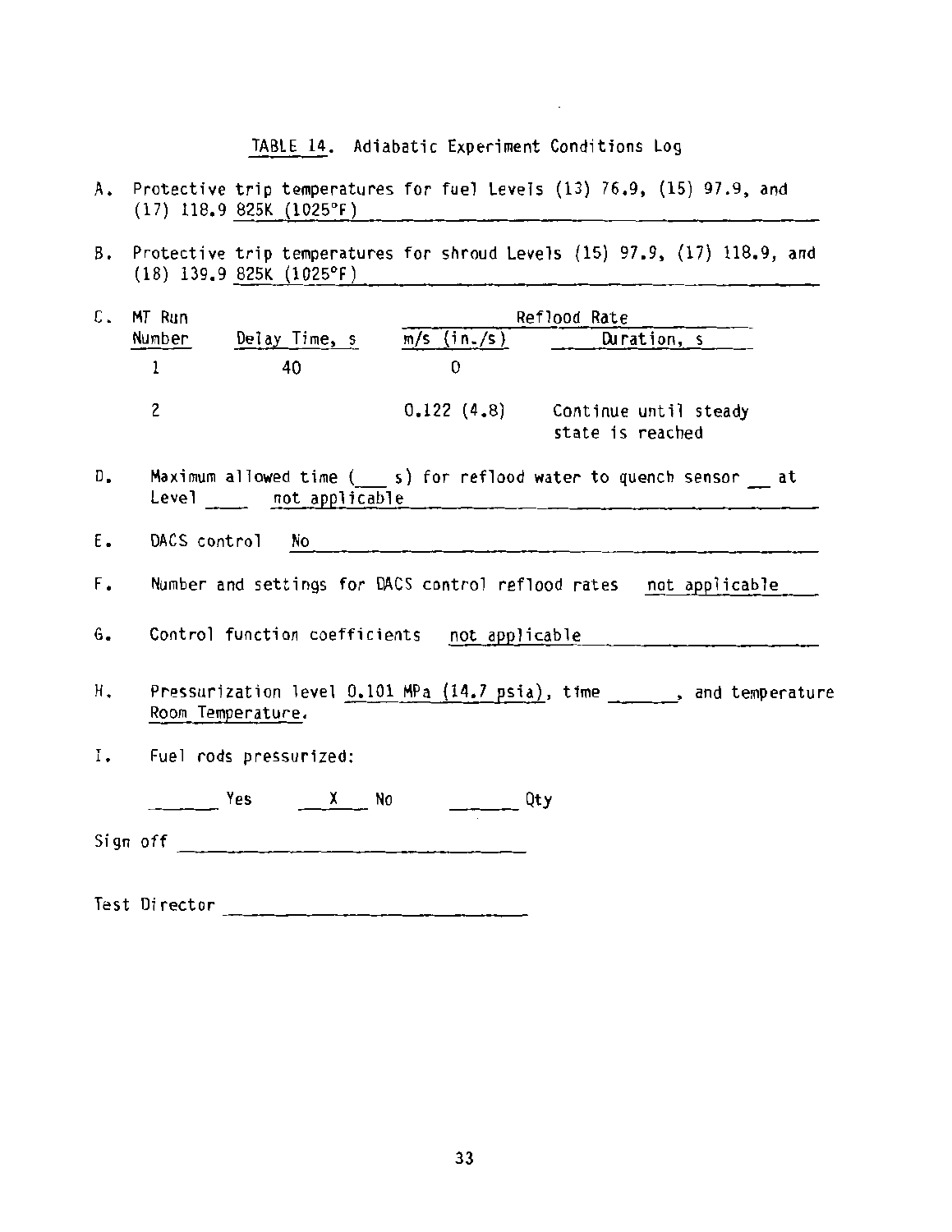- 5. Insure that the REDACE scan frequency for NRU data is 30 s.
- 6. Set the test .section steam to 0.378 kg/s (3000 lbm/h) and test section backpressure to 0.28 MPa (40 psia).
- 7. Increase NRU reactor power to the low neutron level.
- 8. Before proceeding, NRU reactor operator must acknowledge that the neutron power will not exceed the neutron power level specified by the test director (nominally 5.0%).
- 9. Increase NRU neutron power to the level specified. With the power at nominally 5.0% of the NRU reactor fuel power, scan the OACS immediate display for the hottest TC and reproduce the display.
- 10. Insure that the test assembly inlet temperature stabilizes at  $435 \pm 8k$  $(325 \pm 15^{\circ}F)$ .
- 11. Adjust the reactor power to obtain a steady-state 178K (320°F) temperature increase across the test assembly.
- 12. Reproduce the DACS immediate and graphic displays.
- 13. Activate the video tape recorder.
- 14. Prefill a total of three times and drain twice. Display test assembly temperatures on the OACS graphic display.
- 15. Change to the transient operating mode on the OACS; 20 s later, issue the verbal command "BEGIN THE TRANSIENT" (directed to the LCS operator); and record the time in the Test Parameter Log.
- 16. The LCS operator begins the transient.
- 17. When the fuel cladding temperature reaches 825K (1025°F) or the protective trip set points on the OACS and LCS, the NRU reactor is shut down or automatically tripped and full reflood flow quenches the test assembly.
- 18. Repeat Steps 1 through 17 until the steam flow and NRU reactor power provide the required 8.3K/s {15°F/s) full-temperature ramp rate. leave the test assembly filled with coolant water.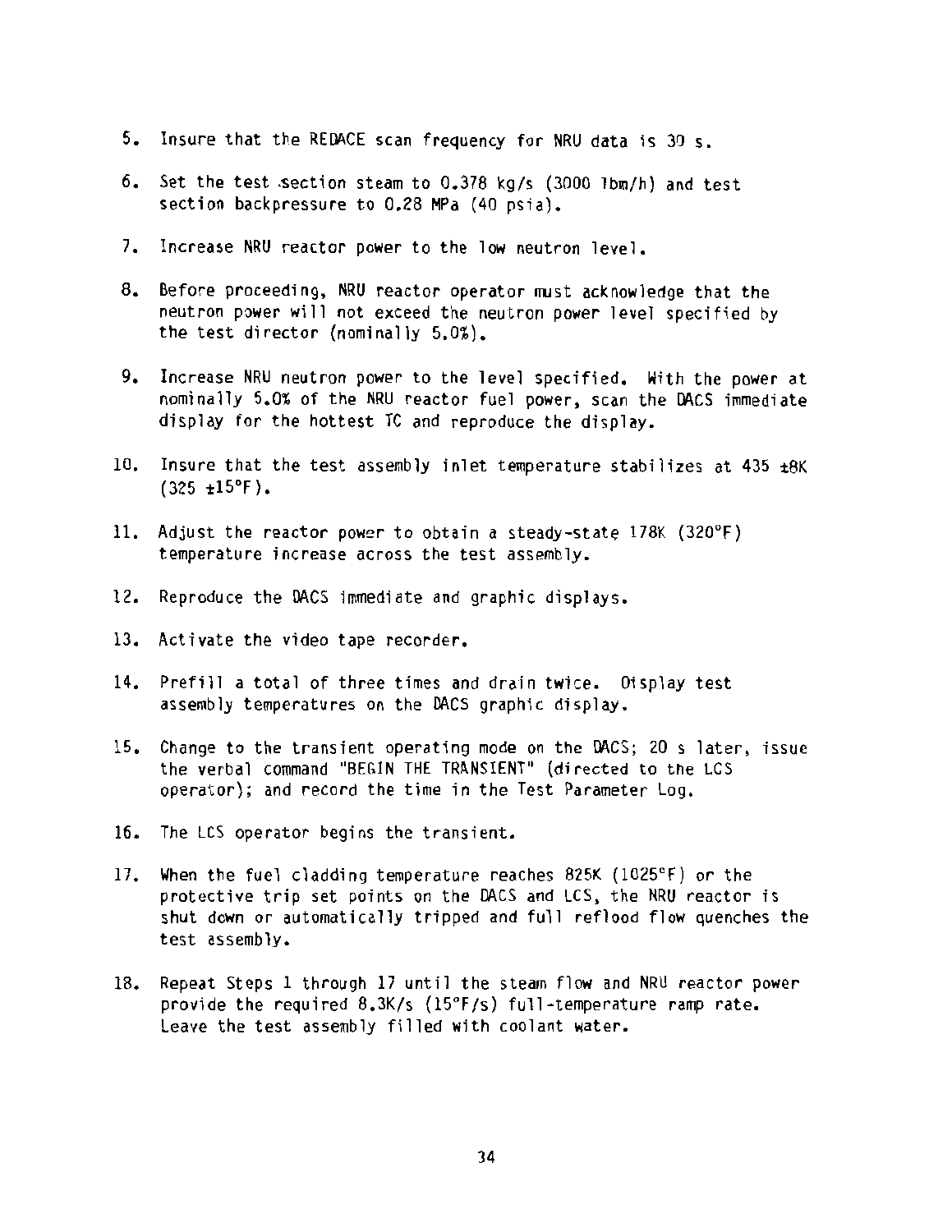TABLE 15. LOCA Experiment Conditions Log

- A. Protective trip temperatures for fuel Levels (13) 76.9, (15) 97.9, and (17) 118.9
- B. Protective trip temperatures for shroud Levels (15) 97.9, (17) 118.9, and (18) 139.9 850K (1070°F) for Level 118.9

| c. | MT Run |               | Reflood Rate  |             |  |  |
|----|--------|---------------|---------------|-------------|--|--|
|    | Number | Delay Time, s | $m/s$ (in./s) | Duration, s |  |  |
|    |        | 57            |               |             |  |  |
|    | 2      |               | 0.203(8)      |             |  |  |
|    | 3      |               | 0.102(4)      |             |  |  |
|    |        |               | 0.025(1)      |             |  |  |

- D. Maximum allowed time (\_\_\_\_\_s) for reflood water to quench sensor <u>\_\_</u>\_\_\_ at **Level not** applicable **1.1 in the case of the case of the case of the cable of the cable**  $\alpha$
- **L DACS control Yes,** 72 s **after start of transient**
- **F. Number and settings for OACS control reflood rates**

|         | Reflood Rate,     |         | Reflood Rate,     |
|---------|-------------------|---------|-------------------|
| Setting | $m/s$ (in./s)     | Setting | $m/s$ (in./s)     |
|         |                   | 6       | 0.0152(0.60)      |
| 2       | 0.0051(0.20)      | 7       | $0,0203$ $(0,80)$ |
| 3       | $0.0076$ $(0.30)$ | 8       | 0.0254(1.00)      |
| 4       | 0.0089(0.35)      | 9       | 0,0508(2,00)      |
| 5       | 0.0102(0.40)      |         |                   |

- G. Control function coefficients  $\Delta T = 1.0$ ,  $T' = 10.0$ ,  $T'' = 6.0$ **6T =absolute value of minimum allowable temperature deviation r• = differential temperature gain coefficient T" =second derivative of temperature gain coefficient**
- H. **Pressurization level** 4.62 MPa (670 **es i a}'** time 10:30 **e .m.'** and **temperature 296K** (7JOF)
- I. **Fuel rods pressurized:**   $X = Yes$  No  $12$  Qty Sign off

Test **Director**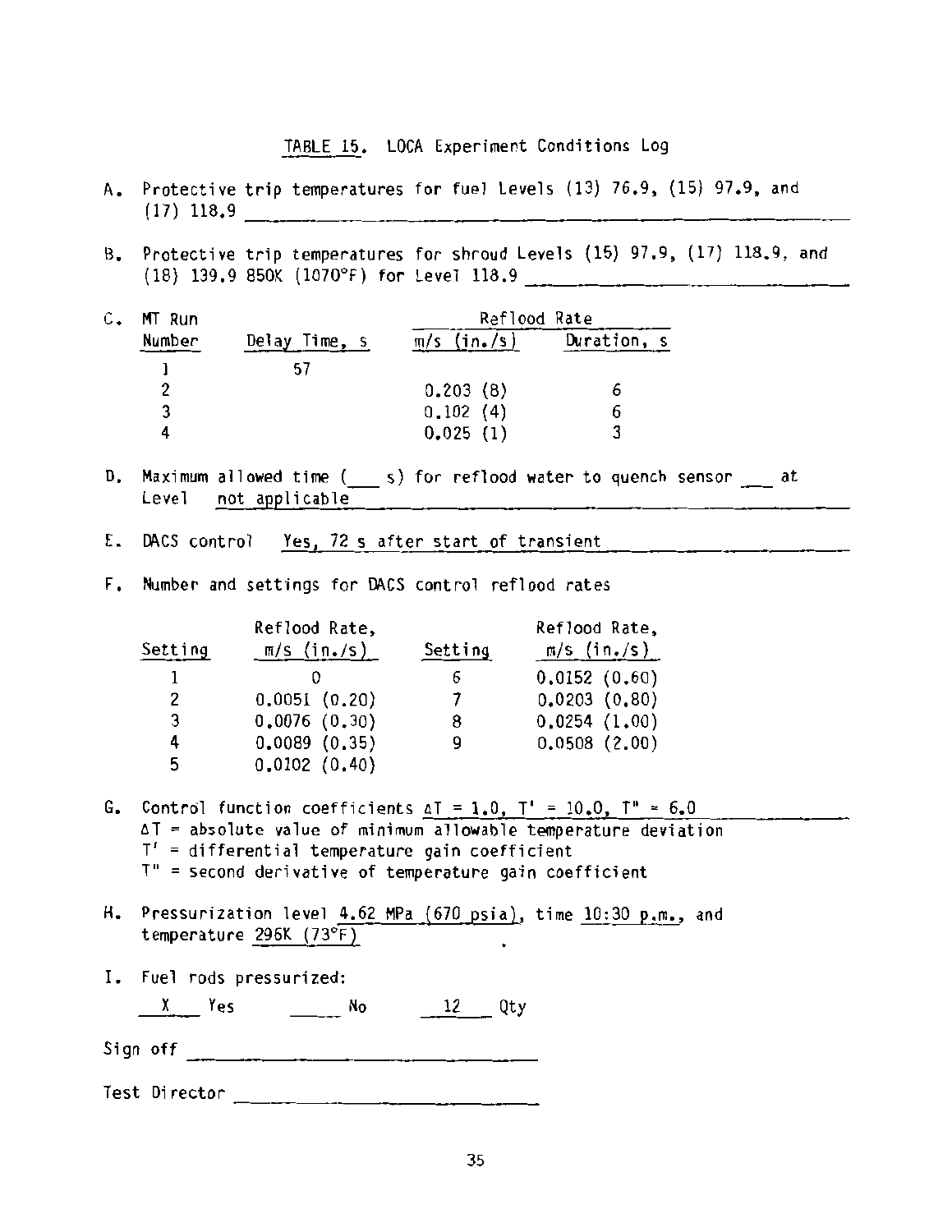#### Pretransient Operating Procedure

- 1. Set the protective reactor trip set points for OACS and LCS control (values must be approved and recorded by the test director}; see Table 15.
- 2. LCS operator will set timers for reflood delay times (Table 8}; record values (values must be approved by the test director}; see Table 15.
- 3. Check accumulator levels (weights}, record values, and drain the test assembly in preparation for steam cooling.
- 4. Start a new test on the DACS; change OACS mode to steady-state.
- 5. Insure that the REOACE scan frequency for NRU data is 30 s.
- 6. Set the test section steam to 0.378 kg/s (3000 lbm/h) and test section backpressure to 0.28 MPa (40 psia).
- 7. Increase NRU reactor power to the low neutron level.
- *B.* Before proceeding, NRU reactor operator must acknowledge that neutron power will not exceed percent power level specified by test director (nominally 5.0%).
- 9. Increase NRU reactor power to the level specified. With the reactor power at nominally 5.0% of NRU full power, scan the OACS immediate display for the hottest TC and reproduce the display.
- 10. Insure that the test assembly inlet temperature stabilizes at 435 ±SK  $(325 + 15^{\circ}F)$ .
- 11. If necessary, adjust the reactor power to obtain a steady-state 178K (320°F) temperature increase across the test assembly; begin collecting traveling fission chamber data.
- 12. Check the peak cladding temperature, steam flow, test assembly inlet temperature, and outlet pressure. Complete fission chamber data records and attach them to the Test Parameter Log.
- 13. Reproduce the DACS immediate and graphic displays.
- 14. Activate the video tape recorder.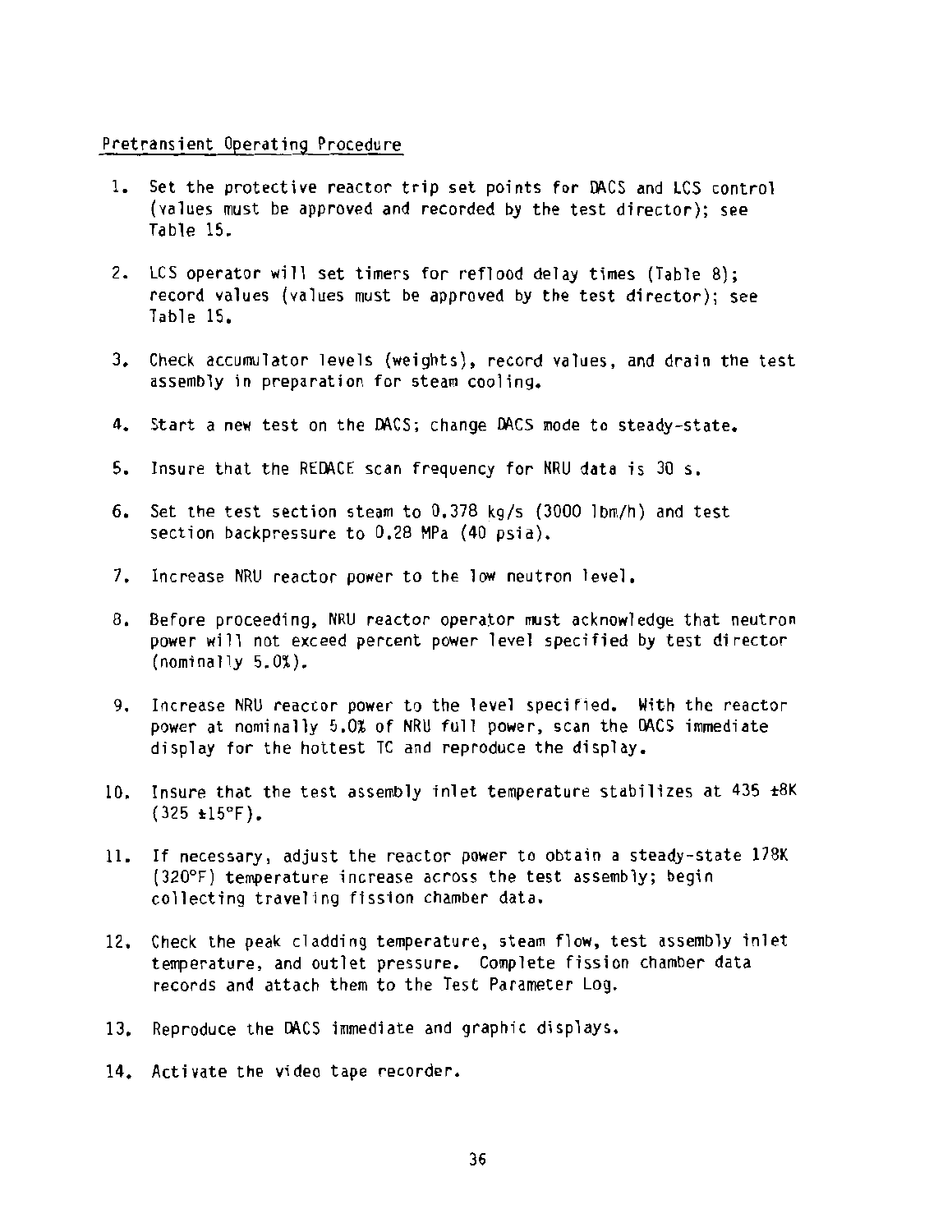#### **Transient Operating Procedure**

- **1. Prefill the inlet annulus a total of three times and drain it twice. Display test assembly temperatures on the DACS graphic**  display.
- **2. Change to the transient operating mode on the DACS; 20 s later, issue**  the verbal command "BEGIN THE TRANSIENT" (directed to the LCS **operator); and record the time in the Test Parameter Log.**
- **3. The LCS operator begins the transient.**
- 4. When fuel cladding temperatures exceed 1200K (1700°F), the LCS will **revert reflood flow control to the DACS-selected rates--0 to**  0.00508 m/s (0.2 in./s).
- **5. Complete thermal-hydraulic measurements at stabilized peak cladding**  temperatures of 1089K (1500'F) and 1200K (1700'F) (-2 to 3 min each).
- **6. Shut down the NRU reactor when measurements are complete, and use**  full reflood flow to quench the test assembly.
- **7. Shut off reflood water flow only after upper TCs have quenched.**
- **8. Record reflood water used (accumulator weight difference) in the Test Parameter Log.**
- **9. Insure that tripping the reactor has returned control to the DACS**  (transient forcing signal  $#257 = 0$ ).
- 10. Return the OACS mode to steady-state for 5 min and then to idle, **ending the data record.**
- **11. End the test on the DACS. Verify that the Test Parameter Log is completed.**
- **12. Turn off the video tape recorder, and record the location.**
- 13. Copy the following historical data on the OACS:
	- Make a hard copy of the hottest pseudo sensors at Levels (15) 97.9 and (17) 118.9.
	- **Plot data for the following sensors: 289, 29u, dnd 211.**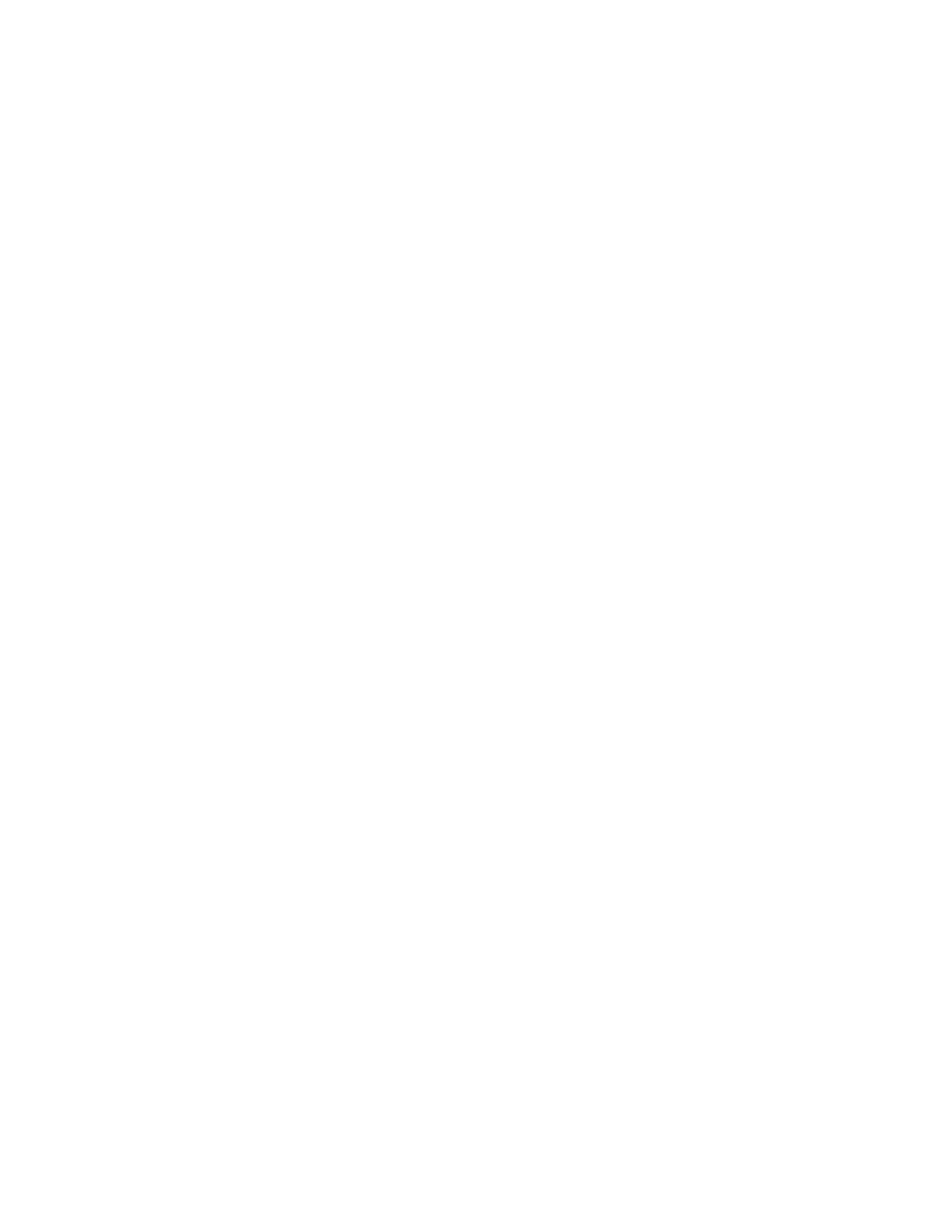#### REFERENCES

- 1. Hann. C. R., et al. July 1979. Program Plan for LOCA Simulation in the National Research Universal (NRU) Reactor. PNL-3056, Pacific Northwest Laboratory, Richland, Washington.
- 2. Bennett, W. D., et al. February 1981. Safety Analysis Report: Loss-of-Coolant Accident Simulations in the National Research Universal Reactor. NUREG/CR-1208, PNL-3093, Pacific Northwest Laboratory, Richland, Washington.
- 3. Russcher, G. E., et al. June 1983. Experiment Operations Plan for the MT-3 Experiment in the NRU Reactor. NUREG/CR-2599, PNL-4190, Pacific Northwest Laboratory, Richland, Washington.
- 4. Russcher, G. E., et al. April 1981. Experiment Operations Plan for a Loss-of-Coolant Accident Simulation in the National Research Universal Reactor. NUREG/CR-1735, PNL-3551, Pacific Northwest Laboratory, Richland, Washington.
- 5. Mohr, C. L., et al. April 1981. Prototypic Thermal-Hydraulic Experiment in NRU to Simulate Loss-of-Coolant Accidents. NUREG/CR-1882, PNL-3681, Pacific Northwest Laboratory, Richland, Washington.
- 6. Atfield, M. D., memorandum to NRU Superintendent. October 2, 1980.<br>"Reactor Loading for Battelle LOCA Simulations Tests." Chalk River Nuclear Laboratories, Chalk River, Ontario, Canada.
- 7. Axford, D. J., !, C. Martin, and S. J. McAuley, 1980. Final Safety and Hazards Analysis for the Battelle LOCA Simulation Tests in the NRU Reactor. AECL 7153, Chalk River Nuclear Laboratories, Chalk River, Ontario, Canada.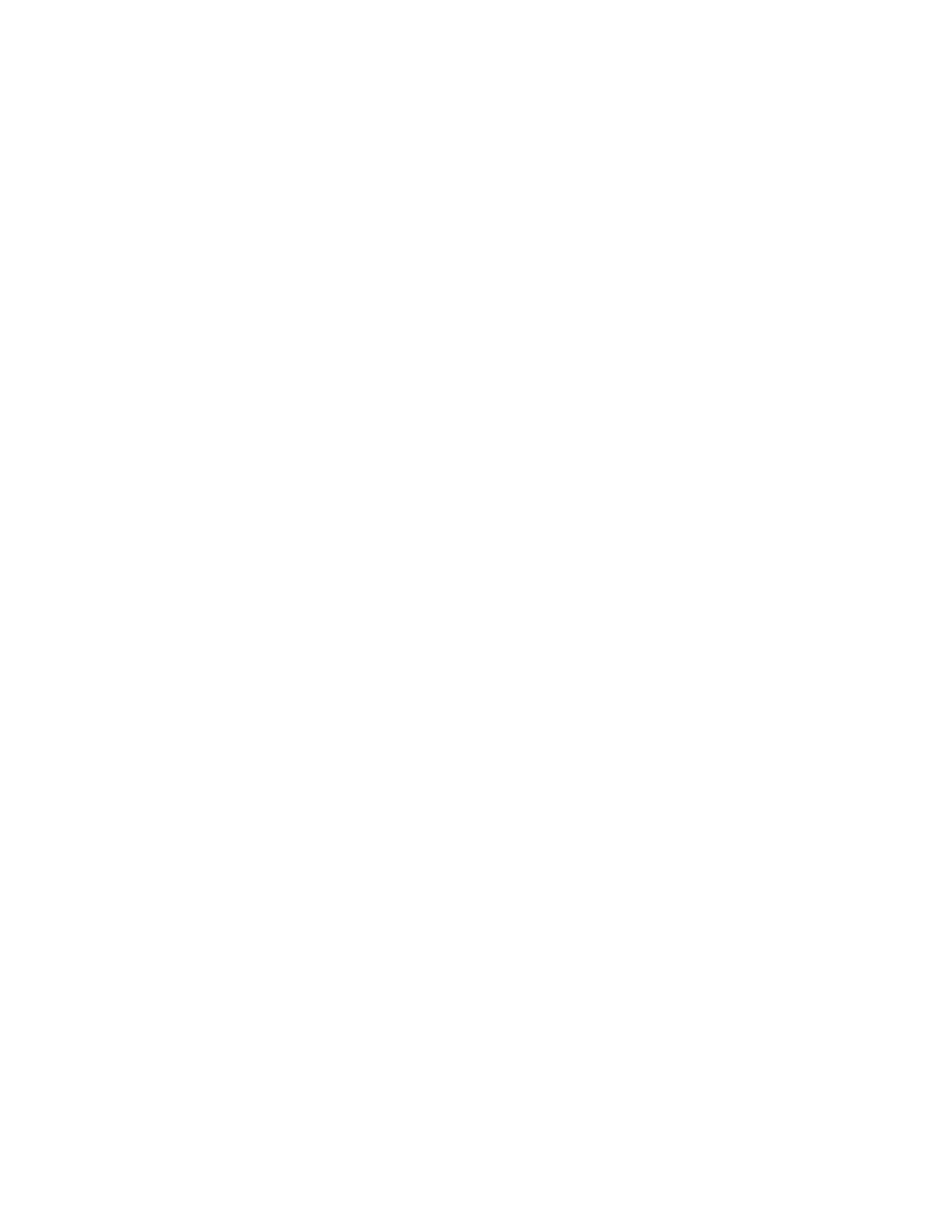APPENDIX A

TEST PARAMETER LOG

 $\sim$   $\sim$ 

 $\sim$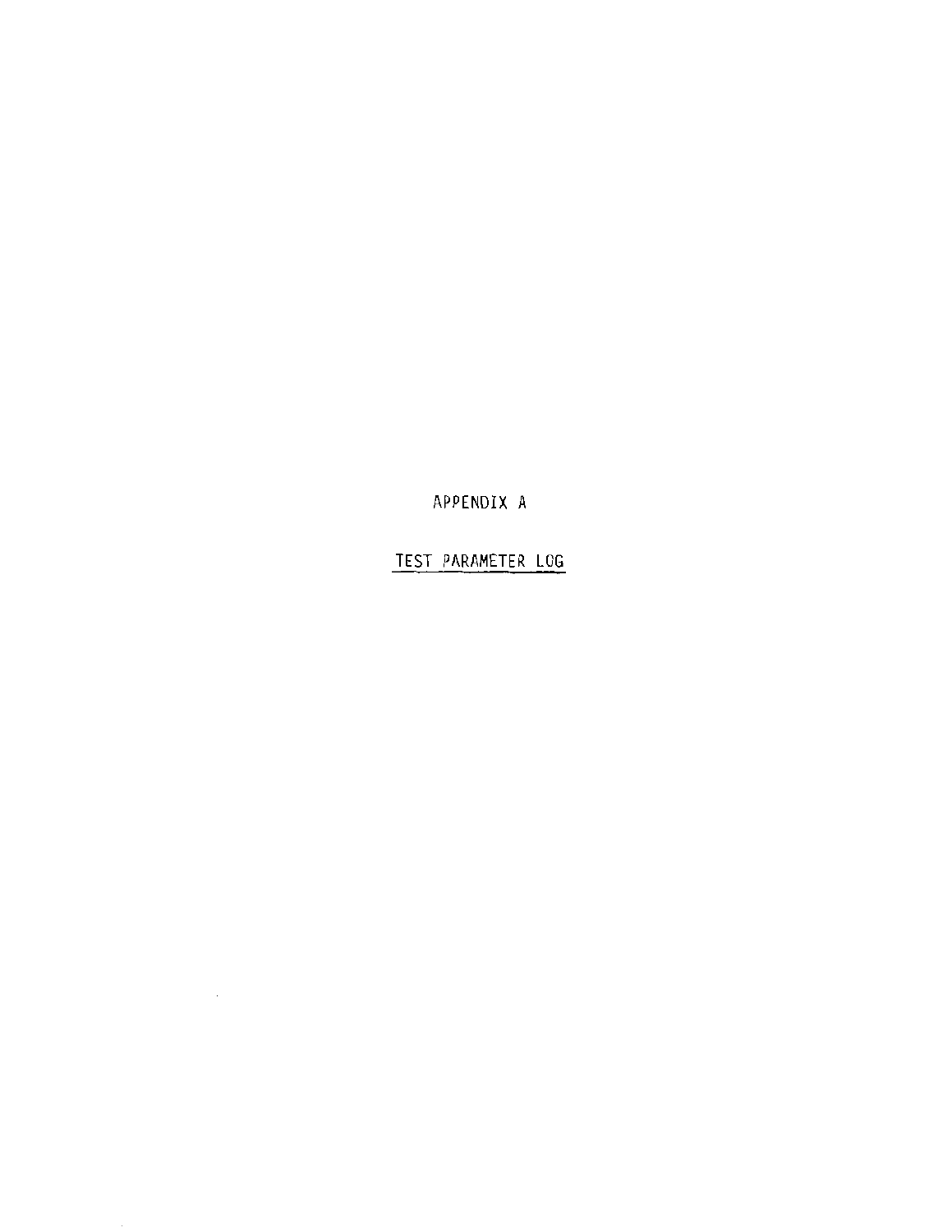# APPENDIX A

 $\mathcal{L}^{\text{max}}_{\text{max}}$ 

# TEST PARAMETER LOG

## LOCA Simulation in NRU

|     | Run number:<br>Date:                                                                            |                    |              |
|-----|-------------------------------------------------------------------------------------------------|--------------------|--------------|
|     | 1.0 PRECONDITIONING ACTIVITIES                                                                  |                    |              |
|     | Time:<br>Date:<br>Data stored on data tape number:                                              | Disk number:       |              |
|     | 1.1 Power calculations (attach to log)                                                          |                    |              |
| 1.2 | Traveling fission chamber data (attach to log)                                                  |                    |              |
| 2.0 | PRETRANSIENT ACTIVITIES                                                                         |                    |              |
|     | Tape number:<br>Disk configuration:<br>DPO.<br>DP <sub>1</sub><br>DP <sub>1F</sub>              |                    |              |
| 2.1 | Operation summary                                                                               | SPECIFIED VALUE    |              |
|     | PARAMETER/UNITS                                                                                 | (ACCEPTED RANGE)   | ACTUAL VALUE |
|     | Steam flow rate, lbm/h                                                                          | 3000 $(+5%)$       |              |
|     | Steam inlet temperature, °F                                                                     | $325$ ( $\pm 15$ ) |              |
|     | Maximum fuel cladding temperatures, <sup>o</sup> F<br>Sensor name<br>Sensor name<br>Sensor name | 800 (NA)           |              |
|     | Total test assembly AT, <sup>o</sup> F                                                          | 320 $(\pm 10)$     |              |
|     | Outlet pressure, psia                                                                           | $40(15\%)$         |              |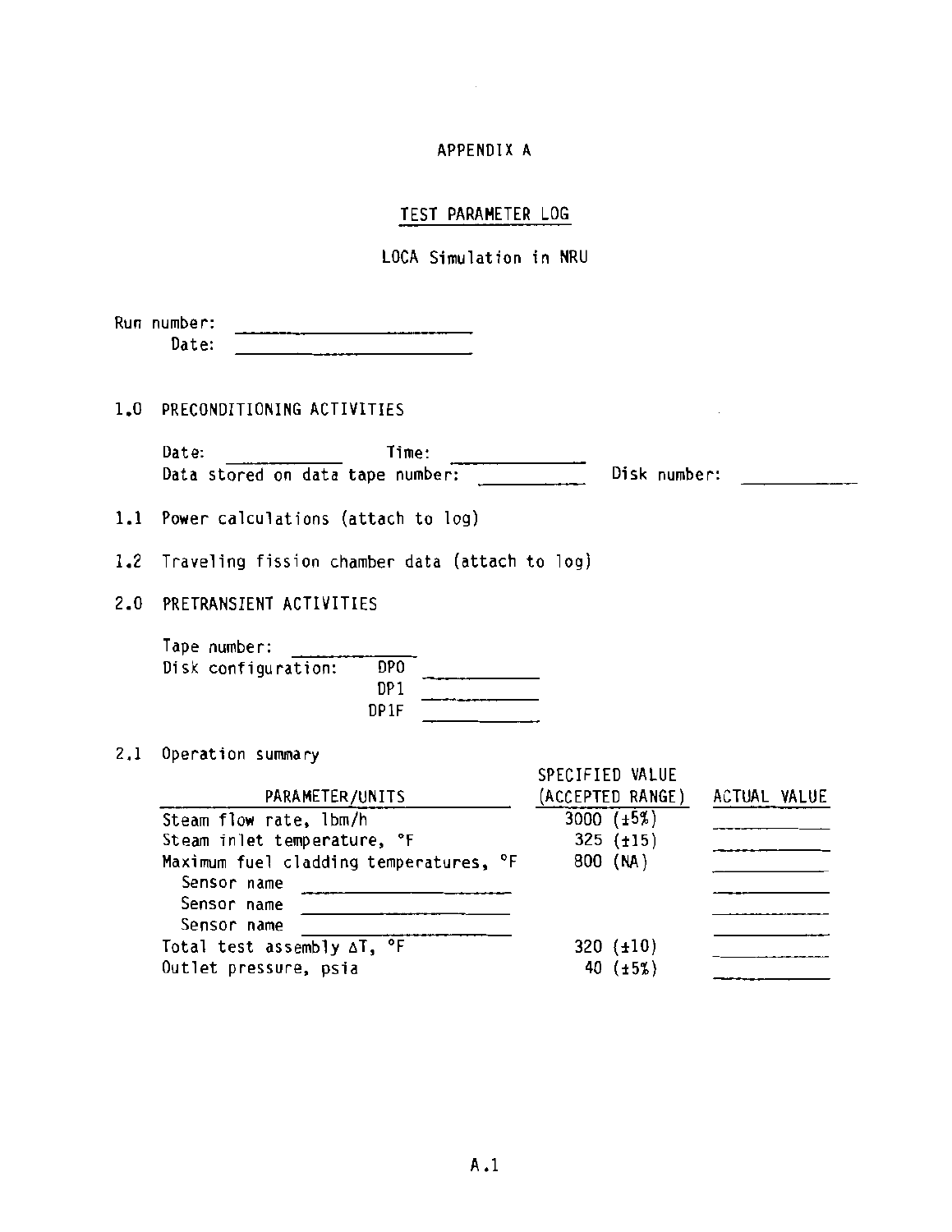2.2 **Print all sensor data with DACS in steady-state mode; review.** 

2.3 **Protective trip set points (pretransient and transient)** 

| PARAMETER/UNITS                                | VALUE |
|------------------------------------------------|-------|
| Hanger tube temperature - high, <sup>o</sup> F |       |
| Outlet pipe temperature - high, °F             |       |
| Steam flow $-$ low, $1bm/h$                    |       |
| Fuel cladding temperature, °F                  |       |
| Level $(17)$ $118.9 - high$                    |       |
| Level (15) 97.9 - high                         |       |
| Level (13) 76.9 - high                         |       |
| Time to quench Level (20) 168.7                |       |

**2.4 Traveling fission chamber data (attach to log)** 

3.0 SPECIAL COMMENTS ON RUN CONDITIONS:

3.1 **Preparations:** 

3.2 **Pretransient:** 

3.3 **Transient:**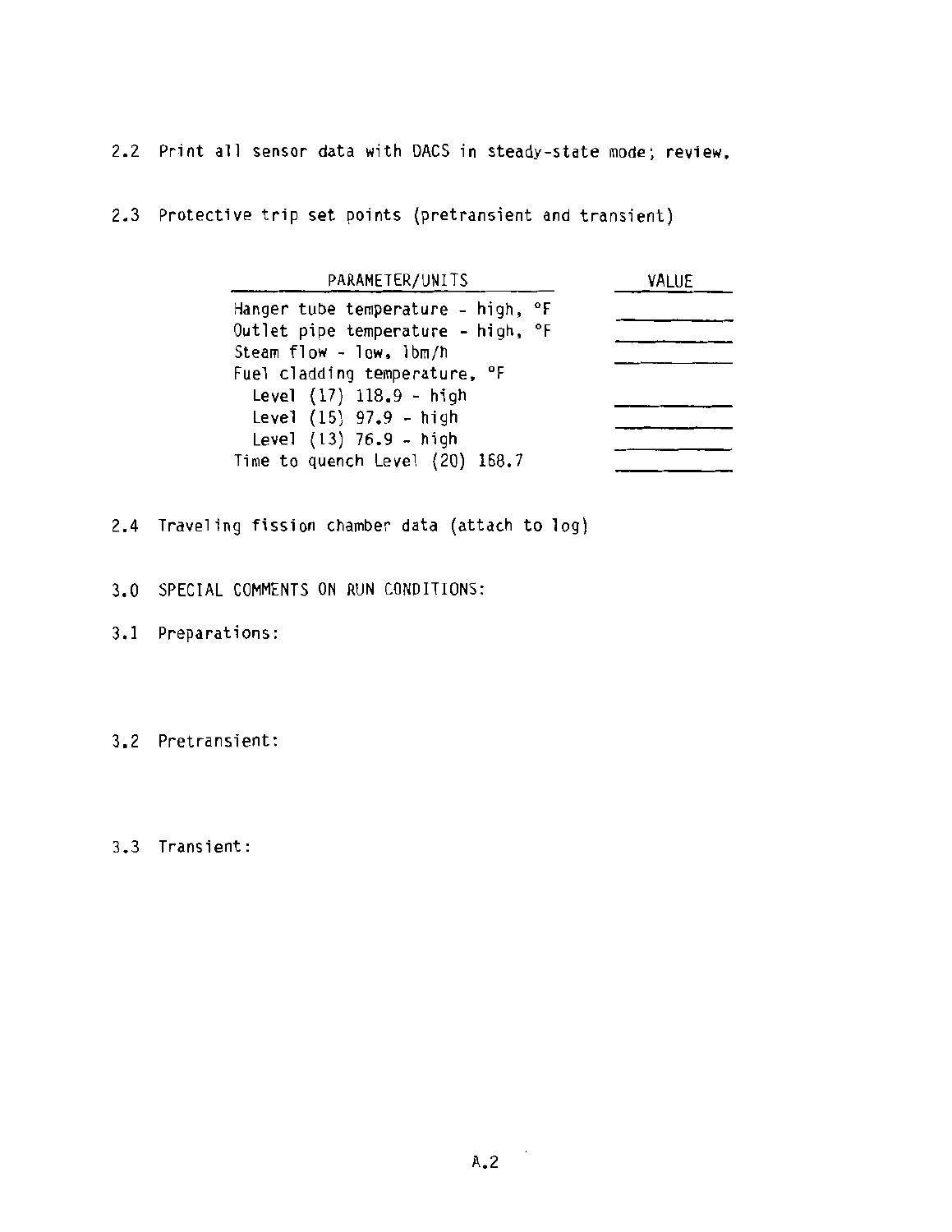3.4 **Post-transient:** 

4.0 CONDITIONS CAUSING RUN TERMINATION:

5.0 SPECIAL CONDITIONS TO BE CONSIDERED IN THE ANALYSIS OF THE TEST RUN: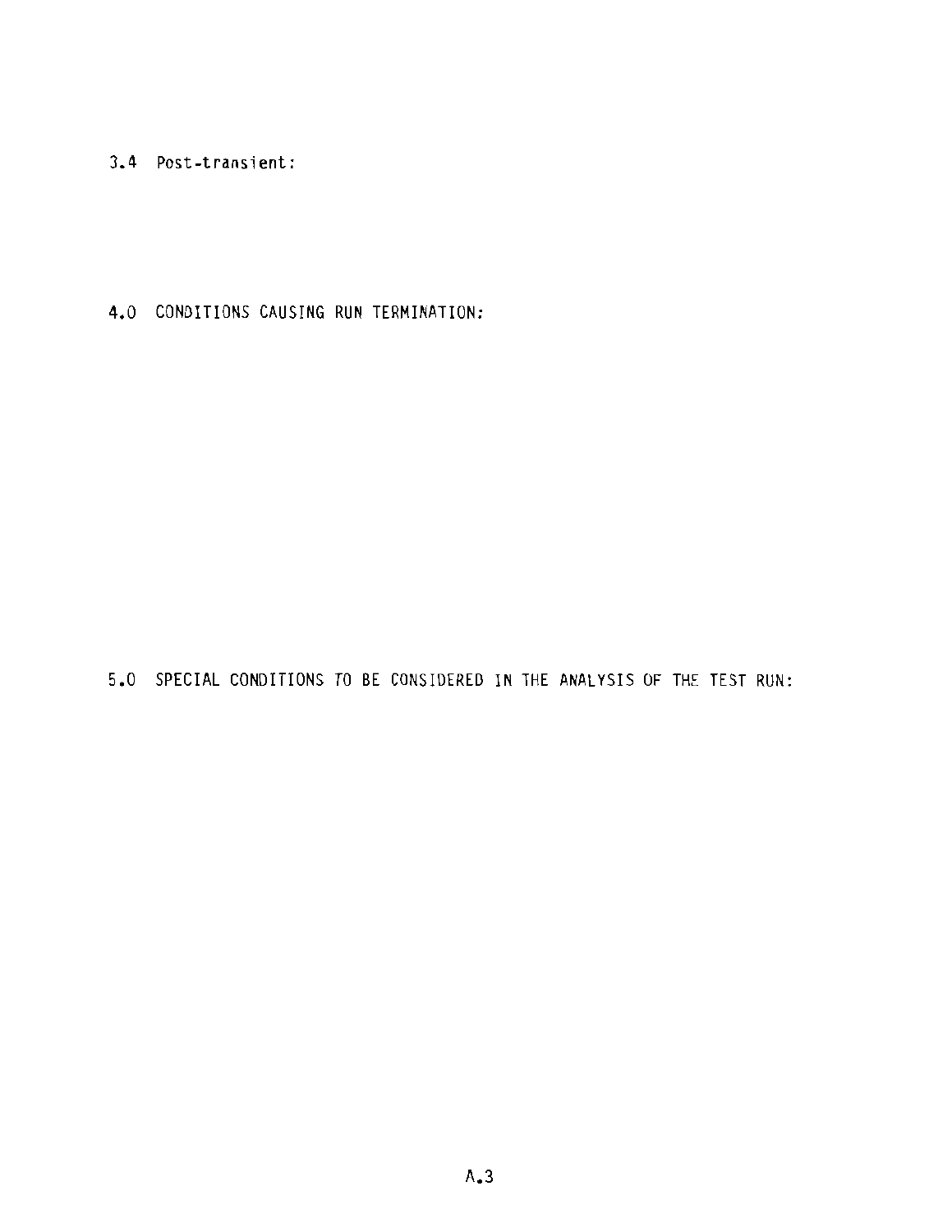6.0 CONDITIONS THAT MAY CAUSE THE TEST TO BE INVALID:

7.0 INSTRUMENTATION FAILURES BEFORE TEST:

 $\sim 10^{-1}$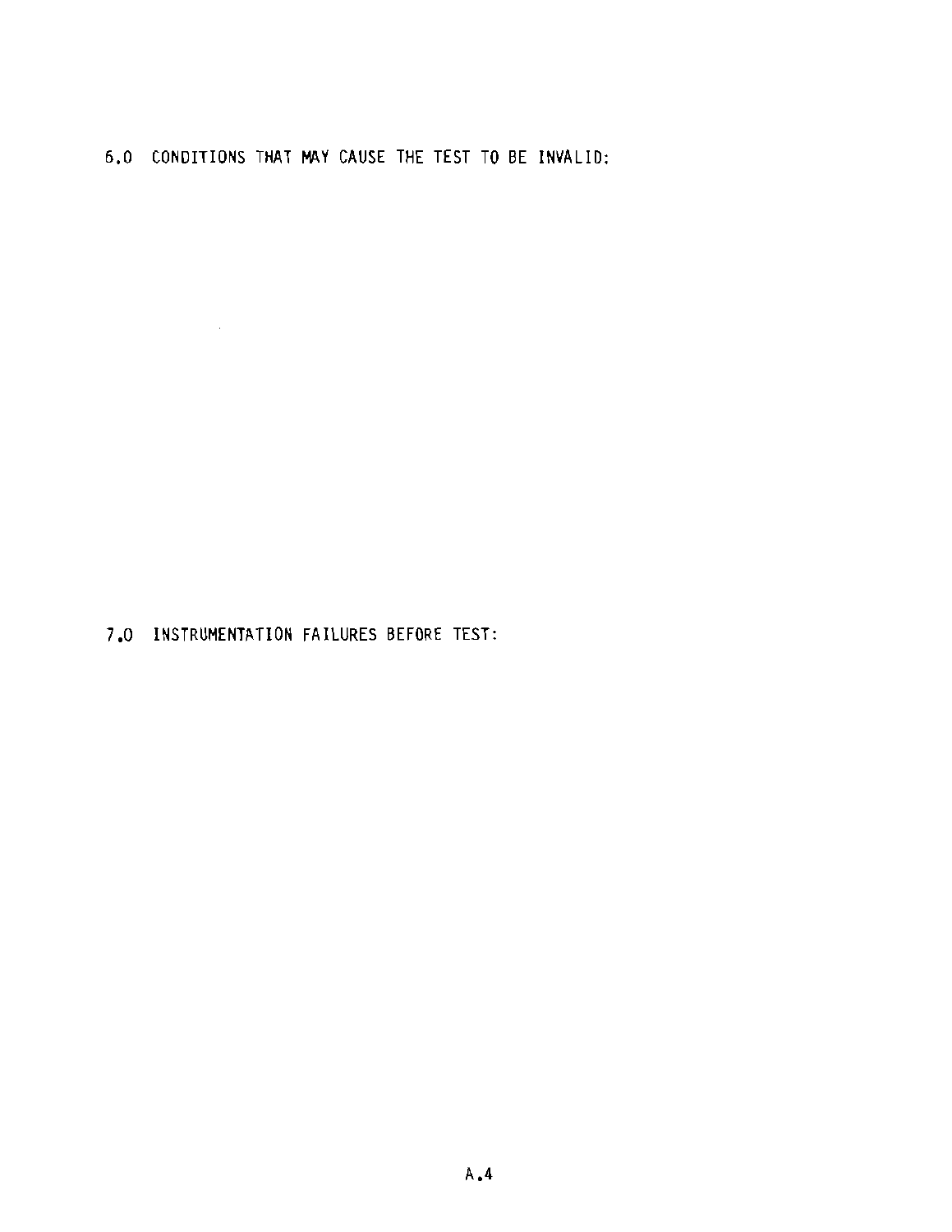## 8.0 INSTRUMENTATION FAILURES AFTER **TEST** TERMINATION:

9.0 GENERAL COMMENTS ON TEST:

 $\mathcal{L}_{\mathcal{A}}$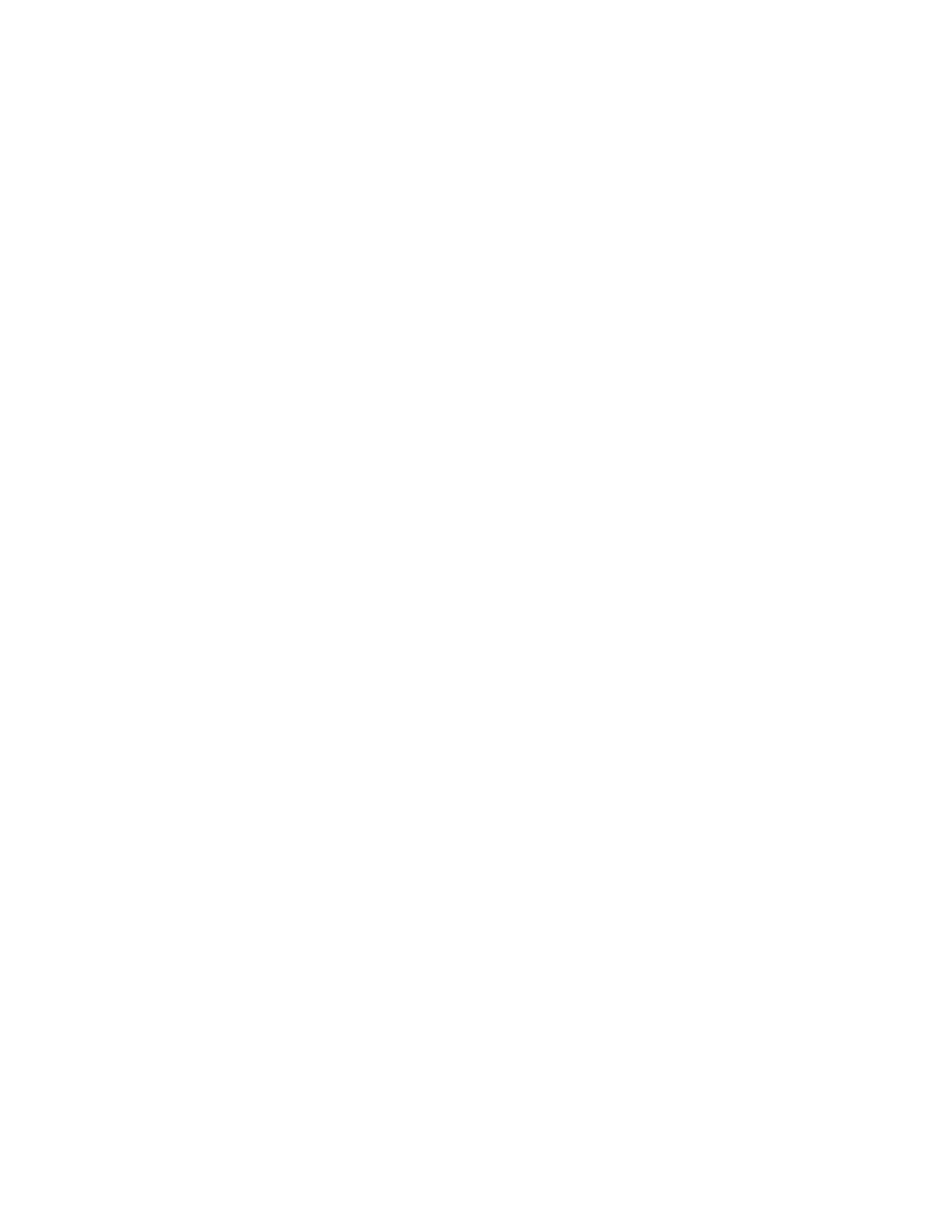APPENDIX B

EXPERIMENT CONDITIONS LOG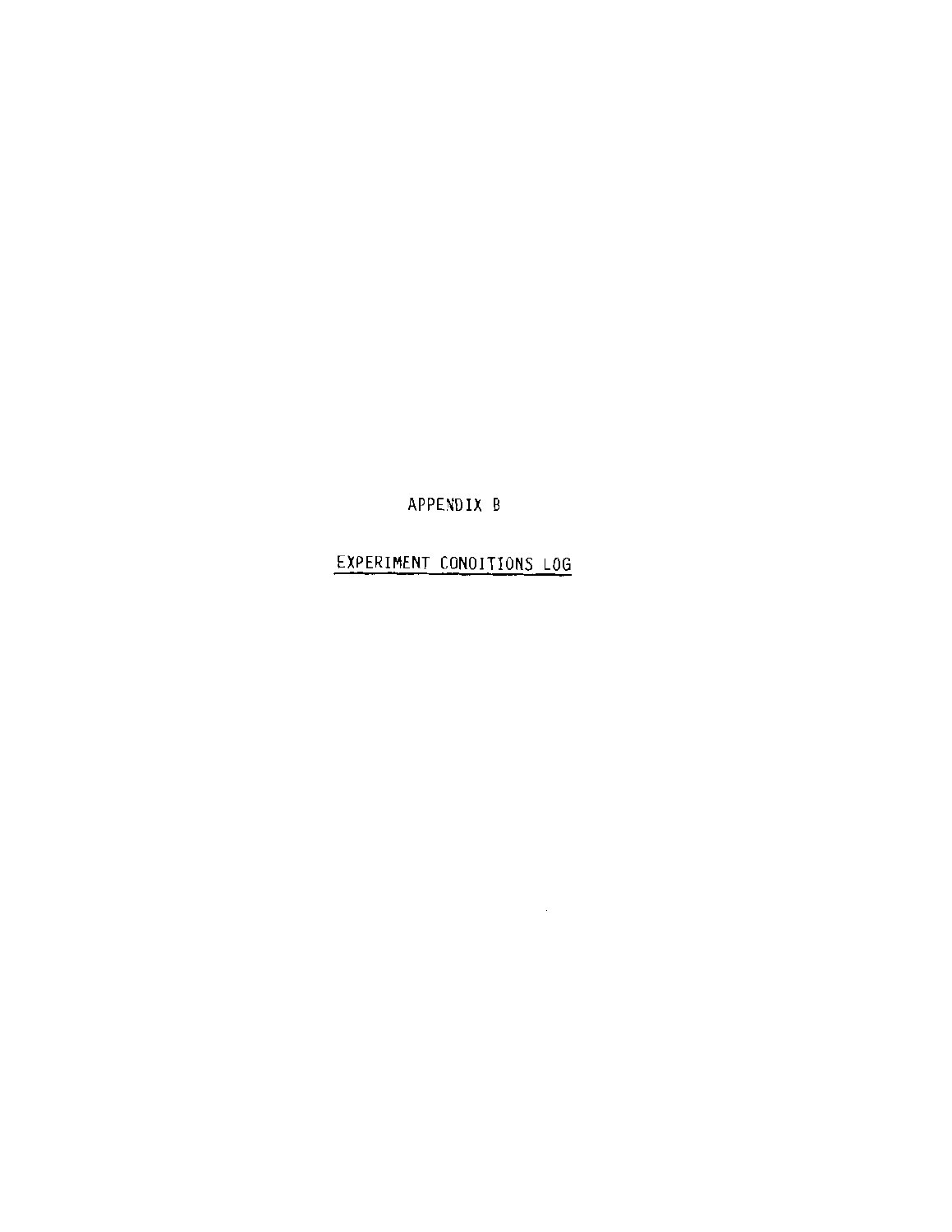## APPENDIX B

# EXPERIMENT CONDITIONS LOG

| A. Protective trip temperatures for fuel Levels (13) 76.9, (15) 97.9, and<br>$(17)$ 118.9 |  |
|-------------------------------------------------------------------------------------------|--|
| B. Protective trip temperatures for shroud Levels (15) 97.9, (17) 11B.9, and              |  |
| C. MT Run<br>Reflood Rate<br>Number Delay Time, s mls (in./s) Duration, s                 |  |
| D. Maximum allowed time ( ___ s) for reflood water to quench sensor _____ at              |  |
|                                                                                           |  |
| F. Number and settings for DACS control reflood rates __________________________          |  |
|                                                                                           |  |
| H. Pressurization Level __________, time _________, and temperature __________            |  |
| I. Fuel rods pressurized:                                                                 |  |
|                                                                                           |  |
|                                                                                           |  |
| Test Director                                                                             |  |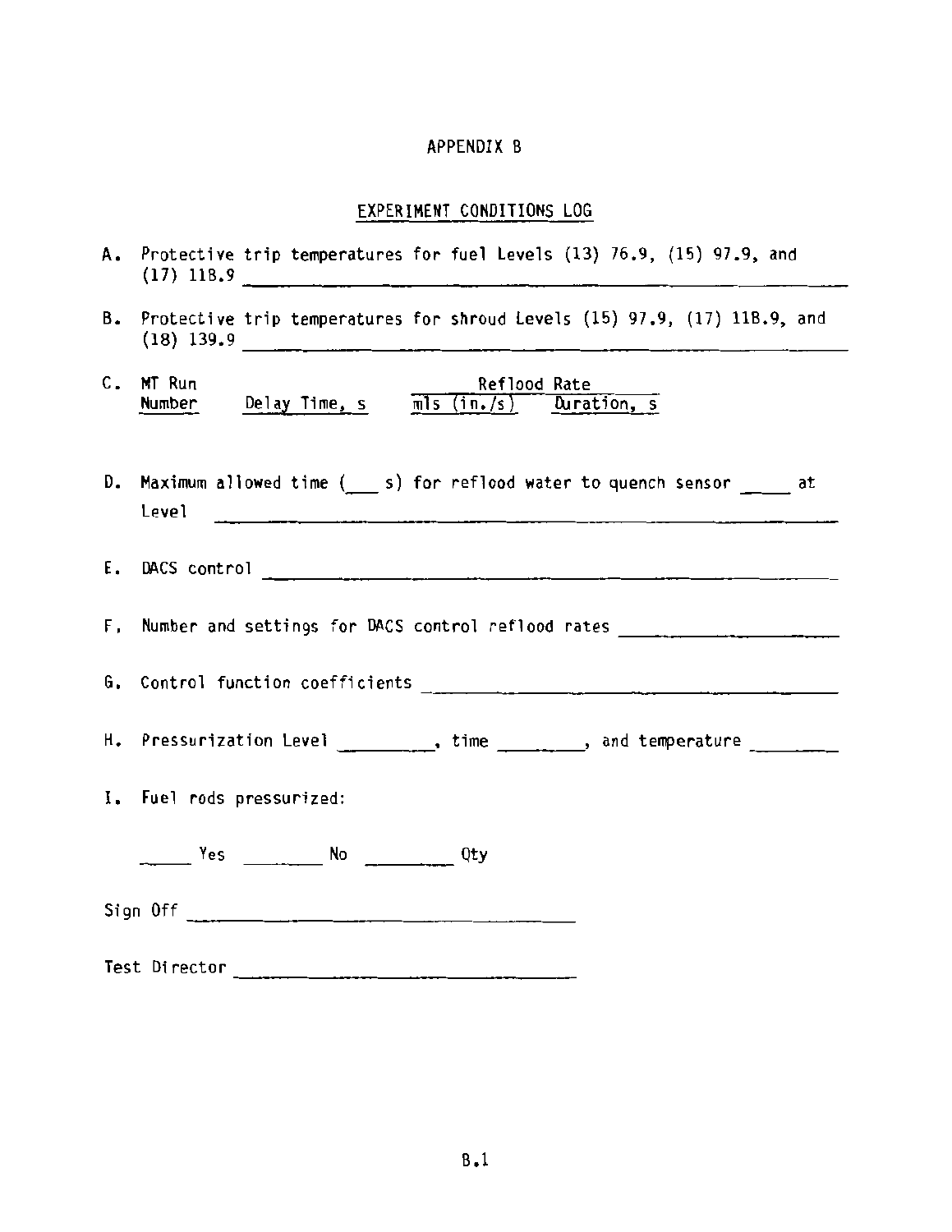$\label{eq:2.1} \frac{1}{\sqrt{2}}\left(\frac{1}{\sqrt{2}}\right)^{2} \left(\frac{1}{\sqrt{2}}\right)^{2} \left(\frac{1}{\sqrt{2}}\right)^{2} \left(\frac{1}{\sqrt{2}}\right)^{2} \left(\frac{1}{\sqrt{2}}\right)^{2} \left(\frac{1}{\sqrt{2}}\right)^{2} \left(\frac{1}{\sqrt{2}}\right)^{2} \left(\frac{1}{\sqrt{2}}\right)^{2} \left(\frac{1}{\sqrt{2}}\right)^{2} \left(\frac{1}{\sqrt{2}}\right)^{2} \left(\frac{1}{\sqrt{2}}\right)^{2} \left(\$ 

 $\mathcal{L}^{\text{max}}_{\text{max}}$  and  $\mathcal{L}^{\text{max}}_{\text{max}}$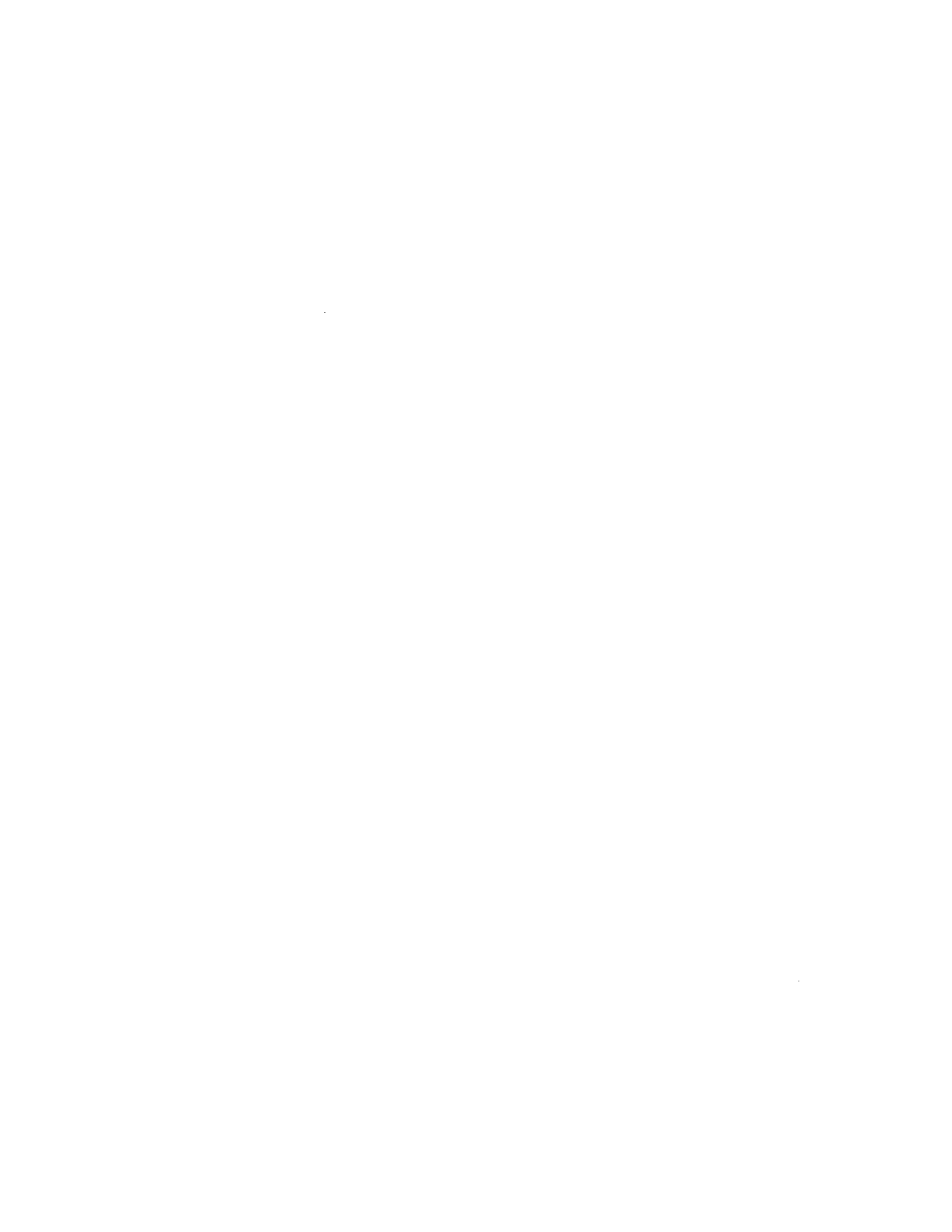## O!STR1BUT!ON

| No. of<br>Copies                                                                                                  | No. of<br>Copies                                                                                       |  |  |
|-------------------------------------------------------------------------------------------------------------------|--------------------------------------------------------------------------------------------------------|--|--|
| OFFSITE                                                                                                           | ONSITE                                                                                                 |  |  |
| U.S. Nuclear Regulatory<br>Commission<br>Division of Technical<br>Information and Document                        | 50 Pacific Northwest Laboratory<br>W. J. Bailey<br>L. W. Cannon                                        |  |  |
| Control<br>7920 Norfolk Avenue<br>Bethesda, MD 20014                                                              | S. K. Edler<br>M. D. Freshley<br>R. L. Goodman<br>C. R. Hann                                           |  |  |
| 20 R. Van Houten<br>U.S. Nuclear Regulatory<br>Commission<br>Fuel Systems Research Branch<br>Washington, DC 20555 | G. M. Hesson<br>U. P. Jenquin<br>L. L. King<br>$R. R.$ Lewis $(2)$<br>R. K. Marshall<br>P. N. McDuffie |  |  |
| FOREIGN                                                                                                           | $L. J.$ Parchen $(5)$<br>W. N. Rausch                                                                  |  |  |
| 6 D. T. Nishimura<br>Chalk River Nuclear<br>Laboratories                                                          | G. E. Russcher (16)<br>B. J. Webb<br>N. J. Wildung                                                     |  |  |

**Chalk River, Ontario** 

**Canada** 

C. L. Wilson (5) **M. C. Wismer** 

**Publishing Coordination (2)**  Technical Information (5)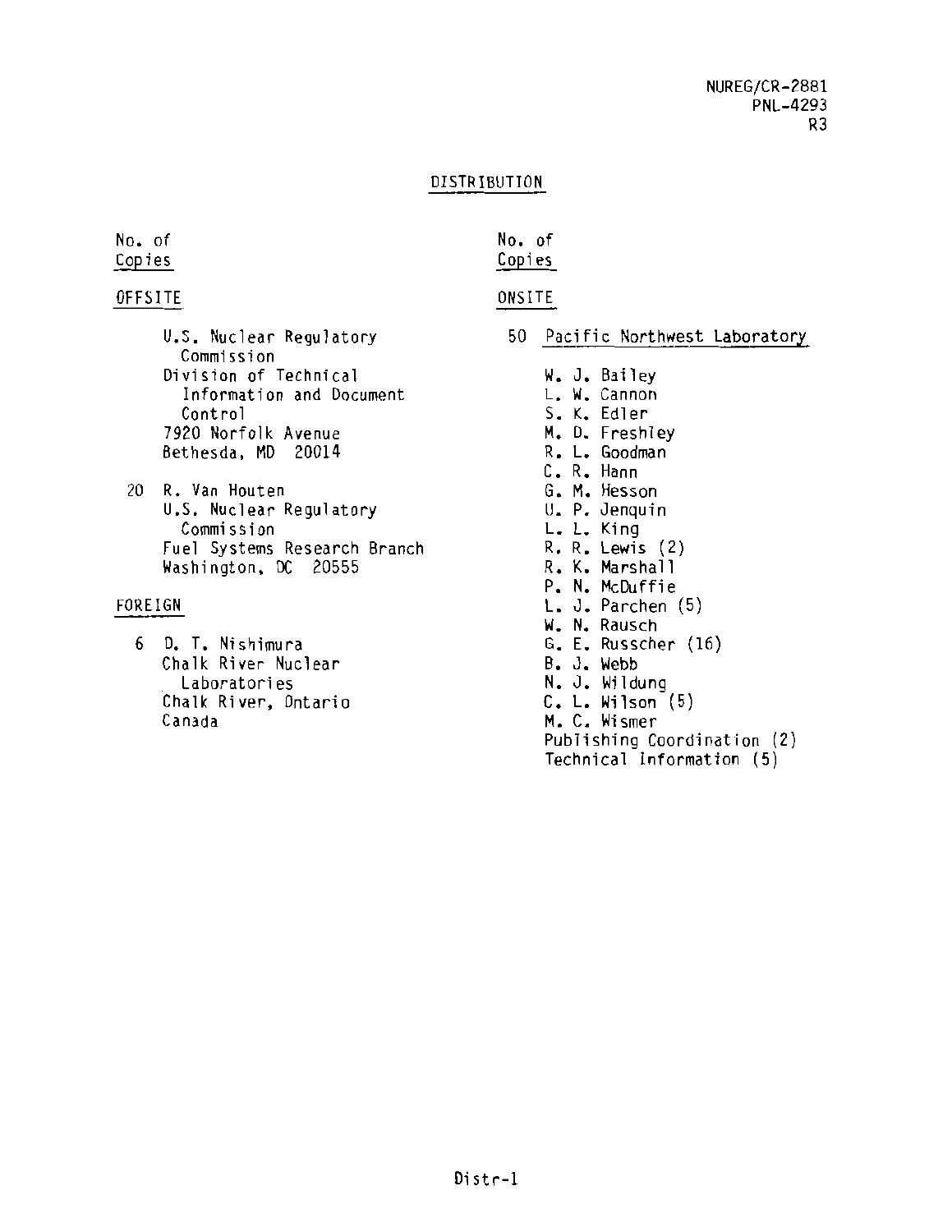$\mathcal{L}^{\text{max}}_{\text{max}}$  and  $\mathcal{L}^{\text{max}}_{\text{max}}$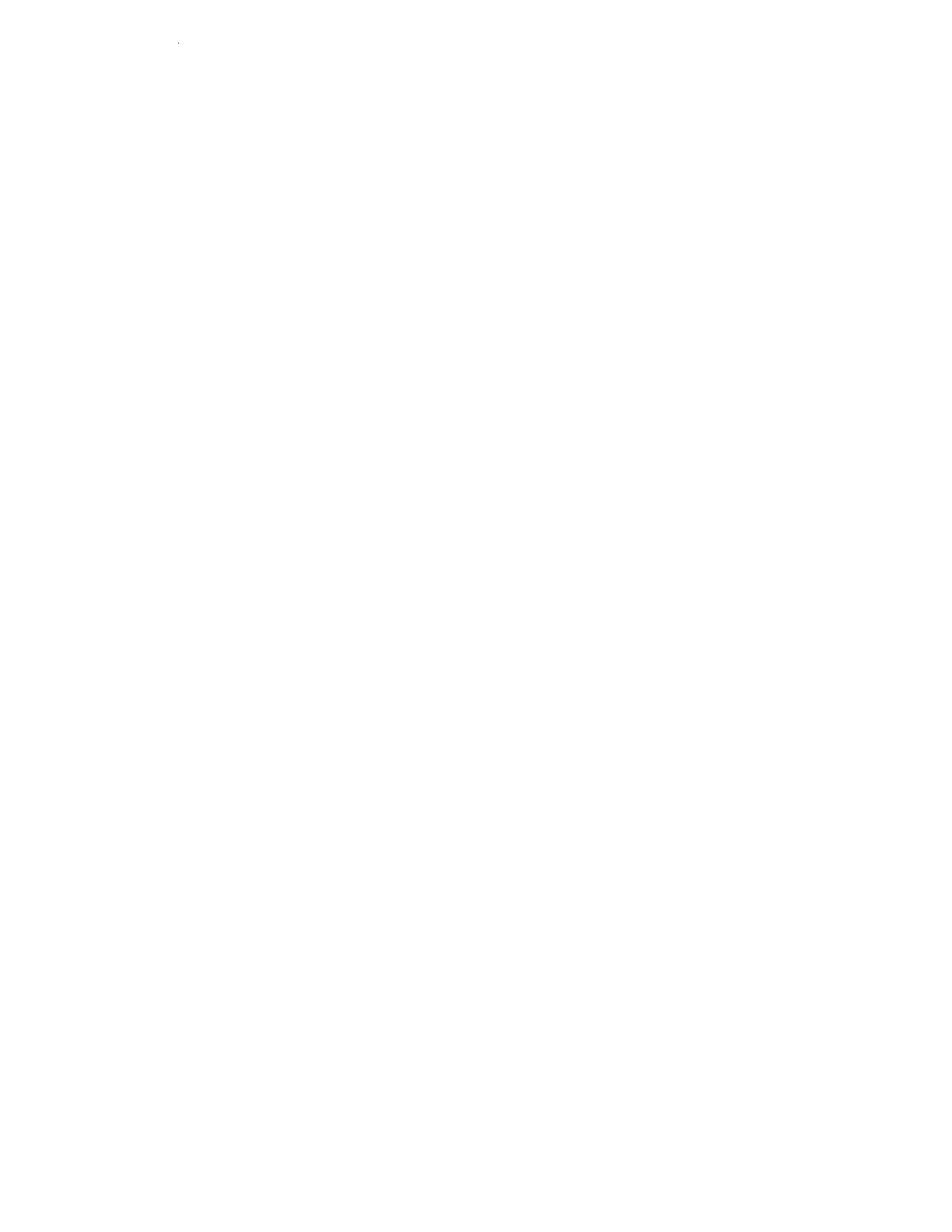| NRC FORM 335<br>(11.81)                                                  | U.S. NUCLEAR REGULATORY COMMISSION                                                                                                                                                                                                                                                                                                                                                                                                                                                                                                                                                                                                                                                                             |                                                                                                                | 1. REPORT NUMEER (Assigned by DOC)<br>NUREG/CR-2881 |                  |
|--------------------------------------------------------------------------|----------------------------------------------------------------------------------------------------------------------------------------------------------------------------------------------------------------------------------------------------------------------------------------------------------------------------------------------------------------------------------------------------------------------------------------------------------------------------------------------------------------------------------------------------------------------------------------------------------------------------------------------------------------------------------------------------------------|----------------------------------------------------------------------------------------------------------------|-----------------------------------------------------|------------------|
|                                                                          | <b>BIBLIOGRAPHIC DATA SHEET</b>                                                                                                                                                                                                                                                                                                                                                                                                                                                                                                                                                                                                                                                                                |                                                                                                                | <b>PNL-4293</b>                                     |                  |
|                                                                          | 4. TITLE AND SUBTITLE (Add Volume No., if appropriate)                                                                                                                                                                                                                                                                                                                                                                                                                                                                                                                                                                                                                                                         |                                                                                                                | 2. (Leave blank)                                    |                  |
| EXPERIMENT OPERATIONS PLAN FOR THE MT-4 EXPERIMENT IN<br>THE NRU REACTOR |                                                                                                                                                                                                                                                                                                                                                                                                                                                                                                                                                                                                                                                                                                                |                                                                                                                | 3. RECIPIENT'S ACCESSION NO.                        |                  |
|                                                                          | 7. AUTHORISI G.E. Russcher, C.L. Wilson, L.J. Parchen,                                                                                                                                                                                                                                                                                                                                                                                                                                                                                                                                                                                                                                                         |                                                                                                                | 5. DATE REPORT COMPLETED                            |                  |
|                                                                          | R.K. Marshall, G. M. Hesson, B.J. Webb, M.D. Freshley                                                                                                                                                                                                                                                                                                                                                                                                                                                                                                                                                                                                                                                          |                                                                                                                | <b>MONTH</b><br>May                                 | YEAR<br>1983     |
|                                                                          | 9. PERFORMING ORGANIZATION NAME AND MAILING ADDRESS (Include Zip Code)                                                                                                                                                                                                                                                                                                                                                                                                                                                                                                                                                                                                                                         |                                                                                                                | DATE REPORT ISSUED                                  |                  |
|                                                                          | Pacific Northwest Laboratory                                                                                                                                                                                                                                                                                                                                                                                                                                                                                                                                                                                                                                                                                   |                                                                                                                | <b>MONTH</b><br>June                                | YEAR<br>1983     |
| P.O. Box 999<br>Richland, WA 99352                                       |                                                                                                                                                                                                                                                                                                                                                                                                                                                                                                                                                                                                                                                                                                                |                                                                                                                | 6. (Leave blank)                                    |                  |
|                                                                          |                                                                                                                                                                                                                                                                                                                                                                                                                                                                                                                                                                                                                                                                                                                |                                                                                                                | 8. (Leave blank)                                    |                  |
|                                                                          | 12. SPONSORING ORGANIZATION NAME AND MAILING ADDRESS (Include Zip Cade)                                                                                                                                                                                                                                                                                                                                                                                                                                                                                                                                                                                                                                        |                                                                                                                |                                                     |                  |
|                                                                          | Division of Accident Evaluation                                                                                                                                                                                                                                                                                                                                                                                                                                                                                                                                                                                                                                                                                |                                                                                                                | 10. PROJECT/TASK/WORK UNIT NO.                      |                  |
|                                                                          | Office of Nuclear Regulatory Research                                                                                                                                                                                                                                                                                                                                                                                                                                                                                                                                                                                                                                                                          |                                                                                                                | 11. FIN NO.                                         |                  |
|                                                                          | U.S. Nuclear Regulatory Commission                                                                                                                                                                                                                                                                                                                                                                                                                                                                                                                                                                                                                                                                             |                                                                                                                | B2277                                               |                  |
|                                                                          | Washington, D.C. 20555                                                                                                                                                                                                                                                                                                                                                                                                                                                                                                                                                                                                                                                                                         |                                                                                                                |                                                     |                  |
| 13. TYPE OF REPORT                                                       |                                                                                                                                                                                                                                                                                                                                                                                                                                                                                                                                                                                                                                                                                                                |                                                                                                                | PERIOD COVERED (Inclusive dates)                    |                  |
| Topical                                                                  |                                                                                                                                                                                                                                                                                                                                                                                                                                                                                                                                                                                                                                                                                                                |                                                                                                                |                                                     |                  |
| 15. SUPPLEMENTARY NOTES                                                  |                                                                                                                                                                                                                                                                                                                                                                                                                                                                                                                                                                                                                                                                                                                |                                                                                                                | 14. (Leave plank)                                   |                  |
| 16. ABSTRACT (200 words or less)                                         |                                                                                                                                                                                                                                                                                                                                                                                                                                                                                                                                                                                                                                                                                                                |                                                                                                                |                                                     |                  |
|                                                                          | A series of thermal-hydraulic and cladding materials deformation experi-<br>ments were conducted using light-water reactor fuel bundles as part of the<br>Pacific Northwest Laboratory Loss-of-Coolant Accident (LOCA) Simulation Pro-<br>gram. This report is the formal operations plan for MT-4--the fourth materials<br>deformation experiment conducted in the National Research Universal (NRU) reac-<br>tor, Chalk River, Ontario, Canada. A major objective of MT-4 was to simulate a<br>pressurized water reactor LOCA that could induce fuel rod cladding deformation<br>and rupture due to a short-term adiabatic transient and a peak fuel cladding<br>temperature of $1200K$ ( $1700^{\circ}F$ ). |                                                                                                                |                                                     |                  |
|                                                                          | 17. KEY WORDS AND DOCUMENT ANALYSIS                                                                                                                                                                                                                                                                                                                                                                                                                                                                                                                                                                                                                                                                            | 17a. DESCRIPTORS                                                                                               |                                                     |                  |
| thermal-hydraulic<br>loop control system                                 | data acquisition and control system<br>light-water reactor fuel bundles<br>cladding deformation and rupture                                                                                                                                                                                                                                                                                                                                                                                                                                                                                                                                                                                                    | experiment operations plan<br>loss-of-coolant accident simulation<br>National Research Universal (NRU) reactor |                                                     |                  |
|                                                                          | 17b. IDENTIFIERS/OPEN-ENDED TERMS                                                                                                                                                                                                                                                                                                                                                                                                                                                                                                                                                                                                                                                                              |                                                                                                                |                                                     |                  |
| 18. AVAILABILITY STATEMENT                                               |                                                                                                                                                                                                                                                                                                                                                                                                                                                                                                                                                                                                                                                                                                                |                                                                                                                | 19. SECURITY CLASS (This report)                    | $21.00.95$ PAGES |
| Unlimited                                                                |                                                                                                                                                                                                                                                                                                                                                                                                                                                                                                                                                                                                                                                                                                                |                                                                                                                | 20. SECURITY CLASS (This page)                      | 22 PRICE         |
|                                                                          |                                                                                                                                                                                                                                                                                                                                                                                                                                                                                                                                                                                                                                                                                                                |                                                                                                                |                                                     | s                |